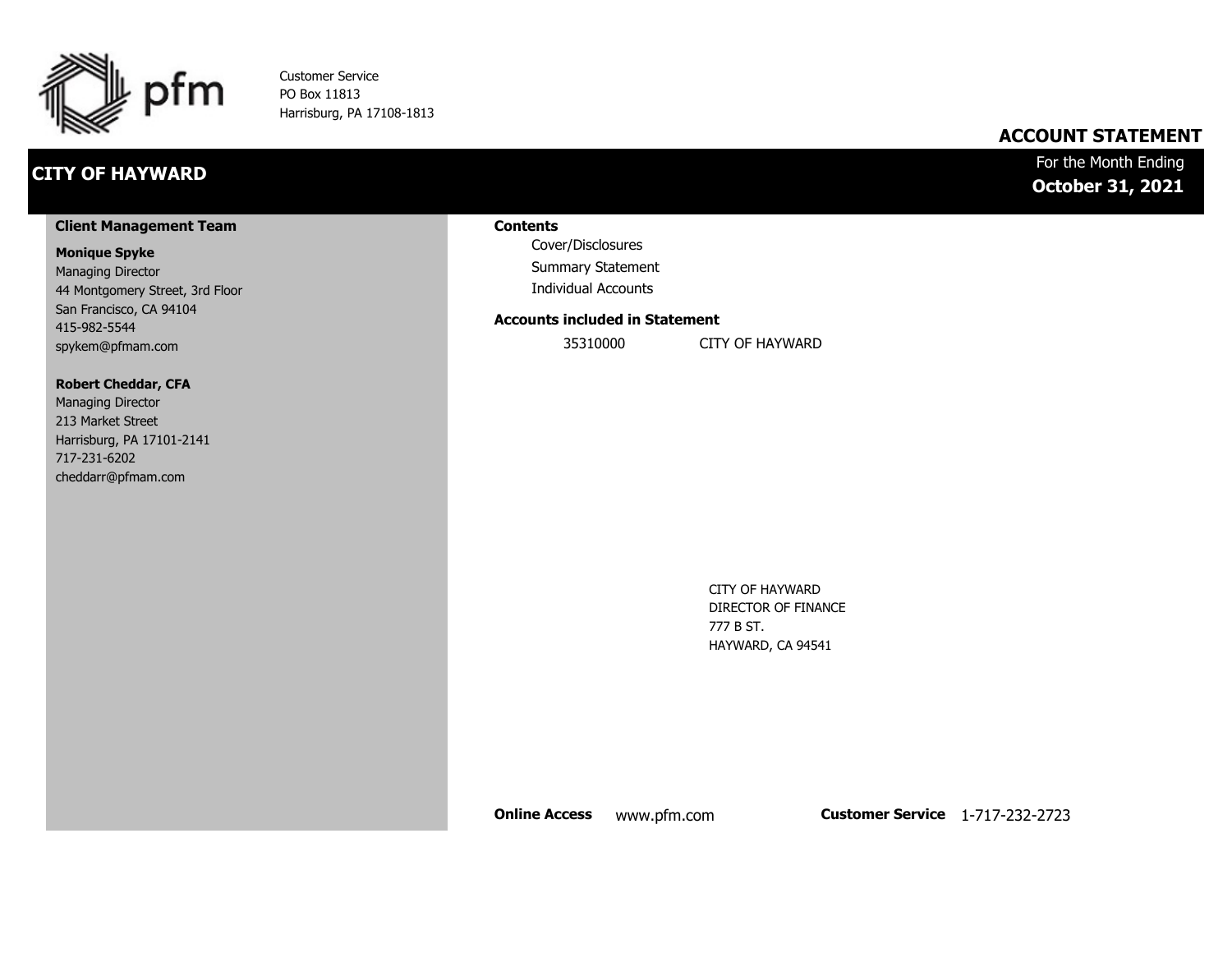

#### **Important Disclosures**

### Important Disclosures

This statement is for general information purposes only and is not intended to provide specific advice or recommendations. PFM Asset Management LLC ("PFM") is an investment advisor registered with the Securities and Exchange Commission, and is required to maintain a written disclosure statement of our background and business experience. If you would like to receive a copy of our current disclosure statement, please contact Service Operations at the address below.

**Proxy Voting** PFM does not normally receive proxies to vote on behalf of its clients. However, it does on occasion receive consent requests. In the event a consent request is received the portfolio manager contacts the client and then proceeds according to their instructions. PFM's Proxy Voting Policy is available upon request by contacting Service Operations at the address below. **Questions About an Account** PFM's monthly statement is intended to detail our investment advisory activity as well as the activity of any accounts held by clients in pools that are managed by PFM. The custodian bank maintains the control of assets and executes (i.e., settles) all investment transactions. The custodian statement is the official record of security and cash holdings and transactions. PFM recognizes that clients may use these reports to facilitate record keeping and that the custodian bank statement and the PFM statement should be reconciled and differences resolved. Many custodians use a settlement date basis which may result in the need to reconcile due to a timing

difference. **Account Control** PFM does not have the authority to withdraw funds from or deposit funds to the custodian. Our clients retain responsibility for their internal accounting policies; implementing and enforcing internal controls and

generating ledger entries or otherwise recording transactions. **Market Value** Generally, PFM's market prices are derived from closing bid prices as of the last business day of the month as supplied by Refinitiv or Bloomberg. Where prices are not available from generally recognized sources the securities are priced using a yield-based matrix system to arrive at an estimated market value. Prices that fall between data points are interpolated. Non-negotiable FDIC-insured bank certificates of deposit are priced at par. Although PFM believes the prices to be reliable, the values of the securities do not always represent the prices at which the securities could have been bought or sold. Explanation of the valuation methods for a registered investment company, local government investment program,or TERM funds is contained in the appropriate fund offering documentation or information statement. **Amortized Cost** The original cost of the principal of the security is adjusted for the amount of the periodic reduction of any discount or premium from the purchase date until the date of the report. Discount or premium with respect to short term securities (those with less than one year to maturity at time of issuance) is amortized on a straightline basis. Such discount or premium with respect to longer term securities is amortized using the constant yield basis.

**Tax Reporting** Cost data and realized gains / losses are provided for informational purposes only. Please review for accuracy and consult your tax advisor to determine the tax consequences of your security transactions. PFM does not report such information to the IRS or other taxing authorities and is not responsible for the accuracy of such information that may be required to be reported to federal, state or other taxing authorities.

**Financial Situation** In order to better serve you, PFM should be promptly notified of any material change in your investment objective or financial situation. **Callable Securities** Securities subject to redemption prior to maturity may be redeemed in whole or in part before maturity, which could affect the yield represented. Portfolio The securities in this portfolio, including shares of mutual funds, are not guaranteed or otherwise protected by PFM, the FDIC (except for certain non-negotiable certificates of deposit) or any government agency. Investment in securities involves risks, including the possible loss of the amount invested. Actual settlement values, accrued interest, and amortized cost amounts may vary for securities subject to an adjustable interest rate or subject to principal paydowns. Any changes to the values shown may be reflected within the next monthly statement's beginning values.

**Rating** Information provided for ratings is based upon a good faith inquiry of selected sources, but its accuracy and completeness cannot be guaranteed. Shares of some money market and TERM funds are marketed through representatives of PFM's wholly owned subsidiary, PFM Fund Distributors, Inc. PFM Fund Distributors, Inc. is registered with the SEC as a broker/dealer and is a member of the Financial Industry Regulatory Authority ("FINRA") and the Municipal Securities Rulemaking Board ("MSRB"). You may reach the FINRA by calling the FINRA Regulator Public Disclosure Hotline at 1-888-289-9999 or at the FINRA Regulation Internet website address www.nasd.com. A brochure describing the FINRA Regulation Public Disclosure Program is also available from the FINRA upon request. **Key Terms and Definitions**

*Dividends* on money market funds consist of interest earned, plus any discount ratably amortized to the date of maturity, plus all realized gains and losses on the sale of securities prior to maturity, less ratable amortization of any premium and all accrued expenses to the fund. Dividends are accrued daily and may be paid either monthly or quarterly. The monthly earnings on this statement represent the estimated dividend accrued for the month for any program that distributes earnings on a quarterly basis. There is no guarantee that the estimated amount will be paid on the actual distribution date.

*Current Yield* is the net change, exclusive of capital changes and income other than investment income, in the value of a hypothetical fund account with a balance of one share over the seven-day base period including the statement date, expressed as a percentage of the value of one share (normally \$1.00 per share) at the beginning of the seven-day period. This resulting net change in account value is then annualized by multiplying it by

365 and dividing the result by 7. The yields quoted should not be considered a representation of the yield of the fund in the future, since the yield is not fixed. *Average maturity* represents the average maturity of all securities and investments of a portfolio, determined by multiplying the par or principal value of each security or investment by its maturity (days or years), summing the products, and dividing the sum by the total principal value of the portfolio. The stated maturity date of mortgage backed or callable securities are used in this statement. However the actual maturity of these securities could vary depending on the level or prepayments on the underlying mortgages or whether a callable security has or is still able to be called.

*Monthly distribution yield* represents the net change in the value of one share (normally \$1.00 per share) resulting from all dividends declared during the month by a fund expressed as a percentage of the value of one share at the beginning of the month. This resulting net change is then annualized by multiplying it by 365 and dividing it by the number of calendar days in the month. *YTM at Cost* The yield to maturity at cost is the expected rate of return, based on the original cost, the annual interest receipts, maturity value and the time period from purchase date to maturity, stated as a percentage, on an annualized basis.

*YTM at Market* The yield to maturity at market is the rate of return, based on the current market value, the annual interest receipts, maturity value and the time period remaining until maturity, stated as a percentage, on an annualized basis. *Managed Account* A portfolio of investments managed discretely by PFM according to the client's specific investment policy and requirements. The investments are directly owned by the client and held by the client's custodian. *Unsettled Trade* A trade which has been executed however the final consummation of the security transaction and payment has not yet taken place.

Please review the detail pages of this statement carefully. If you think your statement is wrong, missing account information, or if you need more information about a transaction, please contact PFM within 60 days of receipt. If you have other concerns or questions regarding your account you should contact a member of your client management team or PFM Service Operations at the address below.

> PFM Asset Management LLC Attn: Service Operations 213 Market Street Harrisburg, PA 17101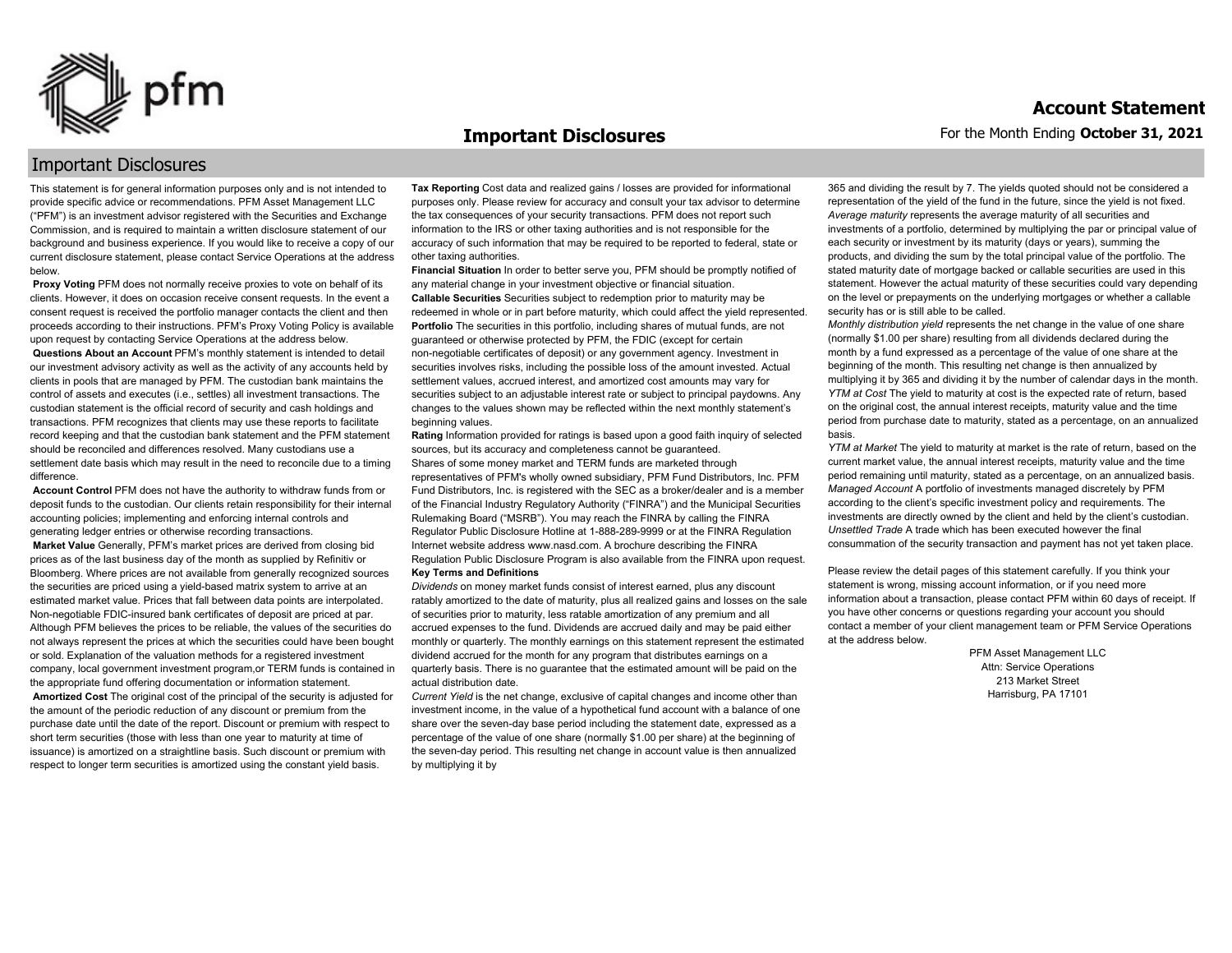

# **Managed Account Summary Statement** For the Month Ending October 31, 2021

| <b>Transaction Summary - Managed Account</b> | <b>Cash Transactions Summary - Managed Account</b> |                                                              |                          |
|----------------------------------------------|----------------------------------------------------|--------------------------------------------------------------|--------------------------|
| <b>Opening Market Value</b>                  | \$129,018,717.29                                   | Maturities/Calls                                             | $0.00\,$                 |
| Maturities/Calls                             | (968, 115.75)                                      | Sale Proceeds                                                | 5,741,440.94             |
| <b>Principal Dispositions</b>                | (5,720,405.35)                                     | Coupon/Interest/Dividend Income<br><b>Principal Payments</b> | 120,529.96<br>968,115.75 |
| <b>Principal Acquisitions</b>                | 6,181,438.32                                       | Security Purchases                                           | (6, 182, 193.96)         |
| Unsettled Trades<br>Change in Current Value  | 1,160,000.00<br>(499, 101.81)                      | Net Cash Contribution                                        | (647, 892.69)            |
| <b>Closing Market Value</b>                  | \$129,172,532.70                                   | Reconciling Transactions                                     | $0.00\,$                 |

| <b>Earnings Reconciliation (Cash Basis) - Managed Account</b>                                                                |                                     | <b>Cash Balance</b>         |        |
|------------------------------------------------------------------------------------------------------------------------------|-------------------------------------|-----------------------------|--------|
| Interest/Dividends/Coupons Received<br>Less Purchased Interest Related to Interest/Coupons<br>Plus Net Realized Gains/Losses | 141,565.55<br>(755.64)<br>78,659.50 | <b>Closing Cash Balance</b> | \$0.00 |
| <b>Total Cash Basis Earnings</b>                                                                                             | \$219,469.41                        |                             |        |
| <b>Earnings Reconciliation (Accrual Basis)</b>                                                                               | <b>Total</b>                        |                             |        |
| Ending Amortized Value of Securities                                                                                         | 129,277,829.38                      |                             |        |
| <b>Ending Accrued Interest</b>                                                                                               | 227,486.97                          |                             |        |
| Plus Proceeds from Sales                                                                                                     | 5,741,440.94                        |                             |        |
| Plus Proceeds of Maturities/Calls/Principal Payments                                                                         | 968,115.75                          |                             |        |
| Plus Coupons/Dividends Received                                                                                              | 120,529.96                          |                             |        |
| Less Cost of New Purchases                                                                                                   | (7,342,193.96)                      |                             |        |
| Less Beginning Amortized Value of Securities                                                                                 | (128,567,052.07)                    |                             |        |
| Less Beginning Accrued Interest                                                                                              | (267, 609.79)                       |                             |        |
| <b>Total Accrual Basis Earnings</b>                                                                                          | \$158,547.18                        |                             |        |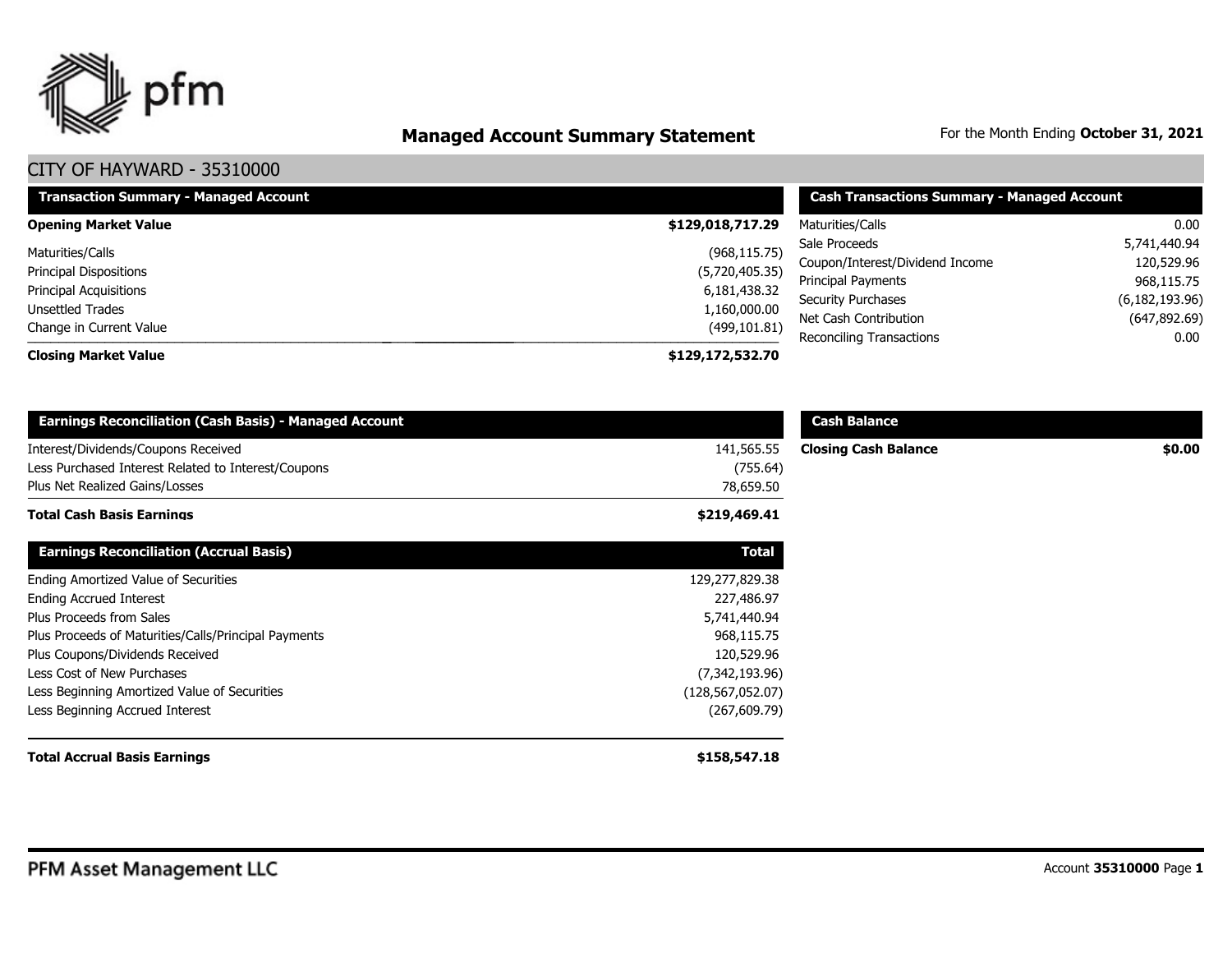

### **Portfolio Summary and Statistics** For the Month Ending October 31, 2021

### CITY OF HAYWARD - 35310000

| <b>Account Summary</b>            |                  |                     |                |  |  |  |  |  |  |
|-----------------------------------|------------------|---------------------|----------------|--|--|--|--|--|--|
| <b>Description</b>                | <b>Par Value</b> | <b>Market Value</b> | <b>Percent</b> |  |  |  |  |  |  |
| U.S. Treasury Bond / Note         | 48,555,000.00    | 48,584,926.40       | 37.61          |  |  |  |  |  |  |
| Supra-National Agency Bond / Note | 4,840,000.00     | 4,822,594.41        | 3.73           |  |  |  |  |  |  |
| Municipal Bond / Note             | 14,285,000.00    | 14,454,124.40       | 11.19          |  |  |  |  |  |  |
| Federal Agency Commercial         | 8,355,935.61     | 8,430,774.06        | 6.53           |  |  |  |  |  |  |
| Mortgage-Backed Security          |                  |                     |                |  |  |  |  |  |  |
| Federal Agency Bond / Note        | 29,625,000.00    | 29,591,020.00       | 22.91          |  |  |  |  |  |  |
| Corporate Note                    | 13,159,000.00    | 13,290,187.92       | 10.29          |  |  |  |  |  |  |
| Certificate of Deposit            | 3,325,000.00     | 3,356,177.07        | 2.60           |  |  |  |  |  |  |
| <b>Bank Note</b>                  | 300,000.00       | 313,473.30          | 0.24           |  |  |  |  |  |  |
| <b>Asset-Backed Security</b>      | 6,333,594.15     | 6,329,255.14        | 4.90           |  |  |  |  |  |  |
| <b>Managed Account Sub-Total</b>  | 128,778,529.76   | 129,172,532.70      | 100.00%        |  |  |  |  |  |  |
| <b>Accrued Interest</b>           |                  | 227,486.97          |                |  |  |  |  |  |  |
| <b>Total Portfolio</b>            | 128,778,529.76   | 129,400,019.67      |                |  |  |  |  |  |  |

#### **Sector Allocation**



| <b>Unsettled Trades</b> |                 |               |                              | 1,160,000.00  | 1,160,000.00  |              |                     |
|-------------------------|-----------------|---------------|------------------------------|---------------|---------------|--------------|---------------------|
|                         |                 |               | <b>Maturity Distribution</b> |               |               |              |                     |
|                         |                 | 39.58%        | 37.45%                       |               |               |              | Yield to Maturity a |
|                         |                 |               |                              |               |               |              | Yield to Maturity a |
|                         |                 |               |                              |               |               |              | Weighted Average    |
|                         |                 |               |                              |               |               |              |                     |
|                         |                 |               |                              |               |               |              |                     |
|                         | 10.38%          |               |                              | 10.22%        |               |              |                     |
| 1.02%                   |                 |               |                              |               | 1.35%         | $0.00\%$     |                     |
| 0 - 6 Months            | $6 - 12$ Months | $1 - 2$ Years | $2 - 3$ Years                | $3 - 4$ Years | $4 - 5$ Years | Over 5 Years |                     |

#### **Characteristics** at Cost at Market e Days to Maturity **734** 0.73% 0.61%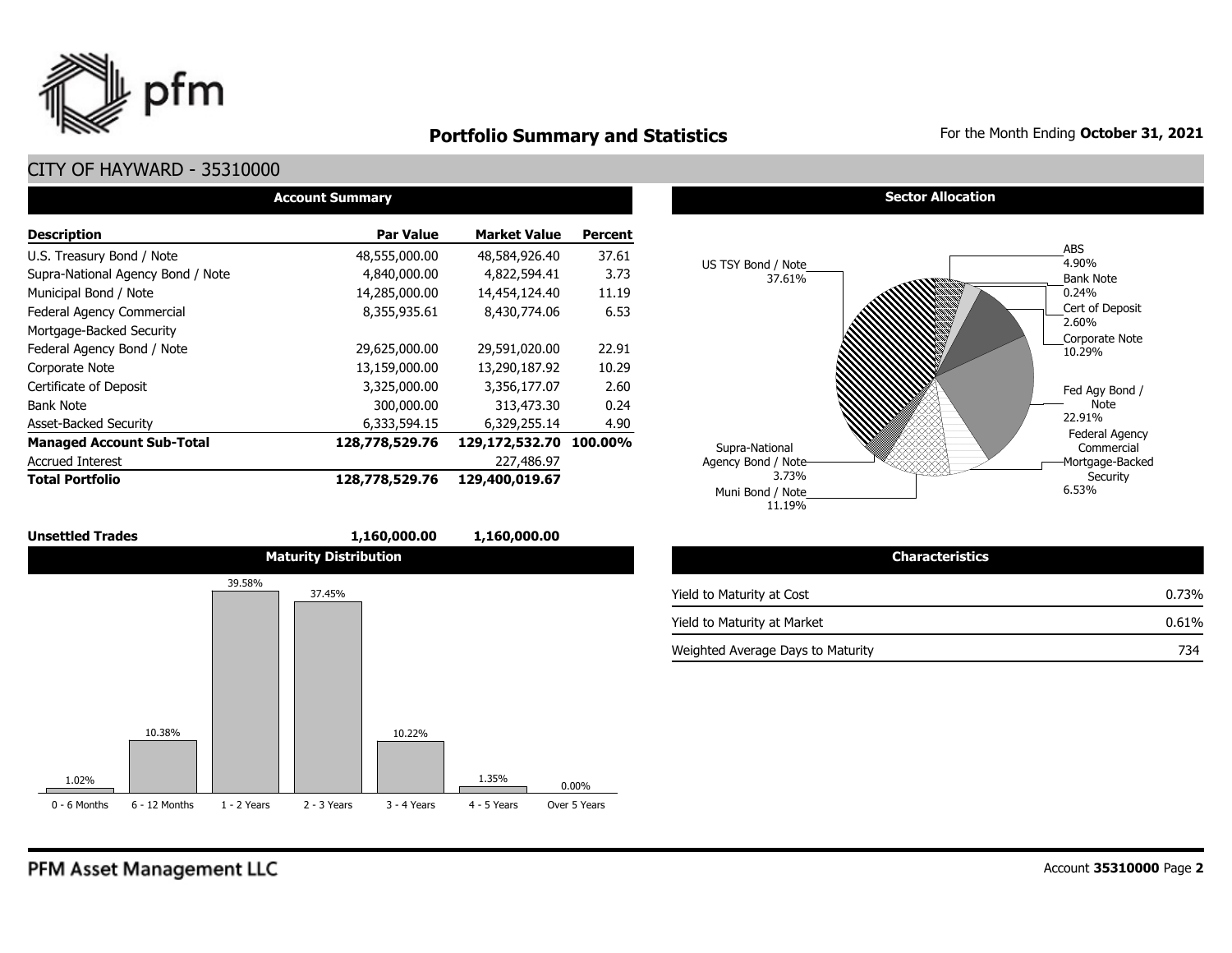

## **Managed Account Issuer Summary** For the Month Ending October 31, 2021

### CITY OF HAYWARD - 35310000

| <b>Issuer Summary</b>                         |                     |                |
|-----------------------------------------------|---------------------|----------------|
|                                               | <b>Market Value</b> |                |
| <b>Issuer</b>                                 | of Holdings         | <b>Percent</b> |
| ADOBE INC                                     | 304,526.10          | 0.24           |
| AMAZON.COM INC                                | 351,981.44          | 0.27           |
| AMERICAN HONDA FINANCE                        | 422,179.70          | 0.33           |
| ARIZONA TRANSPORTATION BOARD                  | 1,263,083.90        | 0.98           |
| ASTRAZENECA PLC                               | 663,448.56          | 0.51           |
| <b>BANK OF AMERICA CO</b>                     | 1,097,137.18        | 0.85           |
| BMW FINANCIAL SERVICES NA LLC                 | 498,548.05          | 0.39           |
| BRISTOL-MYERS SQUIBB CO                       | 151,743.31          | 0.12           |
| <b>BURLINGTON NORTHERN SANTA FE</b>           | 317,417.40          | 0.25           |
| CALIFORNIA EARTHQUAKE AUTHORITY               | 304,128.00          | 0.24           |
| CALIFORNIA STATE UNIVERSITY                   | 322,081.50          | 0.25           |
| CAPITAL ONE FINANCIAL CORP                    | 443,309.66          | 0.34           |
| CARMAX AUTO OWNER TRUST                       | 1,372,632.88        | 1.06           |
| CATERPILLAR INC                               | 647,802.68          | 0.50           |
| CHAFFEY COMMUNITY COLLEGE DISTRICT            | 780,749.20          | 0.60           |
| CHAFFEY JOINT UNION HIGH SCHOOL DISTRICT      | 606,546.00          | 0.47           |
| <b>CHARLES SCHWAB</b>                         | 404,088.35          | 0.31           |
| <b>CHEVRON CORPORATION</b>                    | 151,337.40          | 0.12           |
| CITIGROUP INC                                 | 627,464.68          | 0.49           |
| CITY OF SAN JOSE                              | 1,169,952.50        | 0.91           |
| <b>COMCAST CORP</b>                           | 159,904.20          | 0.12           |
| <b>CREDIT SUISSE GROUP RK</b>                 | 977,215.20          | 0.76           |
| <b>DEERE &amp; COMPANY</b>                    | 368,282.48          | 0.29           |
| <b>DNB ASA</b>                                | 636,455.63          | 0.49           |
| <b>EXXON MOBIL CORP</b>                       | 466,674.30          | 0.36           |
| <b>FANNIE MAE</b>                             | 10,826,297.93       | 8.38           |
| FEDERAL HOME LOAN BANKS                       | 2,170,167.58        | 1.68           |
| FIFTH THIRD AUTO TRUST                        | 83,086.29           | 0.06           |
| FLORIDA STATE BOARD OF ADMIN FIN CORP         | 295,230.10          | 0.23           |
| FORD CREDIT AUTO OWNER TRUST                  | 28,352.28           | 0.02           |
| <b>FREDDIE MAC</b>                            | 25,025,328.55       | 19.37          |
| <b>GM FINANCIAL CONSUMER AUTOMOBILE TRUST</b> | 564,078.13          | 0.44           |

#### **Credit Quality (S&P Ratings)**

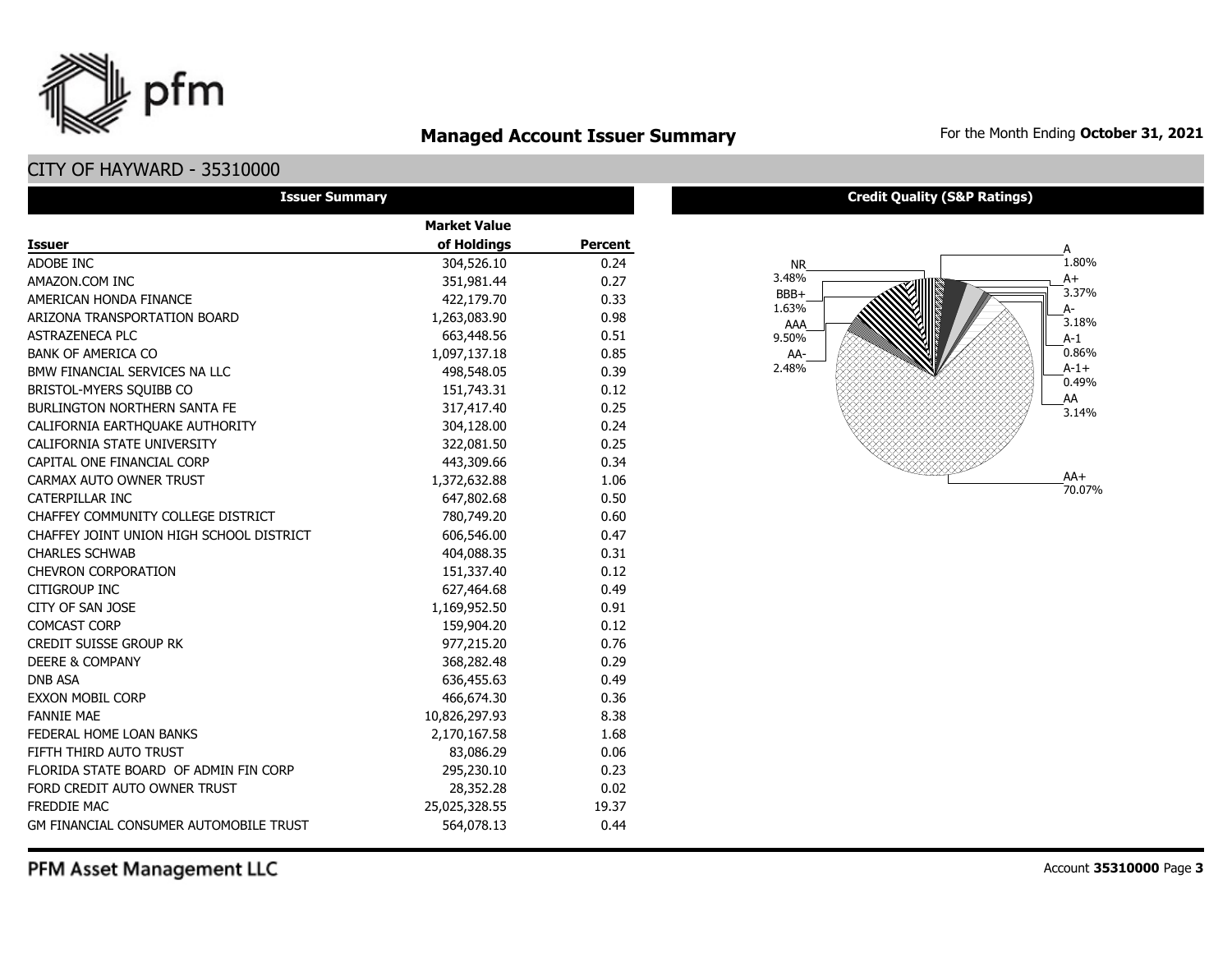

## **Managed Account Issuer Summary** For the Month Ending October 31, 2021

|                                         | <b>Market Value</b> |                |
|-----------------------------------------|---------------------|----------------|
| <b>Issuer</b>                           | of Holdings         | <b>Percent</b> |
| <b>GM FINANCIAL LEASINGTRUST</b>        | 803,479.85          | 0.62           |
| <b>GOLDMAN SACHS GROUP INC</b>          | 921,061.06          | 0.71           |
| HARLEY-DAVIDSON MOTORCYCLE TRUST        | 206,202.64          | 0.16           |
| HONDA AUTO RECEIVABLES                  | 55,031.48           | 0.04           |
| <b>HYUNDAI AUTO RECEIVABLES</b>         | 225,672.47          | 0.17           |
| <b>IBM CORP</b>                         | 291,748.88          | 0.23           |
| INTER-AMERICAN DEVELOPMENT BANK         | 2,548,300.28        | 1.97           |
| INTL BANK OF RECONSTRUCTION AND DEV     | 2,274,294.13        | 1.76           |
| JP MORGAN CHASE & CO                    | 1,479,713.90        | 1.15           |
| KUBOTA CREDIT OWNER TRUST               | 762,080.30          | 0.59           |
| LONG BEACH COMMUNITY COLLEGE DISTRICT   | 930,497.20          | 0.72           |
| LOS ANGELES COMMUNITY COLLEGE DISTRICT  | 309,159.90          | 0.24           |
| LOS ANGELES UNIFIED SCHOOL DISTRICT     | 1,160,000.00        | 0.90           |
| MERCEDES-BENZ AUTO LEASE TRUST          | 169,944.38          | 0.13           |
| MERCK & CO INC                          | 309,252.93          | 0.24           |
| <b>MORGAN STANLEY</b>                   | 557,657.38          | 0.43           |
| <b>NESTLE SA</b>                        | 706,432.96          | 0.55           |
| NEW YORK ST URBAN DEVELOPMENT CORP      | 1,164,617.50        | 0.90           |
| NISSAN AUTO RECEIVABLES                 | 55,012.48           | 0.04           |
| <b>NORDEA BANK ABP</b>                  | 633,021.88          | 0.49           |
| OREGON DEPARTMENT OF TRANSPORTATION     | 609,228.00          | 0.47           |
| PACCAR FINANCIAL CORP                   | 499,349.70          | 0.39           |
| PALOMAR COMMMUNITY COLLEGE DISTRICT     | 724,626.00          | 0.56           |
| PNC FINANCIAL SERVICES GROUP            | 313,473.30          | 0.24           |
| SAN DIEGO COMMUNITY COLLEGE DISTRICT    | 683,154.00          | 0.53           |
| SKANDINAVISKA ENSKILDA BANKEN AB        | 633,073.13          | 0.49           |
| STATE OF CONNECTICUT                    | 309,773.25          | 0.24           |
| <b>STATE OF MARYLAND</b>                | 1,213,672.00        | 0.94           |
| STATE OF MISSISSIPPI                    | 473,936.00          | 0.37           |
| STATE OF WISCONSIN                      | 624,543.75          | 0.48           |
| SUMITOMO MITSUI FINANCIAL GROUP INC     | 476,411.23          | 0.37           |
| TAMALPAIS UNION HIGH SCHOOL DISTRICT    | 1,008,810.60        | 0.78           |
| THE BANK OF NEW YORK MELLON CORPORATION | 329,672.53          | 0.26           |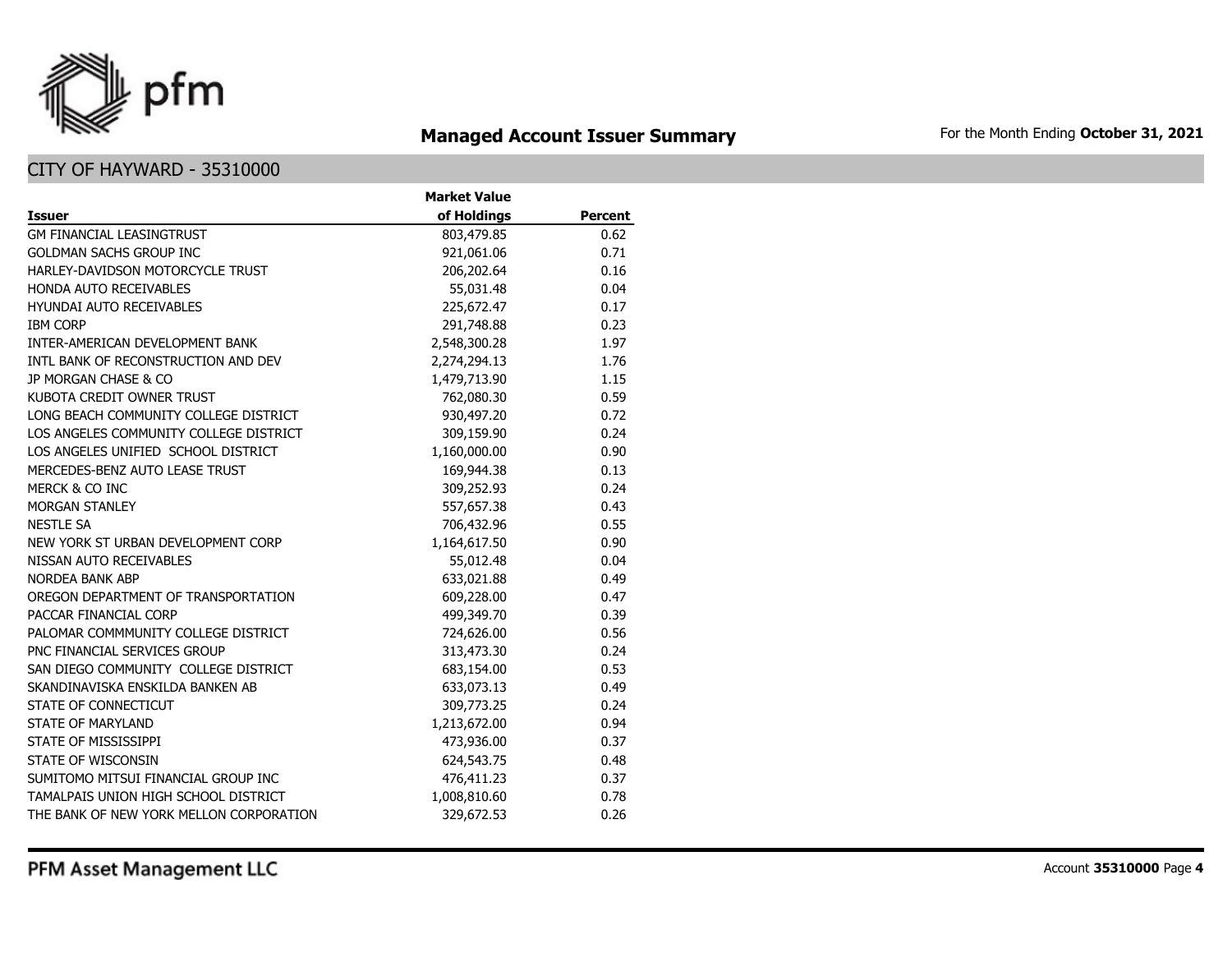

## **Managed Account Issuer Summary** For the Month Ending October 31, 2021

|                                    | <b>Market Value</b> |                |
|------------------------------------|---------------------|----------------|
| Issuer                             | of Holdings         | <b>Percent</b> |
| Toyota Lease Owner Trust           | 339,437.99          | 0.26           |
| <b>TOYOTA MOTOR CORP</b>           | 1,143,628.66        | 0.89           |
| UNILEVER PLC                       | 222,585.08          | 0.17           |
| UNITED STATES TREASURY             | 48,584,926.40       | 37.61          |
| UNITEDHEALTH GROUP INC             | 431,299.89          | 0.33           |
| UNIVERSITY OF CALIFORNIA           | 500,335.00          | 0.39           |
| <b>VERIZON OWNER TRUST</b>         | 826,689.41          | 0.64           |
| <b>VOLKSWAGEN AUTO LEASE TURST</b> | 159,494.02          | 0.12           |
| <b>Total</b>                       | \$129,172,532.70    | 100.00%        |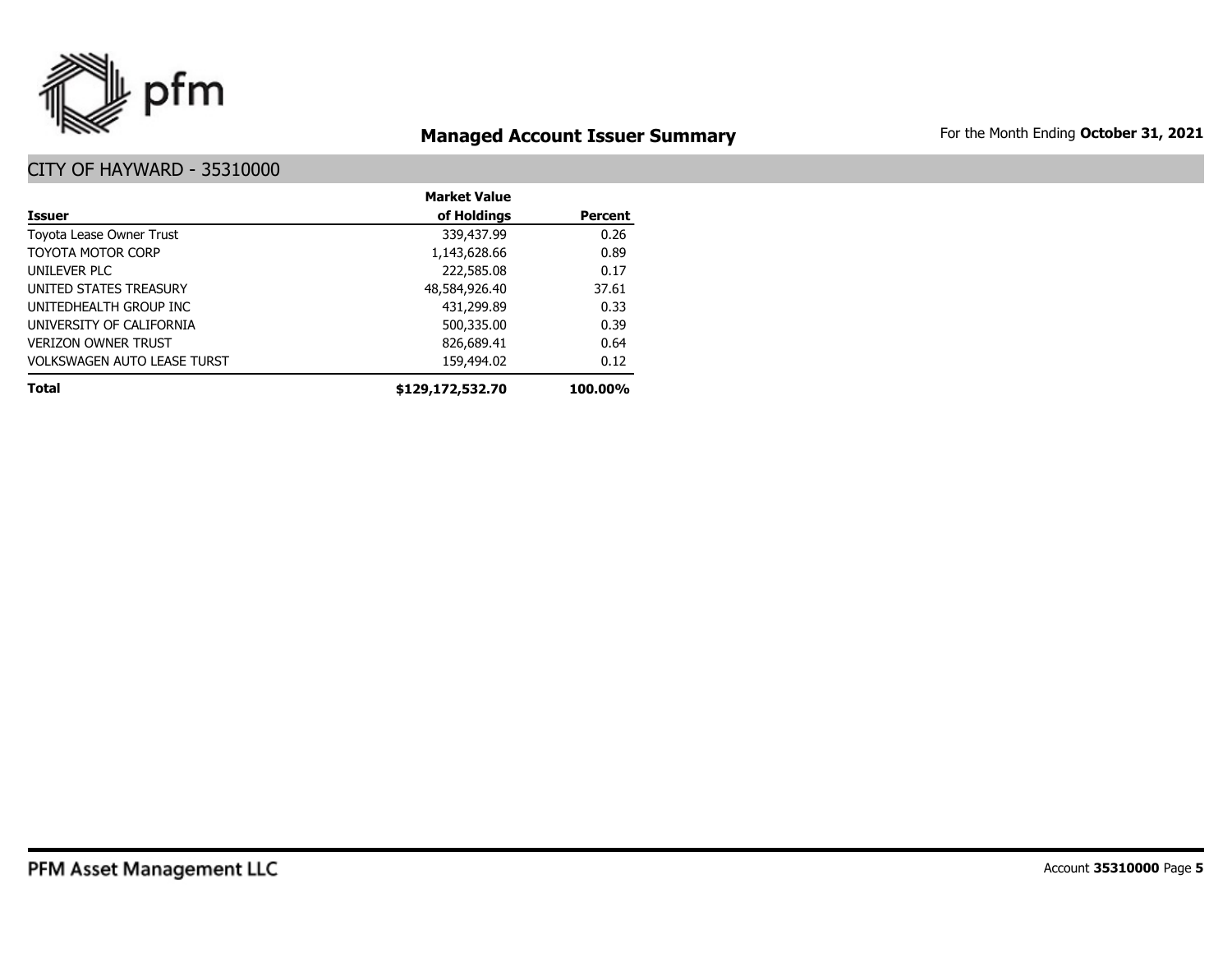

| <b>Security Type/Description</b><br><b>Dated Date/Coupon/Maturity</b> | <b>CUSIP</b> | Par              | S&P<br><b>Rating</b> | Moody's<br>Rating | <b>Trade</b><br><b>Date</b> | <b>Settle</b><br><b>Date</b> | <b>Original</b><br>Cost | <b>YTM</b><br>at Cost | <b>Accrued</b><br><b>Interest</b> | <b>Amortized</b><br>Cost | <b>Market</b><br><b>Value</b> |
|-----------------------------------------------------------------------|--------------|------------------|----------------------|-------------------|-----------------------------|------------------------------|-------------------------|-----------------------|-----------------------------------|--------------------------|-------------------------------|
| <b>U.S. Treasury Bond / Note</b>                                      |              |                  |                      |                   |                             |                              |                         |                       |                                   |                          |                               |
| <b>US TREASURY NOTES</b><br>DTD 10/15/2019 1.375% 10/15/2022          | 912828YK0    | 2,925,000.00 AA+ |                      | Aaa               | 12/02/19                    | 12/04/19                     | 2,904,433.60            | 1.63                  | 1,878.35                          | 2,918,157.64             | 2,959,277.49                  |
| US TREASURY NOTES<br>DTD 01/15/2020 1.500% 01/15/2023                 | 912828Z29    | 2,500,000.00 AA+ |                      | Aaa               | 02/03/20                    | 02/05/20                     | 2,512,207.03            | 1.33                  | 11,107.34                         | 2,504,996.37             | 2,537,890.50                  |
| <b>US TREASURY NOTES</b><br>DTD 02/01/2016 1.750% 01/31/2023          | 912828P38    | 150,000.00 AA+   |                      | Aaa               | 01/02/20                    | 01/06/20                     | 150,609.38              | 1.61                  | 663.38                            | 150,247.88               | 152,789.07                    |
| US TREASURY N/B NOTES<br>DTD 05/31/2021 0.125% 05/31/2023             | 91282CCD1    | 1,900,000.00 AA+ |                      | Aaa               | 06/16/21                    | 06/16/21                     | 1,898,738.28            | 0.16                  | 999.32                            | 1,898,982.14             | 1,892,578.22                  |
| <b>US TREASURY NOTES</b><br>DTD 08/01/2016 1.250% 07/31/2023          | 912828S92    | 660,000.00 AA+   |                      | Aaa               | 05/26/21                    | 05/28/21                     | 675,649.22              | 0.16                  | 2,084.92                          | 672,554.85               | 669,487.50                    |
| <b>US TREASURY NOTES</b><br>DTD 09/30/2021 0.250% 09/30/2023          | 91282CDA6    | 2,500,000.00 AA+ |                      | Aaa               | 10/01/21                    | 10/06/21                     | 2,498,632.81            | 0.28                  | 549.45                            | 2,498,681.91             | 2,489,843.75                  |
| <b>US TREASURY NOTES</b><br>DTD 11/15/2020 0.250% 11/15/2023          | 91282CAW1    | 3,450,000.00 AA+ |                      | Aaa               | 12/01/20                    | 12/03/20                     | 3,453,234.38            | 0.22                  | 3,984.38                          | 3,452,234.33             | 3,431,132.64                  |
| US TREASURY NOTES<br>DTD 12/15/2020 0.125% 12/15/2023                 | 91282CBA8    | 2,260,000.00 AA+ |                      | Aaa               | 04/29/21                    | 04/30/21                     | 2,251,171.88            | 0.27                  | 1,072.88                          | 2,252,874.91             | 2,239,518.75                  |
| US TREASURY NOTES<br>DTD 12/15/2020 0.125% 12/15/2023                 | 91282CBA8    | 3,250,000.00 AA+ |                      | Aaa               | 01/06/21                    | 01/07/21                     | 3,242,255.86            | 0.21                  | 1,542.86                          | 3,244,408.62             | 3,220,546.88                  |
| <b>US TREASURY NOTES</b><br>DTD 01/15/2021 0.125% 01/15/2024          | 91282CBE0    | 2,450,000.00 AA+ |                      | Aaa               | 02/02/21                    | 02/03/21                     | 2,446,076.17            | 0.18                  | 907.10                            | 2,447,064.42             | 2,425,882.69                  |
| US TREASURY NOTES<br>DTD 02/15/2021 0.125% 02/15/2024                 | 91282CBM2    | 4,500,000.00 AA+ |                      | Aaa               | 03/01/21                    | 03/03/21                     | 4,480,488.28            | 0.27                  | 1,192.26                          | 4,484,882.49             | 4,453,593.75                  |
| US TREASURY NOTES<br>DTD 05/01/2017 2.000% 04/30/2024                 | 912828X70    | 400,000.00 AA+   |                      | Aaa               | 05/21/21                    | 05/25/21                     | 419,656.25              | 0.31                  | 22.10                             | 416,719.74               | 413,375.00                    |
| <b>US TREASURY NOTES</b><br>DTD 05/01/2017 2.000% 04/30/2024          | 912828X70    | 2.300.000.00 AA+ |                      | Aaa               | 04/01/21                    | 04/05/21                     | 2,414,191.41            | 0.37                  | 127.07                            | 2,392,799.62             | 2,376,906.25                  |
| US TREASURY N/B NOTES<br>DTD 06/15/2021 0.250% 06/15/2024             | 91282CCG4    | 3,400,000.00 AA+ |                      | Aaa               | 07/01/21                    | 07/07/21                     | 3,377,953.13            | 0.47                  | 3,228.14                          | 3,380,354.88             | 3,361,218.92                  |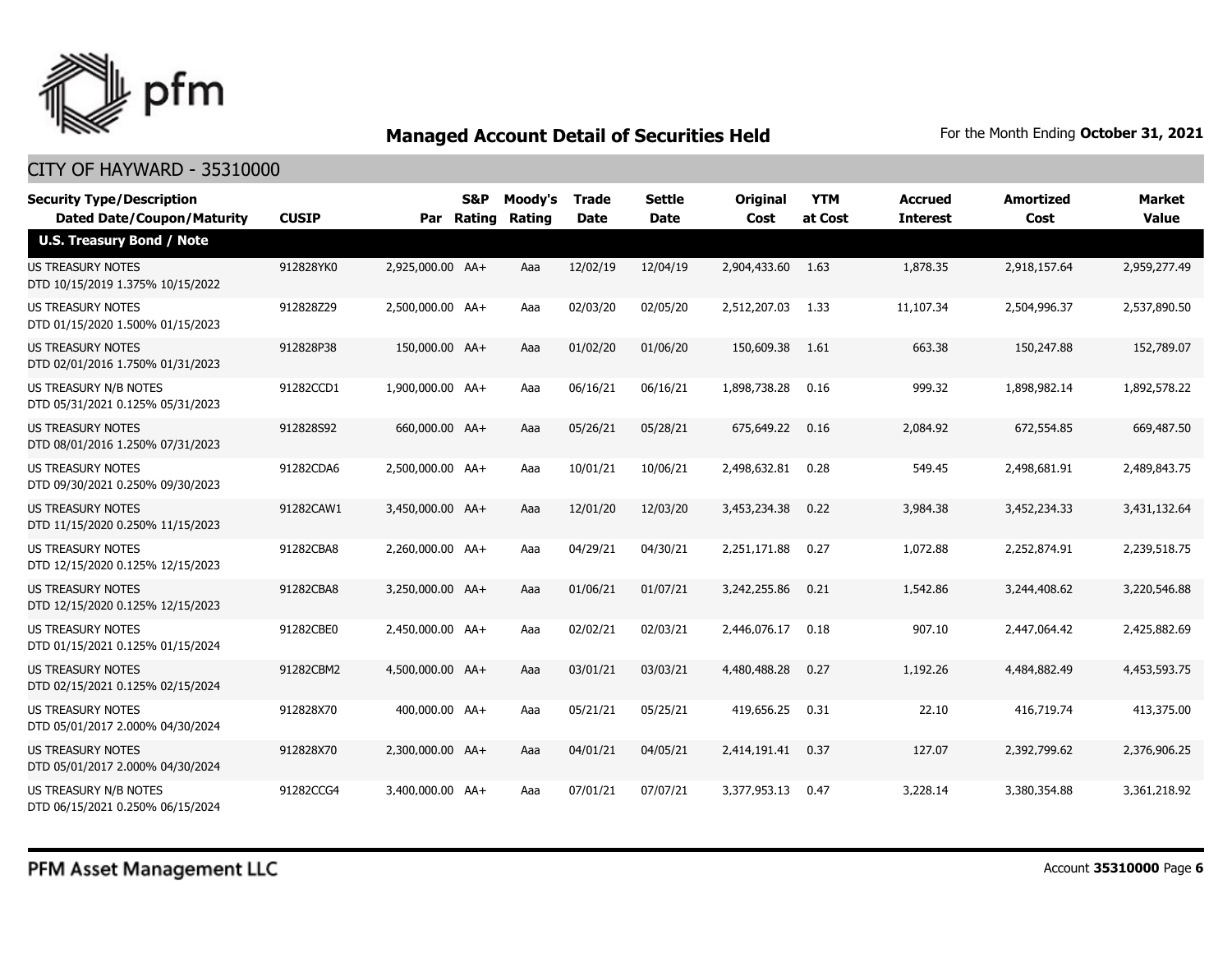

#### CITY OF HAYWARD - 35310000

| <b>Security Type/Description</b><br><b>Dated Date/Coupon/Maturity</b> | <b>CUSIP</b> |                  | S&P<br>Par Rating | Moody's<br>Rating | <b>Trade</b><br><b>Date</b> | <b>Settle</b><br><b>Date</b> | <b>Original</b><br>Cost | <b>YTM</b><br>at Cost | Accrued<br><b>Interest</b> | <b>Amortized</b><br>Cost | Market<br><b>Value</b> |
|-----------------------------------------------------------------------|--------------|------------------|-------------------|-------------------|-----------------------------|------------------------------|-------------------------|-----------------------|----------------------------|--------------------------|------------------------|
| <b>U.S. Treasury Bond / Note</b>                                      |              |                  |                   |                   |                             |                              |                         |                       |                            |                          |                        |
| <b>US TREASURY N/B NOTES</b><br>DTD 07/15/2021 0.375% 07/15/2024      | 91282CCL3    | 750,000.00 AA+   |                   | Aaa               | 08/04/21                    | 08/06/21                     | 750,878.91 0.33         |                       | 833.05                     | 750,807.71               | 743,437.50             |
| US TREASURY N/B NOTES<br>DTD 07/15/2021 0.375% 07/15/2024             | 91282CCL3    | 760,000.00 AA+   |                   | Aaa               | 08/05/21                    | 08/09/21                     | 759,910.94              | 0.38                  | 844.16                     | 759,917.93               | 753,350.00             |
| US TREASURY N/B NOTES<br>DTD 07/15/2021 0.375% 07/15/2024             | 91282CCL3    | 1,700,000.00 AA+ |                   | Aaa               | 08/09/21                    | 08/10/21                     | 1,698,207.03            | 0.41                  | 1,888.25                   | 1,698,346.11             | 1,685,125.00           |
| US TREASURY N/B NOTES<br>DTD 08/15/2021 0.375% 08/15/2024             | 91282CCT6    | 3,275,000.00 AA+ |                   | Aaa               | 09/01/21                    | 09/03/21                     | 3,271,417.97            | 0.41                  | 2,603.09                   | 3,271,614.20             | 3,244,808.43           |
| <b>US TREASURY N/B NOTES</b><br>DTD 09/15/2021 0.375% 09/15/2024      | 91282CCX7    | 3,000,000.00 AA+ |                   | Aaa               | 10/01/21                    | 10/06/21                     | 2,987,812.50            | 0.51                  | 1,460.64                   | 2,988,107.27             | 2,970,000.00           |
| <b>US TREASURY NOTES</b><br>DTD 10/31/2019 1.500% 10/31/2024          | 912828YM6    | 2,000,000.00 AA+ |                   | Aaa               | 05/04/21                    | 05/06/21                     | 2,073,046.88            | 0.44                  | 82.87                      | 2,062,783.62             | 2,043,750,00           |
| <b>US TREASURY NOTES</b><br>DTD 11/30/2019 1.500% 11/30/2024          | 912828YV6    | 425,000.00 AA+   |                   | Aaa               | 06/15/21                    | 06/17/21                     | 440,456.05              | 0.44                  | 2,682,38                   | 438,778.17               | 434,164.06             |
| US TREASURY NOTES<br>DTD 11/30/2019 1.500% 11/30/2024                 | 912828YV6    | 4,000,000.00 AA+ |                   | Aaa               | 06/02/21                    | 06/07/21                     | 4,148,437.50            | 0.42                  | 25,245.90                  | 4,131,283.17             | 4,086,250.00           |
| <b>Security Type Sub-Total</b>                                        |              | 48,555,000.00    |                   |                   |                             |                              | 48,855,465.46           | 0.47                  | 64,999.89                  | 48,816,597.98            | 48,584,926.40          |
| <b>Supra-National Agency Bond / Note</b>                              |              |                  |                   |                   |                             |                              |                         |                       |                            |                          |                        |
| INTL BK OF RECON AND DEV NOTE<br>DTD 04/20/2021 0.126% 04/20/2023     | 459058JV6    | 910,000.00 AAA   |                   | Aaa               | 04/13/21                    | 04/20/21                     | 908,116.30              | 0.23                  | 35.04                      | 908,619.48               | 906,701.25             |
| INTER-AMERICAN DEVEL BK NOTES<br>DTD 04/24/2020 0.500% 05/24/2023     | 4581X0DM7    | 1,285,000.00 AAA |                   | Aaa               | 04/17/20                    | 04/24/20                     | 1,284,563.10            | 0.51                  | 2,802.01                   | 1,284,779.03             | 1,287,135.67           |
| INTL BK RECON & DEVELOP NOTES<br>DTD 11/24/2020 0.250% 11/24/2023     | 459058JM6    | 1,375,000.00 AAA |                   | Aaa               | 11/17/20                    | 11/24/20                     | 1,372,043.75            | 0.32                  | 1,499.13                   | 1,372,967.07             | 1,367,592.88           |
| INTER-AMERICAN DEVEL BK NOTES<br>DTD 09/23/2021 0.500% 09/23/2024     | 4581X0DZ8    | 1,270,000.00 AAA |                   | Aaa               | 09/15/21                    | 09/23/21                     | 1,269,060.20            | 0.52                  | 670.28                     | 1,269,093.64             | 1,261,164.61           |
| <b>Security Type Sub-Total</b>                                        |              | 4,840,000.00     |                   |                   |                             |                              | 4,833,783.35            | 0.41                  | 5,006.46                   | 4,835,459.22             | 4,822,594.41           |

PFM Asset Management LLC

Account **35310000** Page **7**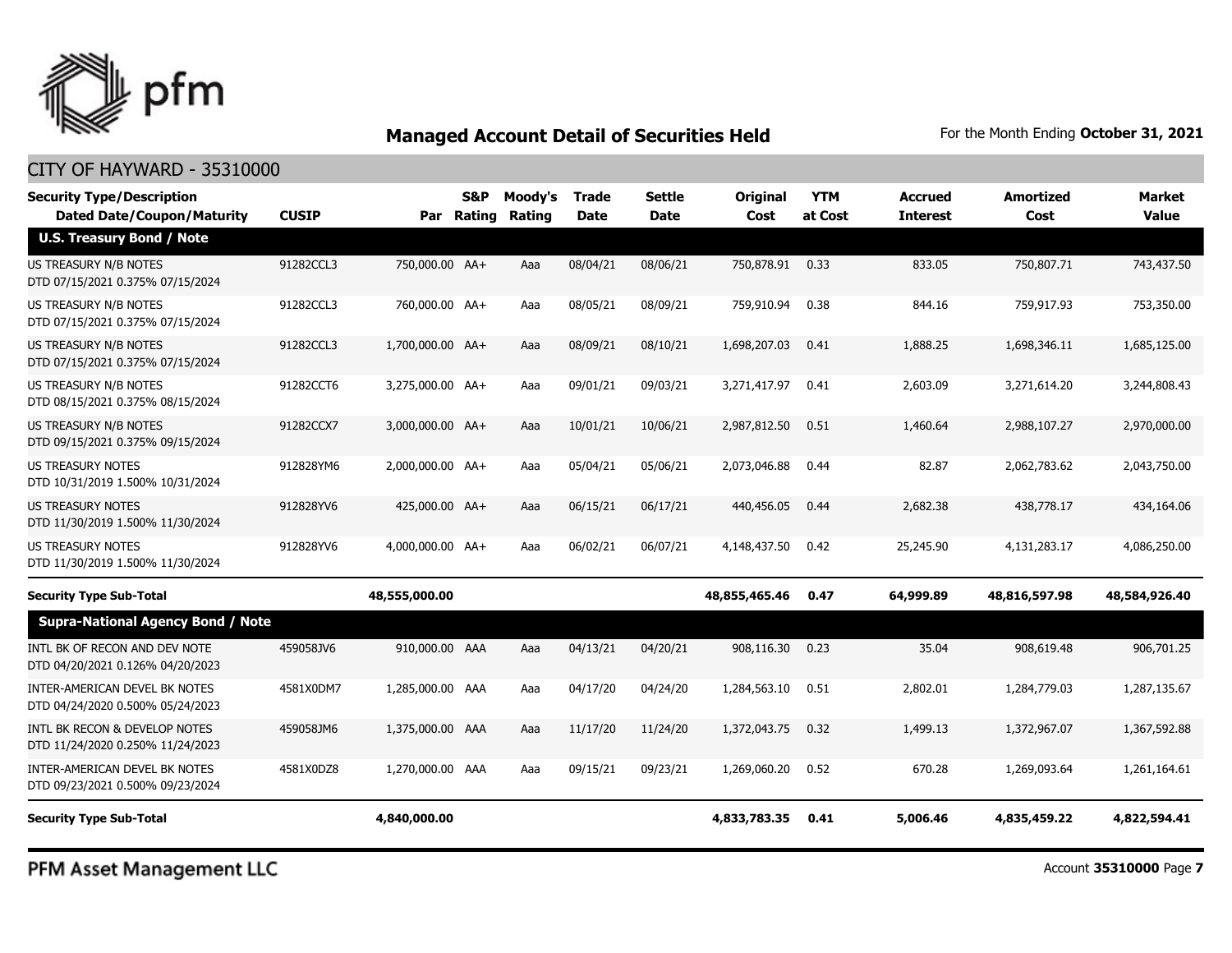

#### CITY OF HAYWARD - 35310000

| <b>Security Type/Description</b><br><b>Dated Date/Coupon/Maturity</b>                  | <b>CUSIP</b> |                  | <b>S&amp;P</b><br>Par Rating | Moody's<br>Rating | Trade<br><b>Date</b> | <b>Settle</b><br><b>Date</b> | <b>Original</b><br>Cost | <b>YTM</b><br>at Cost | <b>Accrued</b><br><b>Interest</b> | <b>Amortized</b><br>Cost | <b>Market</b><br><b>Value</b> |
|----------------------------------------------------------------------------------------|--------------|------------------|------------------------------|-------------------|----------------------|------------------------------|-------------------------|-----------------------|-----------------------------------|--------------------------|-------------------------------|
| <b>Municipal Bond / Note</b>                                                           |              |                  |                              |                   |                      |                              |                         |                       |                                   |                          |                               |
| CT ST TXBL GO BONDS<br>DTD 06/11/2020 2.500% 07/01/2022                                | 20772KJU4    | 305,000.00 A+    |                              | Aa3               | 05/29/20             | 06/11/20                     | 310,130.10              | 1.66                  | 2,541.67                          | 306,655.31               | 309,773.25                    |
| PALOMAR COMM COLL DIST, CA TXBL GO<br><b>BONDS</b><br>DTD 11/03/2020 0.441% 08/01/2022 | 697511EZ2    | 375,000.00 AA    |                              | Aa2               | 10/16/20             | 11/03/20                     | 375,000.00              | 0.44                  | 413.44                            | 375,000.00               | 375,270.00                    |
| CHAFFEY UHSD, CA TXBL GO BONDS<br>DTD 12/05/2019 1.913% 08/01/2022                     | 157411TH2    | 600,000.00 AA-   |                              | Aa1               | 11/06/19             | 12/05/19                     | 600,000.00              | 1.91                  | 2,869.50                          | 600,000.00               | 606,546.00                    |
| SAN DIEGO CCD, CA TXBL GO BONDS<br>DTD 10/16/2019 1.936% 08/01/2022                    | 7972720M6    | 675,000.00 AAA   |                              | Aaa               | 09/18/19             | 10/16/19                     | 675,000.00              | 1.94                  | 3,267.00                          | 675,000.00               | 683,154.00                    |
| LONG BEACH CCD, CA TXBL GO BONDS<br>DTD 10/23/2019 1.702% 08/01/2022                   | 542411NG4    | 920,000.00 AA    |                              | Aa2               | 10/09/19             | 10/23/19                     | 920,000.00              | 1.70                  | 3,914.60                          | 920,000.00               | 930,497.20                    |
| TAMALPAIS UHSD, CA TXBL GO BONDS<br>DTD 10/09/2019 1.925% 08/01/2022                   | 874857KH7    | 995,000.00 NR    |                              | Aaa               | 09/20/19             | 10/09/19                     | 995,000.00              | 1.93                  | 4,788.44                          | 995,000.00               | 1,008,810.60                  |
| SAN JOSE, CA TXBL GO BONDS<br>DTD 07/25/2019 2.300% 09/01/2022                         | 798135H44    | 1,150,000.00 AA+ |                              | Aa1               | 07/09/19             | 07/25/19                     | 1,157,544.00            | 2.08                  | 4,408.33                          | 1,152,022.38             | 1,169,952.50                  |
| OR ST DEPT OF TRANS TXBL REV BONDS<br>DTD 11/20/2019 1.855% 11/15/2022                 | 68607DTT2    | 600,000.00 AAA   |                              | Aa1               | 11/07/19             | 11/20/19                     | 600,000.00              | 1.86                  | 5,132.17                          | 600,000.00               | 609,228.00                    |
| NY ST URBAN DEV CORP TXBL REV BONDS<br>DTD 12/23/2020 0.480% 03/15/2023                | 650036DR4    | 290,000.00 AA+   |                              | <b>NR</b>         | 12/16/20             | 12/23/20                     | 290,000.00              | 0.48                  | 177.87                            | 290,000.00               | 290,240.70                    |
| UNIV OF CAL TXBL REV BONDS<br>DTD 07/16/2020 0.628% 05/15/2023                         | 91412HFK4    | 500,000.00 AA    |                              | Aa2               | 07/10/20             | 07/16/20                     | 500,000.00              | 0.63                  | 1,447.89                          | 500,000.00               | 500,335.00                    |
| CHAFFEY CMTY CLG DIST, CA TXBL GO<br><b>BONDS</b><br>DTD 09/24/2019 1.617% 06/01/2023  | 157432KD6    | 770,000.00 AA    |                              | Aa2               | 10/13/20             | 10/15/20                     | 792,314.60              | 0.51                  | 5,187.88                          | 783,425.99               | 780,749.20                    |
| CA ST EARTHOUAKE AUTH TXBL REV<br><b>BONDS</b><br>DTD 11/24/2020 1.477% 07/01/2023     | 13017HAK2    | 300,000.00 NR    |                              | <b>NR</b>         | 11/19/20             | 11/24/20                     | 301,599.00              | 1.27                  | 1,477.00                          | 301.022.75               | 304,128,00                    |
| WI DEPT OF TRANS TXBL REV BONDS<br>DTD 07/30/2020 0.420% 07/01/2023                    | 977123X52    | 625,000.00 AAA   |                              | <b>NR</b>         | 07/10/20             | 07/30/20                     | 625,000.00              | 0.42                  | 875.00                            | 625,000,00               | 624,543,75                    |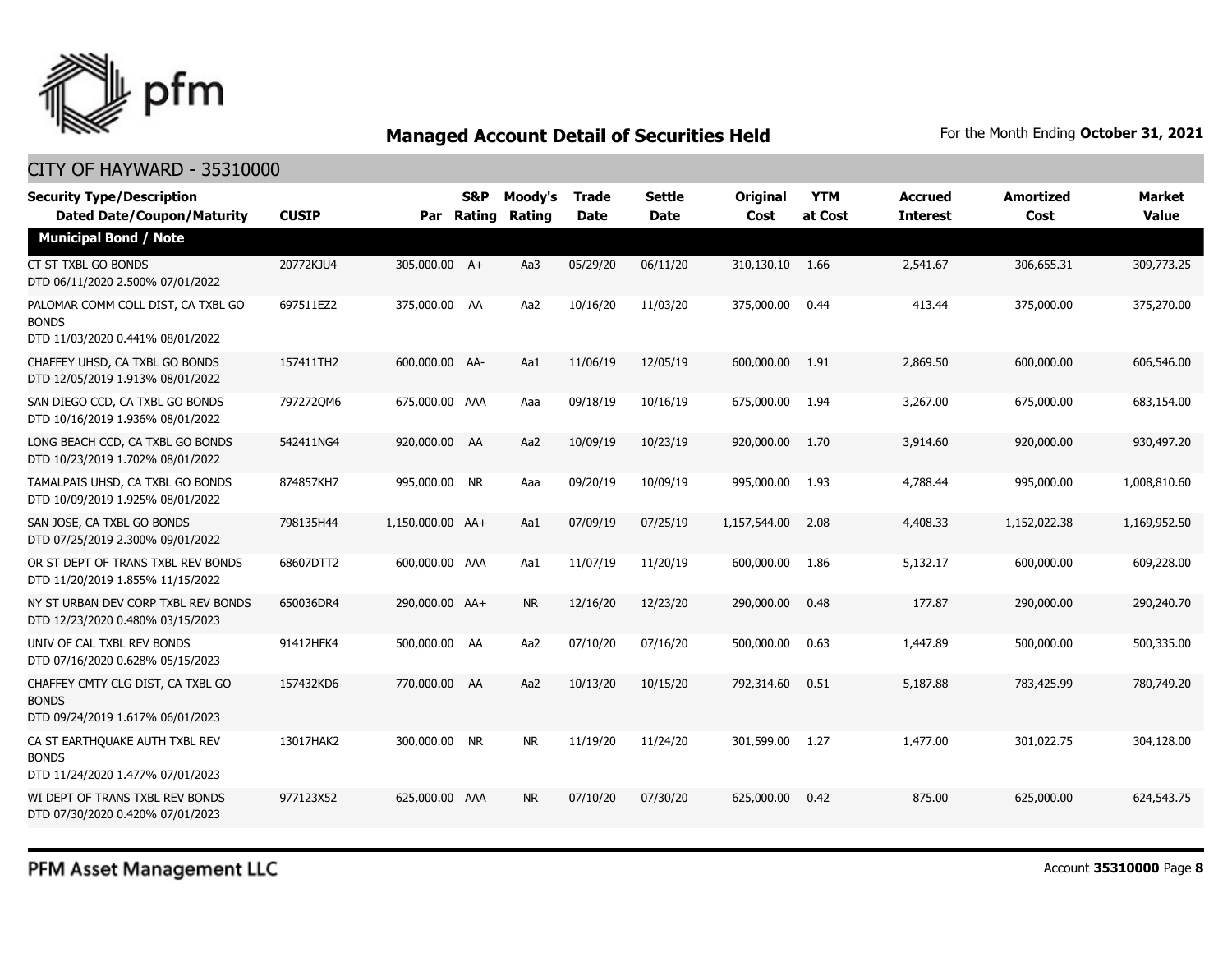

#### CITY OF HAYWARD - 35310000

| <b>Security Type/Description</b><br><b>Dated Date/Coupon/Maturity</b>                    | <b>CUSIP</b> |                  | <b>S&amp;P</b><br>Par Rating | Moody's<br>Rating | <b>Trade</b><br><b>Date</b> | Settle<br>Date | <b>Original</b><br>Cost | <b>YTM</b><br>at Cost | <b>Accrued</b><br><b>Interest</b> | Amortized<br>Cost | <b>Market</b><br><b>Value</b> |
|------------------------------------------------------------------------------------------|--------------|------------------|------------------------------|-------------------|-----------------------------|----------------|-------------------------|-----------------------|-----------------------------------|-------------------|-------------------------------|
| <b>Municipal Bond / Note</b>                                                             |              |                  |                              |                   |                             |                |                         |                       |                                   |                   |                               |
| AZ TRAN BOARD TXBL REV BONDS<br>DTD 02/12/2020 1.795% 07/01/2023                         | 040654XT7    | 1,235,000.00 AA+ |                              | Aa1               | 01/10/20                    | 02/12/20       | 1,235,000.00            | 1.80                  | 7,389.42                          | 1,235,000.00      | 1,263,083.90                  |
| LOS ANGELES CCD, CA TXBL GO BONDS<br>DTD 11/10/2020 0.444% 08/01/2023                    | 54438CYH9    | 310,000.00 AA+   |                              | Aaa               | 10/30/20                    | 11/10/20       | 310,000.00              | 0.44                  | 344.10                            | 310,000.00        | 309,159.90                    |
| PALOMAR COMM COLL DIST, CA TXBL GO<br><b>BONDS</b><br>DTD 11/03/2020 0.580% 08/01/2023   | 697511FA6    | 350,000.00 AA    |                              | Aa2               | 10/16/20                    | 11/03/20       | 350,000.00              | 0.58                  | 507.50                            | 350,000.00        | 349,356.00                    |
| MD ST TXBL GO BONDS<br>DTD 08/05/2020 0.410% 08/01/2023                                  | 574193TP3    | 650,000.00 AAA   |                              | Aaa               | 07/23/20                    | 08/05/20       | 650,000.00              | 0.41                  | 666.25                            | 650,000.00        | 649,662.00                    |
| CA ST UNIV TXBL REV BONDS<br>DTD 09/17/2020 0.475% 11/01/2023                            | 13077DMJ8    | 325,000.00 AA-   |                              | Aa2               | 08/27/20                    | 09/17/20       | 325,000.00              | 0.48                  | 771.88                            | 325,000.00        | 322,081.50                    |
| MS ST TXBL GO BONDS<br>DTD 08/06/2020 0.422% 11/01/2023                                  | 605581MY0    | 475,000.00 AA    |                              | Aa2               | 07/24/20                    | 08/06/20       | 475,000.00              | 0.42                  | 1,002.25                          | 475,000.00        | 473,936.00                    |
| NY ST URBAN DEV CORP TXBL REV BONDS<br>DTD 12/23/2020 0.620% 03/15/2024                  | 650036DS2    | 880,000.00 AA+   |                              | <b>NR</b>         | 12/16/20                    | 12/23/20       | 880,000.00              | 0.62                  | 697.16                            | 880,000.00        | 874,376.80                    |
| MD ST T/E GO BONDS<br>DTD 08/30/2017 5.000% 08/01/2024                                   | 574193PK8    | 500,000.00 AAA   |                              | Aaa               | 05/01/20                    | 05/05/20       | 583,925.00              | 0.95                  | 6,250.00                          | 554,396.84        | 564,010.00                    |
| FL ST BOARD OF ADMIN TXBL REV BONDS<br>DTD 09/16/2020 1.258% 07/01/2025                  | 341271AD6    | 295,000.00 AA    |                              | Aa3               | 09/03/20                    | 09/16/20       | 295,000.00              | 1.26                  | 1,237.03                          | 295,000.00        | 295,230.10                    |
| <b>LOS ANGELES UN SD-B MUNICIPAL</b><br><b>BONDS</b><br>DTD 11/10/2021 1.245% 07/01/2025 | 544647FB1    | 1.160.000.00 NR  |                              | Aa3               | 10/28/21                    | 11/10/21       | 1,160,000,00            | 1.25                  | 0.00                              | 1,160,000.00      | 1,160,000,00                  |
| <b>Security Type Sub-Total</b>                                                           |              | 14,285,000.00    |                              |                   |                             |                | 14,405,512.70           | 1.24                  | 55,366.38                         | 14,357,523.27     | 14,454,124.40                 |
| <b>Federal Agency Commercial Mortgage-Backed Security</b>                                |              |                  |                              |                   |                             |                |                         |                       |                                   |                   |                               |
| FHLMC MULTIFAMILY STRUCTURED P<br>DTD 05/01/2015 2.791% 01/01/2022                       | 3137BHXY8    | 554,207.69 AA+   |                              | Aaa               | 08/16/19                    | 08/21/19       | 564,252.71              | 2.00                  | 1,288.99                          | 554,916.89        | 555,463.05                    |
| FHMS K019 A2<br>DTD 08/01/2012 2.272% 03/01/2022                                         | 3137ASNJ9    | 524,229.87 AA+   |                              | Aaa               | 03/29/19                    | 04/03/19       | 520,359.58              | 2.54                  | 992.54                            | 523,792.96        | 526,065.30                    |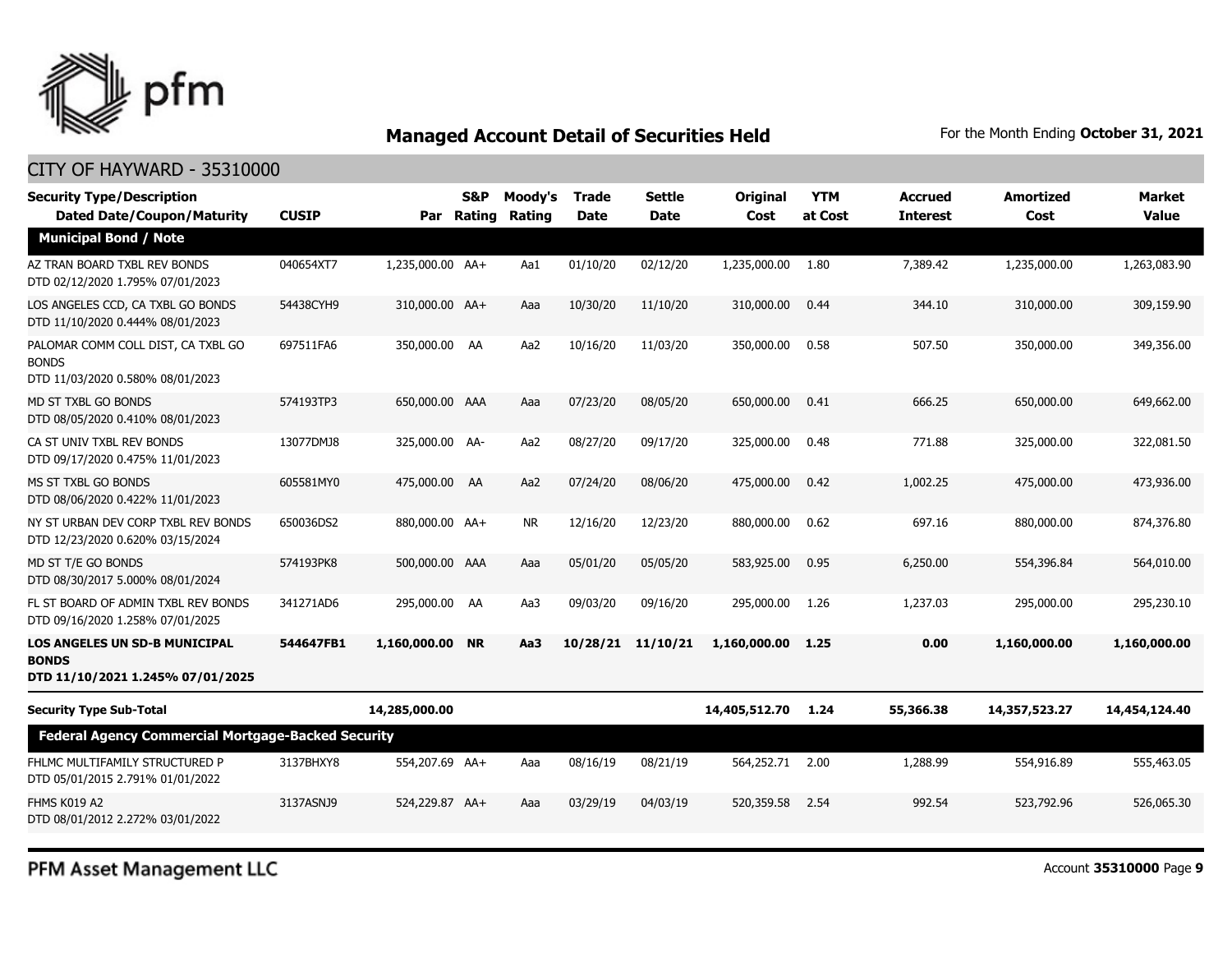

| <b>Security Type/Description</b>                                                               |              |                  | <b>S&amp;P</b> | Moody's | <b>Trade</b> | <b>Settle</b> | <b>Original</b> | <b>YTM</b> | <b>Accrued</b>  | <b>Amortized</b> | <b>Market</b> |
|------------------------------------------------------------------------------------------------|--------------|------------------|----------------|---------|--------------|---------------|-----------------|------------|-----------------|------------------|---------------|
| <b>Dated Date/Coupon/Maturity</b><br><b>Federal Agency Commercial Mortgage-Backed Security</b> | <b>CUSIP</b> | Par              | Rating         | Rating  | Date         | Date          | Cost            | at Cost    | <b>Interest</b> | Cost             | <b>Value</b>  |
|                                                                                                |              |                  |                |         |              |               |                 |            |                 |                  |               |
| FHMS K023 A1<br>DTD 12/01/2012 1.583% 04/01/2022                                               | 3137AWQG3    | 16,052.59 AA+    |                | Aaa     | 03/06/18     | 03/09/18      | 15,703.95 2.14  |            | 21.18           | 16,017.12        | 16,076.06     |
| FHMS K023 A1<br>DTD 12/01/2012 1.583% 04/01/2022                                               | 3137AWQG3    | 70,474.80 AA+    |                | Aaa     | 07/12/18     | 07/17/18      | 68,693.66       | 2.30       | 92.97           | 70,276.16        | 70,577.82     |
| FHMS K023 A1<br>DTD 12/01/2012 1.583% 04/01/2022                                               | 3137AWQG3    | 144,864.87 AA+   |                | Aaa     | 03/07/18     | 03/09/18      | 141,695.94      | 2.15       | 191.10          | 144,542,42       | 145,076.62    |
| FHLMC MULTIFAMILY STRUCTURED P<br>DTD 11/01/2015 2.716% 06/01/2022                             | 3137BLUR7    | 574,380.60 AA+   |                | Aaa     | 03/13/19     | 03/18/19      | 573,665.99      | 2.76       | 1,300.01        | 574,251.23       | 578,755.48    |
| FHLMC MULTIFAMILY STRUCTURED P<br>DTD 12/01/2012 2.355% 07/01/2022                             | 3137AVXN2    | 560,272.92 AA+   |                | Aaa     | 06/12/19     | 06/17/19      | 562,330.18      | 2.23       | 1,099.54        | 560,721.44       | 566,129.60    |
| FHLMC MULTIFAMILY STRUCTURED P<br>DTD 12/01/2012 2.355% 07/01/2022                             | 3137AVXN2    | 1,206,440.59 AA+ |                | Aaa     | 03/28/19     | 04/02/19      | 1,201,727.93    | 2.48       | 2,367.64        | 1,205,478.98     | 1,219,051.83  |
| FHLMC MULTIFAMILY STRUCTURED P<br>DTD 12/01/2012 2.307% 08/01/2022                             | 3137AWOH1    | 1,250,000.00 AA+ |                | Aaa     | 09/04/19     | 09/09/19      | 1,268,457.03    | 1.78       | 2,403.13        | 1,254,767.05     | 1,264,499.99  |
| FHLMC MULTIFAMILY STRUCTURED P<br>DTD 05/01/2013 2.510% 11/01/2022                             | 3137B1BS0    | 500,000.00 AA+   |                | Aaa     | 02/18/20     | 02/21/20      | 509,648,44      | 1.78       | 1,045.83        | 503,578.94       | 508,233.99    |
| <b>FANNIEMAE-ACES</b><br>DTD 02/01/2013 2.509% 11/01/2022                                      | 3136ACGJ4    | 827,479.23 AA+   |                | Aaa     | 06/24/19     | 06/27/19      | 837,693,44      | 2.13       | 1,729.80        | 830,527.62       | 834,234.67    |
| FHLMC MULTIFAMILY STRUCTURED P<br>DTD 05/01/2013 2.510% 11/01/2022                             | 3137B1BS0    | 1,065,000.00 AA+ |                | Aaa     | 06/12/19     | 06/17/19      | 1,074,318.75    | 2.24       | 2,227.63        | 1,067,758.59     | 1,082,538.40  |
| FNA 2013-M7 A2<br>DTD 05/01/2013 2.280% 12/01/2022                                             | 3136AEGO4    | 217,876.11 AA+   |                | Aaa     | 09/11/19     | 09/16/19      | 219,233.70      | 2.08       | 413.96          | 218,333.66       | 219,887.51    |
| FNA 2013-M7 A2<br>DTD 05/01/2013 2.280% 12/01/2022                                             | 3136AEGO4    | 288,639.29 AA+   |                | Aaa     | 09/04/19     | 09/09/19      | 292,420.75      | 1.86       | 548.42          | 289,906.19       | 291,303.96    |
| FHMS KP05 A<br>DTD 12/01/2018 3.203% 07/01/2023                                                | 3137FKK39    | 16,972.41 AA+    |                | Aaa     | 12/07/18     | 12/17/18      | 16,972.36       | 3.20       | 45.30           | 16,972.39        | 17,488.88     |
| FHMS KJ27 A1<br>DTD 11/01/2019 2.092% 07/01/2024                                               | 3137FQ3V3    | 159,773.50 AA+   |                | Aaa     | 11/20/19     | 11/26/19      | 159,769.67      | 2.09       | 278.54          | 159,771.28       | 161,706.66    |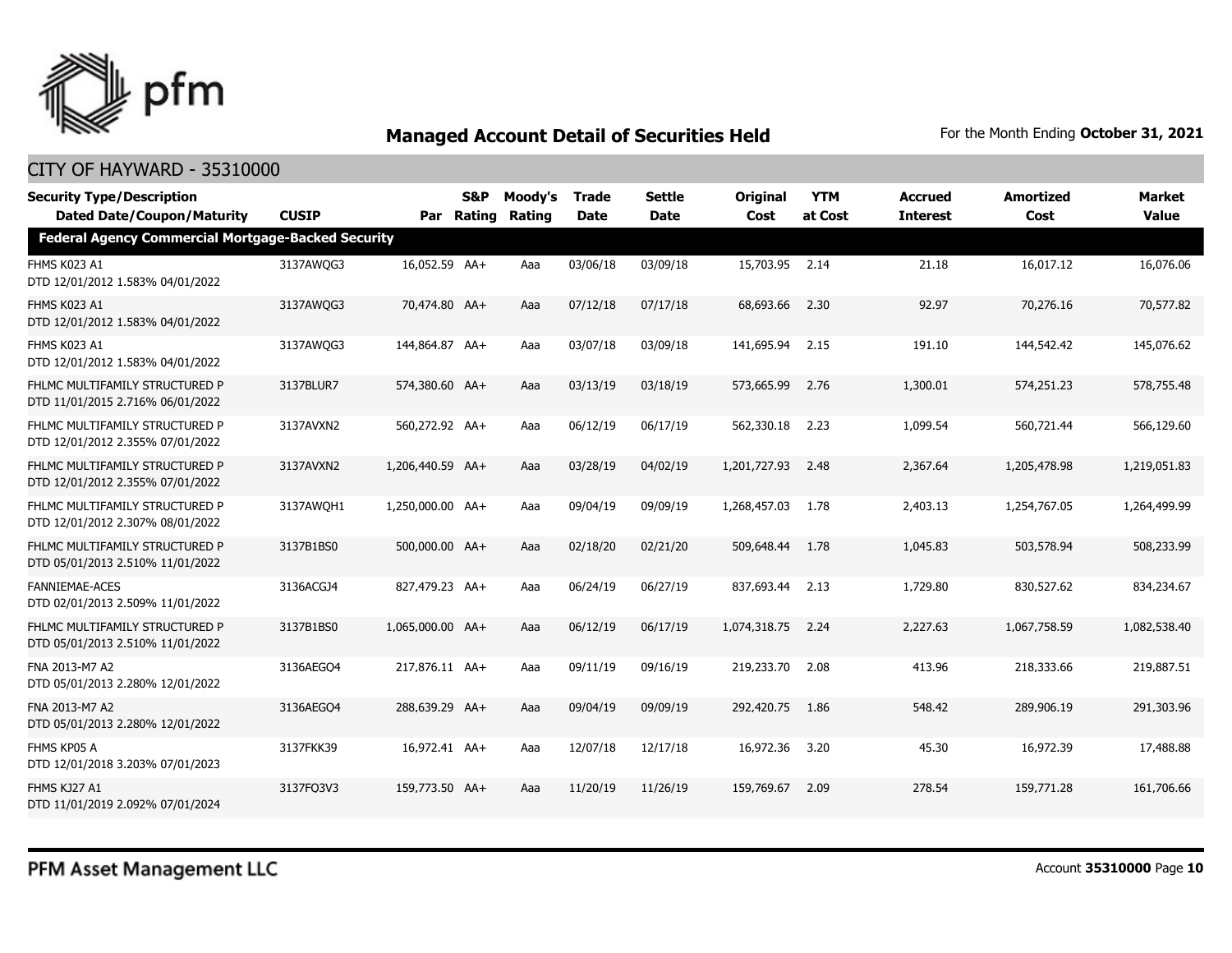

### CITY OF HAYWARD - 35310000

| <b>Security Type/Description</b><br><b>Dated Date/Coupon/Maturity</b> | <b>CUSIP</b> | Par              | S&P<br>Rating | Moody's<br><b>Rating</b> | Trade<br>Date | <b>Settle</b><br>Date | <b>Original</b><br>Cost | <b>YTM</b><br>at Cost | <b>Accrued</b><br><b>Interest</b> | <b>Amortized</b><br>Cost | Market<br><b>Value</b> |
|-----------------------------------------------------------------------|--------------|------------------|---------------|--------------------------|---------------|-----------------------|-------------------------|-----------------------|-----------------------------------|--------------------------|------------------------|
| <b>Federal Agency Commercial Mortgage-Backed Security</b>             |              |                  |               |                          |               |                       |                         |                       |                                   |                          |                        |
| FHMS KJ30 A1<br>DTD 07/01/2020 0.526% 01/01/2025                      | 3137FUZN7    | 379,271.14 AA+   |               | Aaa                      | 07/23/20      | 07/30/20              | 379,263.94              | 0.53                  | 166.25                            | 379,265.99               | 373,684.24             |
| <b>Security Type Sub-Total</b>                                        |              | 8,355,935.61     |               |                          |               |                       | 8,406,208.02            | 2.11                  | 16,212.83                         | 8,370,878.91             | 8,430,774.06           |
| <b>Federal Agency Bond / Note</b>                                     |              |                  |               |                          |               |                       |                         |                       |                                   |                          |                        |
| FEDERAL HOME LOAN BANKS NOTES<br>DTD 02/21/2020 1.375% 02/17/2023     | 3130AJ7E3    | 2,140,000.00 AA+ |               | Aaa                      | 02/20/20      | 02/21/20              | 2,136,062.40 1.44       |                       | 6,048.47                          | 2,138,294.43             | 2,170,167.58           |
| FREDDIE MAC NOTES<br>DTD 04/20/2020 0.375% 04/20/2023                 | 3137EAEO8    | 3,825,000.00 AA+ |               | Aaa                      | 04/17/20      | 04/20/20              | 3,815,437.50            | 0.46                  | 438.28                            | 3,820,327.91             | 3,826,786.28           |
| FREDDIE MAC NOTES<br>DTD 05/07/2020 0.375% 05/05/2023                 | 3137EAER6    | 1,750,000.00 AA+ |               | Aaa                      | 06/02/20      | 06/03/20              | 1,753,605.00            | 0.30                  | 3,208.33                          | 1,751,859.99             | 1,750,050.75           |
| FREDDIE MAC NOTES<br>DTD 05/07/2020 0.375% 05/05/2023                 | 3137EAER6    | 2,410,000.00 AA+ |               | Aaa                      | 05/05/20      | 05/07/20              | 2,408,987.80            | 0.39                  | 4,418.34                          | 2,409,490.66             | 2,410,069.89           |
| <b>FANNIE MAE NOTES</b><br>DTD 05/22/2020 0.250% 05/22/2023           | 3135G04Q3    | 1,550,000.00 AA+ |               | Aaa                      | 06/02/20      | 06/03/20              | 1,547,287.50            | 0.31                  | 1,711.46                          | 1,548,579.88             | 1,547,037.95           |
| FANNIE MAE NOTES<br>DTD 05/22/2020 0.250% 05/22/2023                  | 3135G04O3    | 2,550,000.00 AA+ |               | Aaa                      | 05/20/20      | 05/22/20              | 2,542,324.50            | 0.35                  | 2,815.62                          | 2,546,025.56             | 2,545,126.95           |
| <b>FREDDIE MAC NOTES</b><br>DTD 06/26/2020 0.250% 06/26/2023          | 3137EAES4    | 2.340.000.00 AA+ |               | Aaa                      | 06/24/20      | 06/26/20              | 2,333,167.20            | 0.35                  | 2.031.25                          | 2,336,243.52             | 2,333,719.44           |
| <b>FANNIE MAE NOTES</b><br>DTD 07/10/2020 0.250% 07/10/2023           | 3135G05G4    | 1,000,000,00 AA+ |               | Aaa                      | 10/07/20      | 10/08/20              | 999,640.00              | 0.26                  | 770.83                            | 999,779.34               | 996,917.00             |
| FANNIE MAE NOTES<br>DTD 07/10/2020 0.250% 07/10/2023                  | 3135G05G4    | 2,455,000.00 AA+ |               | Aaa                      | 07/08/20      | 07/10/20              | 2,449,721.75            | 0.32                  | 1,892.40                          | 2,452,030.68             | 2,447,431.24           |
| FANNIE MAE NOTES (CALLABLE)<br>DTD 08/10/2020 0.300% 08/10/2023       | 3135G05R0    | 1,950,000.00 AA+ |               | Aaa                      | 08/11/20      | 08/12/20              | 1,946,334.00            | 0.36                  | 1,316.25                          | 1,947,829.92             | 1,944,358.65           |
| <b>FREDDIE MAC NOTES</b><br>DTD 08/21/2020 0.250% 08/24/2023          | 3137EAEV7    | 2.325.000.00 AA+ |               | Aaa                      | 08/19/20      | 08/21/20              | 2,322,628.50            | 0.28                  | 1,081.77                          | 2,323,572.35             | 2,316,060.38           |
| FREDDIE MAC NOTES<br>DTD 09/04/2020 0.250% 09/08/2023                 | 3137EAEW5    | 710,000.00 AA+   |               | Aaa                      | 09/02/20      | 09/04/20              | 710,129.66              | 0.24                  | 261.32                            | 710,079.75               | 706.951.26             |

PFM Asset Management LLC

Account **35310000** Page **11**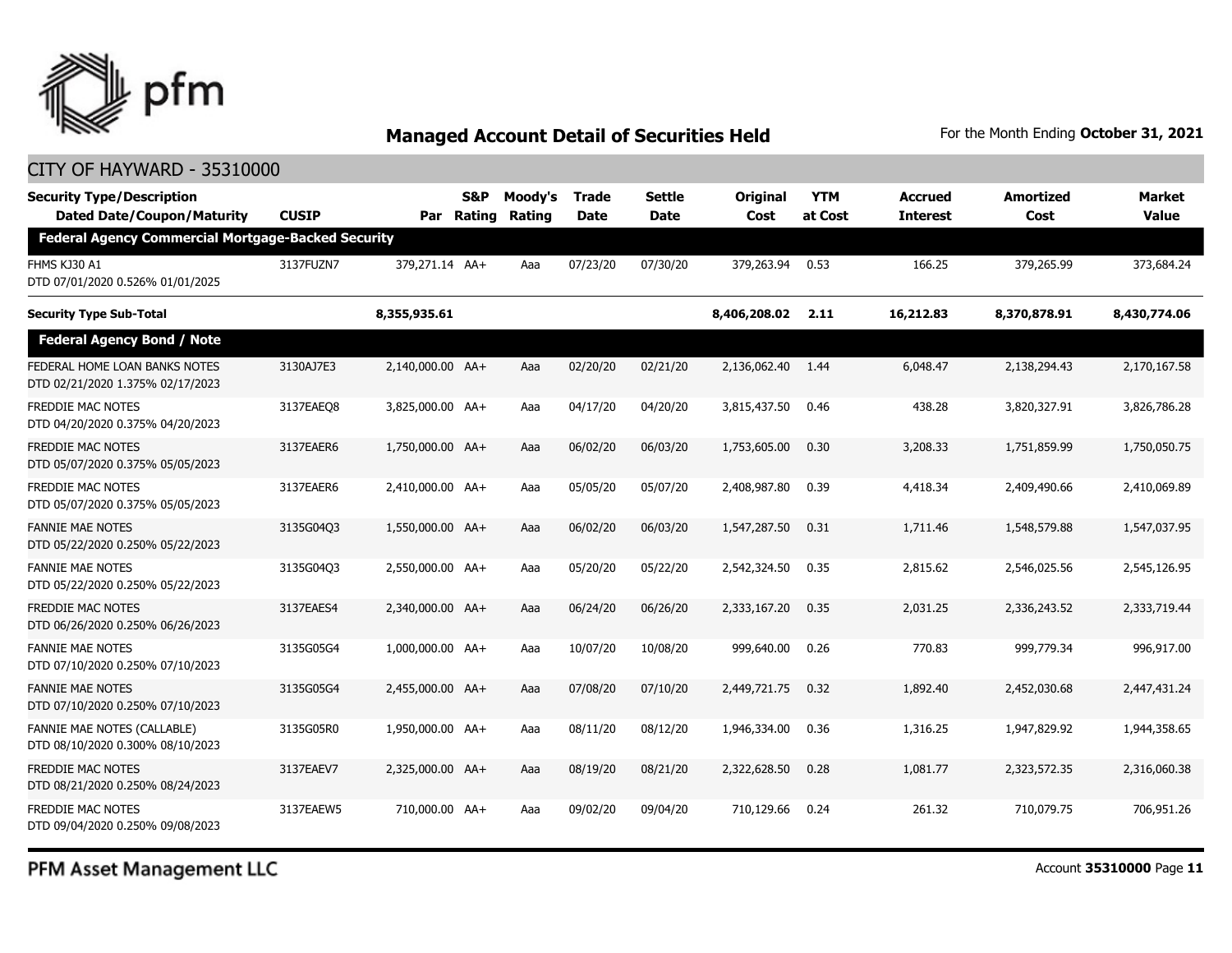

| <b>Security Type/Description</b><br><b>Dated Date/Coupon/Maturity</b>                  | <b>CUSIP</b> | Par              | <b>S&amp;P</b><br>Rating | Moody's<br>Rating | Trade<br><b>Date</b> | <b>Settle</b><br><b>Date</b> | Original<br>Cost | <b>YTM</b><br>at Cost | <b>Accrued</b><br><b>Interest</b> | <b>Amortized</b><br>Cost | <b>Market</b><br><b>Value</b> |
|----------------------------------------------------------------------------------------|--------------|------------------|--------------------------|-------------------|----------------------|------------------------------|------------------|-----------------------|-----------------------------------|--------------------------|-------------------------------|
| <b>Federal Agency Bond / Note</b>                                                      |              |                  |                          |                   |                      |                              |                  |                       |                                   |                          |                               |
| <b>FREDDIE MAC NOTES</b><br>DTD 09/04/2020 0.250% 09/08/2023                           | 3137EAEW5    | 900,000.00 AA+   |                          | Aaa               | 10/07/20             | 10/08/20                     | 899,712.00       | 0.26                  | 331.25                            | 899,817.19               | 896,135.40                    |
| <b>FREDDIE MAC NOTES</b><br>DTD 09/04/2020 0.250% 09/08/2023                           | 3137EAEW5    | 1,590,000.00 AA+ |                          | Aaa               | 09/02/20             | 09/04/20                     | 1,589,475.30     | 0.26                  | 585.21                            | 1,589,677.25             | 1,583,172.54                  |
| <b>FREDDIE MAC NOTES</b><br>DTD 12/04/2020 0.250% 12/04/2023                           | 3137EAFA2    | 2,130,000.00 AA+ |                          | Aaa               | 12/02/20             | 12/04/20                     | 2,127,891.30     | 0.28                  | 2,174.38                          | 2,128,530.65             | 2,117,034.69                  |
| <b>Security Type Sub-Total</b>                                                         |              | 29,625,000.00    |                          |                   |                      |                              | 29,582,404.41    | 0.42                  | 29,085.16                         | 29,602,139.08            | 29,591,020.00                 |
| <b>Corporate Note</b>                                                                  |              |                  |                          |                   |                      |                              |                  |                       |                                   |                          |                               |
| ADOBE INC CORP NOTE<br>DTD 02/03/2020 1.700% 02/01/2023                                | 00724PAA7    | 300,000.00 A+    |                          | A2                | 01/23/20             | 02/03/20                     | 299,931.00       | 1.71                  | 1,275.00                          | 299,971.18               | 304,526.10                    |
| TOYOTA MOTOR CREDIT CORP CORPORATE<br><b>NOTES</b><br>DTD 04/01/2020 2.900% 03/30/2023 | 89236TGW9    | 150,000.00 A+    |                          | A1                | 04/27/20             | 04/29/20                     | 156,936.00       | 1.28                  | 374.58                            | 153,347.52               | 154,983.90                    |
| EXXON MOBIL CORPORATION CORPORATE<br><b>NOTES</b><br>DTD 04/15/2020 1.571% 04/15/2023  | 30231GBL5    | 150,000.00 AA-   |                          | Aa2               | 05/12/20             | 05/14/20                     | 151,872.00       | 1.14                  | 104.73                            | 150,930.73               | 152,293.80                    |
| <b>CHEVRON CORP CORPORATE NOTES</b><br>DTD 05/11/2020 1.141% 05/11/2023                | 166764BV1    | 150,000.00 AA-   |                          | Aa2               | 05/07/20             | 05/11/20                     | 150,000.00       | 1.14                  | 808.21                            | 150,000.00               | 151,337.40                    |
| PACCAR FINANCIAL CORP CORPORATE<br><b>NOTES</b><br>DTD 06/08/2020 0.800% 06/08/2023    | 69371RQ82    | 175,000.00 A+    |                          | A1                | 06/01/20             | 06/08/20                     | 174,756.75       | 0.85                  | 556.11                            | 174,870.27               | 175,587.30                    |
| JOHN DEERE CAPITAL CORP CORPORATE<br><b>NOTES</b><br>DTD 06/04/2020 0.700% 07/05/2023  | 24422EVH9    | 200,000.00       | A                        | A2                | 06/01/20             | 06/04/20                     | 199,836,00       | 0.73                  | 451.11                            | 199,911.01               | 200,430.60                    |
| CATERPILLAR FINL SERVICE CORPORATE<br><b>NOTES</b><br>DTD 07/08/2020 0.650% 07/07/2023 | 14913R2D8    | 325,000.00       | A                        | A2                | 07/06/20             | 07/08/20                     | 324,818.00       | 0.67                  | 668.96                            | 324,898.02               | 325,849.23                    |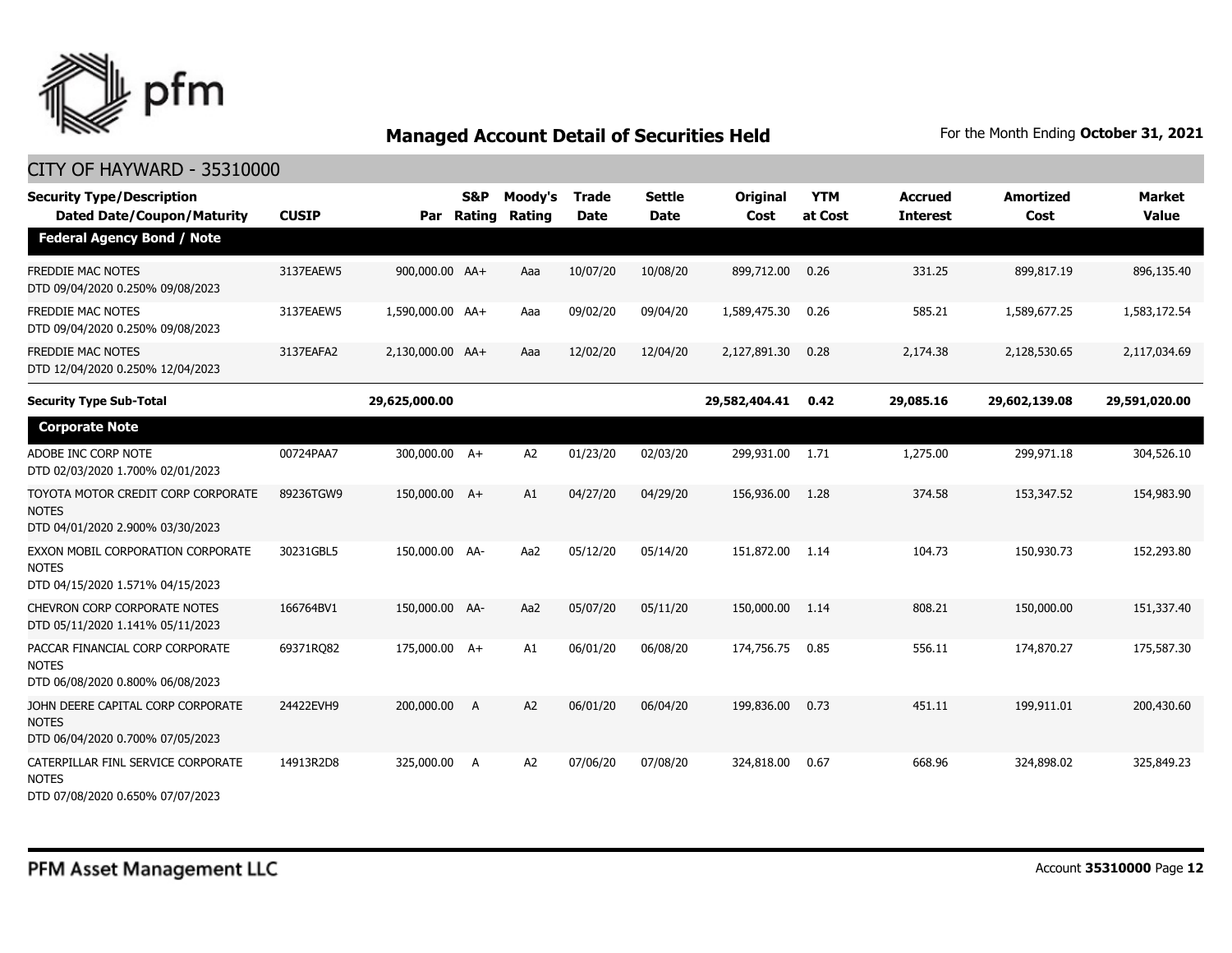

| <b>Security Type/Description</b><br><b>Dated Date/Coupon/Maturity</b>                  | <b>CUSIP</b> | Par             | <b>S&amp;P</b><br>Rating | Moody's<br>Rating | <b>Trade</b><br><b>Date</b> | <b>Settle</b><br><b>Date</b> | Original<br>Cost | <b>YTM</b><br>at Cost | <b>Accrued</b><br><b>Interest</b> | <b>Amortized</b><br>Cost | Market<br><b>Value</b> |
|----------------------------------------------------------------------------------------|--------------|-----------------|--------------------------|-------------------|-----------------------------|------------------------------|------------------|-----------------------|-----------------------------------|--------------------------|------------------------|
| <b>Corporate Note</b>                                                                  |              |                 |                          |                   |                             |                              |                  |                       |                                   |                          |                        |
| PACCAR FINANCIAL CORP CORPORATE<br><b>NOTES</b><br>DTD 08/11/2020 0.350% 08/11/2023    | 69371RQ90    | 325,000.00 A+   |                          | A1                | 08/04/20                    | 08/11/20                     | 324,574.25       | 0.39                  | 252.78                            | 324,748.05               | 323,762.40             |
| TOYOTA MOTOR CREDIT CORP CORPORATE<br><b>NOTES</b><br>DTD 08/14/2020 0.500% 08/14/2023 | 89236THF5    | 530,000.00 A+   |                          | A1                | 08/11/20                    | 08/14/20                     | 529,591.90       | 0.53                  | 566.81                            | 529,757.38               | 529,494.91             |
| GOLDMAN SACHS GROUP INC CORPORATE<br><b>NOTES</b><br>DTD 11/19/2020 0.627% 11/17/2023  | 38141GXL3    | 250,000.00 BBB+ |                          | A2                | 11/16/20                    | 11/19/20                     | 250,000.00       | 0.63                  | 714.08                            | 250,000.00               | 249,460.25             |
| <b>IBM CORP NOTES</b><br>DTD 02/12/2014 3.625% 02/12/2024                              | 459200HU8    | 275,000.00 A-   |                          | A <sub>3</sub>    | 10/02/20                    | 10/06/20                     | 302,315.75       | 0.62                  | 2,187.59                          | 293,589.89               | 291,748.88             |
| <b>GOLDMAN SACHS CORP NOTES</b><br>DTD 03/03/2014 4.000% 03/03/2024                    | 38141GVM3    | 325,000.00 BBB+ |                          | A2                | 01/21/21                    | 01/25/21                     | 358,228.00       | 0.67                  | 2,094.44                          | 350,016.31               | 347,093.83             |
| CHARLES SCHWAB CORP NOTES<br>(CALLABLE)<br>DTD 03/18/2021 0.750% 03/18/2024            | 808513BN4    | 405,000.00 A    |                          | A <sub>2</sub>    | 03/16/21                    | 03/18/21                     | 404,797.50       | 0.77                  | 362.81                            | 404,839.63               | 404,088.35             |
| MORGAN STANLEY CORP NOTES<br>(CALLABLE)<br>DTD 04/22/2021 0.731% 04/05/2024            | 61772BAA1    | 245,000.00 BBB+ |                          | A1                | 04/19/21                    | 04/22/21                     | 245,000.00       | 0.73                  | 129.35                            | 245,000.00               | 244,795.18             |
| COMCAST CORP (CALLABLE) CORPORATE<br><b>NOTES</b><br>DTD 10/05/2018 3.700% 04/15/2024  | 20030NCR0    | 150,000.00 A-   |                          | A <sub>3</sub>    | 05/07/20                    | 05/11/20                     | 164,338.50       | 1.20                  | 246.67                            | 158,833.90               | 159,904.20             |
| MORGAN STANLEY CORP NOTES<br>DTD 04/24/2018 3.737% 04/24/2024                          | 61744YAQ1    | 300,000.00 BBB+ |                          | A1                | 10/02/20                    | 10/06/20                     | 322,851.00       | 1.52                  | 217.99                            | 315,956.91               | 312,862.20             |
| AMAZON.COM INC CORPORATE NOTES<br>DTD 05/12/2021 0.450% 05/12/2024                     | 023135BW5    | 355,000.00 AA   |                          | A1                | 05/10/21                    | 05/12/21                     | 354,481.70       | 0.50                  | 749.94                            | 354,563.51               | 351,981.44             |
| CITIGROUP INC CORPORATE NOTES<br>DTD 05/14/2020 1.678% 05/15/2024                      | 172967MR9    | 300,000.00 BBB+ |                          | A <sub>3</sub>    | 05/07/20                    | 05/14/20                     | 300,000.00       | 1.68                  | 2,321.23                          | 300,000.00               | 304,494.30             |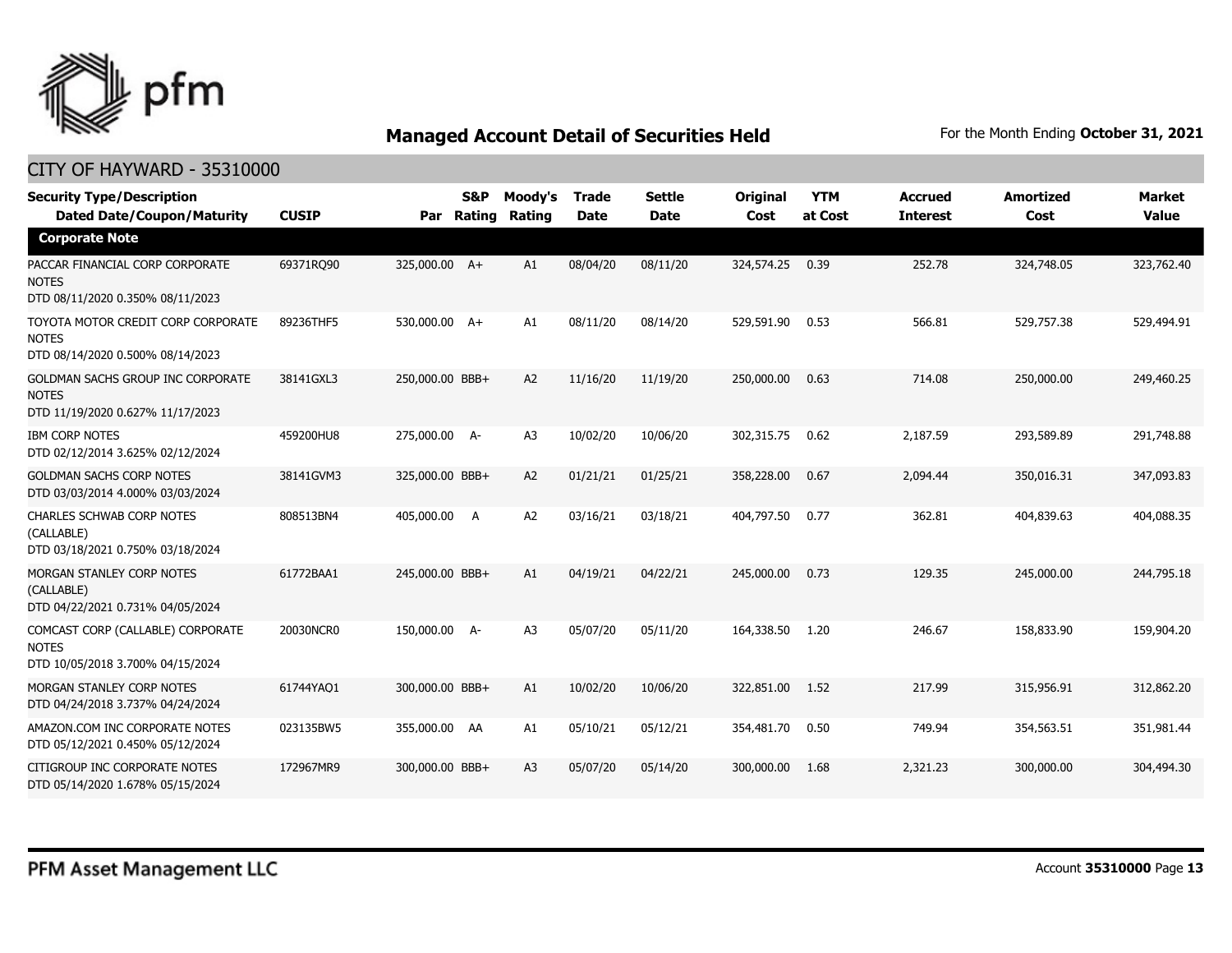

#### CITY OF HAYWARD - 35310000

| <b>Security Type/Description</b><br><b>Dated Date/Coupon/Maturity</b>                      | <b>CUSIP</b> | Par            | <b>S&amp;P</b><br>Rating | Moody's<br>Rating | <b>Trade</b><br><b>Date</b> | <b>Settle</b><br><b>Date</b> | Original<br>Cost | <b>YTM</b><br>at Cost | <b>Accrued</b><br><b>Interest</b> | <b>Amortized</b><br>Cost | Market<br><b>Value</b> |
|--------------------------------------------------------------------------------------------|--------------|----------------|--------------------------|-------------------|-----------------------------|------------------------------|------------------|-----------------------|-----------------------------------|--------------------------|------------------------|
| <b>Corporate Note</b>                                                                      |              |                |                          |                   |                             |                              |                  |                       |                                   |                          |                        |
| UNITEDHEALTH GROUP INC (CALLABLE)<br>CORP <sub>N</sub><br>DTD 05/19/2021 0.550% 05/15/2024 | 91324PEB4    | 435,000.00 A+  |                          | A <sub>3</sub>    | 05/17/21                    | 05/19/21                     | 434,547.60       | 0.59                  | 1.076.63                          | 434,616.37               | 431,299.89             |
| CATERPILLAR FINL SERVICE CORPORATE<br><b>NOTES</b><br>DTD 05/17/2021 0.450% 05/17/2024     | 14913R2L0    | 325,000.00     | $\overline{A}$           | A <sub>2</sub>    | 05/10/21                    | 05/17/21                     | 324,564.50       | 0.50                  | 666.25                            | 324,631.26               | 321,953.45             |
| ASTRAZENECA FINANCE LLC (CALLABLE)<br><b>CORP</b><br>DTD 05/28/2021 0.700% 05/28/2024      | 04636NAC7    | 665,000.00 A-  |                          | A <sub>3</sub>    | 05/25/21                    | 05/28/21                     | 664,940.15       | 0.70                  | 1,978.38                          | 664,948.72               | 663,448.56             |
| JOHN DEERE CAPITAL CORP CORPORATE<br><b>NOTES</b><br>DTD 06/10/2021 0.450% 06/07/2024      | 24422EVO9    | 170,000,00     | A                        | A2                | 06/07/21                    | 06/10/21                     | 169,787.50       | 0.49                  | 299.63                            | 169,815.50               | 167,851.88             |
| <b>BANK OF AMERICA CORP NOTES</b><br>DTD 07/23/2018 3.864% 07/23/2024                      | 06051GHL6    | 150,000.00 A-  |                          | A <sub>2</sub>    | 09/28/20                    | 10/01/20                     | 162,622.50       | 1.58                  | 1,577.80                          | 159,110.24               | 157,655.10             |
| <b>BANK OF AMERICA CORP NOTES</b><br>DTD 07/23/2018 3.864% 07/23/2024                      | 06051GHL6    | 300,000.00 A-  |                          | A <sub>2</sub>    | 08/21/20                    | 08/25/20                     | 327,150.00       | 1.47                  | 3,155.60                          | 319,096.39               | 315,310.20             |
| BRISTOL MYERS SQUIBB CO CORP NOTES<br>(CALL<br>DTD 01/26/2020 2.900% 07/26/2024            | 110122CM8    | 144,000.00 A+  |                          | A <sub>2</sub>    | 10/05/20                    | 10/07/20                     | 155,907.36       | 0.69                  | 1,102.00                          | 152,487.72               | 151,743.31             |
| AMERICAN HONDA FINANCE CORPORATE<br><b>NOTES</b><br>DTD 09/09/2021 0.750% 08/09/2024       | 02665WDY4    | 425,000.00 A-  |                          | A <sub>3</sub>    | 09/07/21                    | 09/09/21                     | 424,719.50       | 0.77                  | 460.42                            | 424,733,46               | 422,179.70             |
| UNILEVER CAPITAL CORP (CALLABLE)<br><b>CORPORA</b><br>DTD 08/12/2021 0.626% 08/12/2024     | 904764BN6    | 225,000.00 A+  |                          | A1                | 08/09/21                    | 08/12/21                     | 225,000.00       | 0.63                  | 309.09                            | 225,000.00               | 222,585.08             |
| BMW US CAPITAL LLC CORPORATE NOTES<br>DTD 08/12/2021 0.750% 08/12/2024                     | 05565EBU8    | 265,000.00     | A                        | A <sub>2</sub>    | 08/09/21                    | 08/12/21                     | 264,976.15       | 0.75                  | 436.15                            | 264,977.91               | 263,797.17             |
| NESTLE HOLDINGS INC CORP NOTES<br>(CALLABLE<br>DTD 09/14/2021 0.606% 09/14/2024            | 641062AU8    | 710,000.00 AA- |                          | Aa3               | 09/07/21                    | 09/14/21                     | 710,000.00       | 0.61                  | 561.73                            | 710,000.00               | 706,432.96             |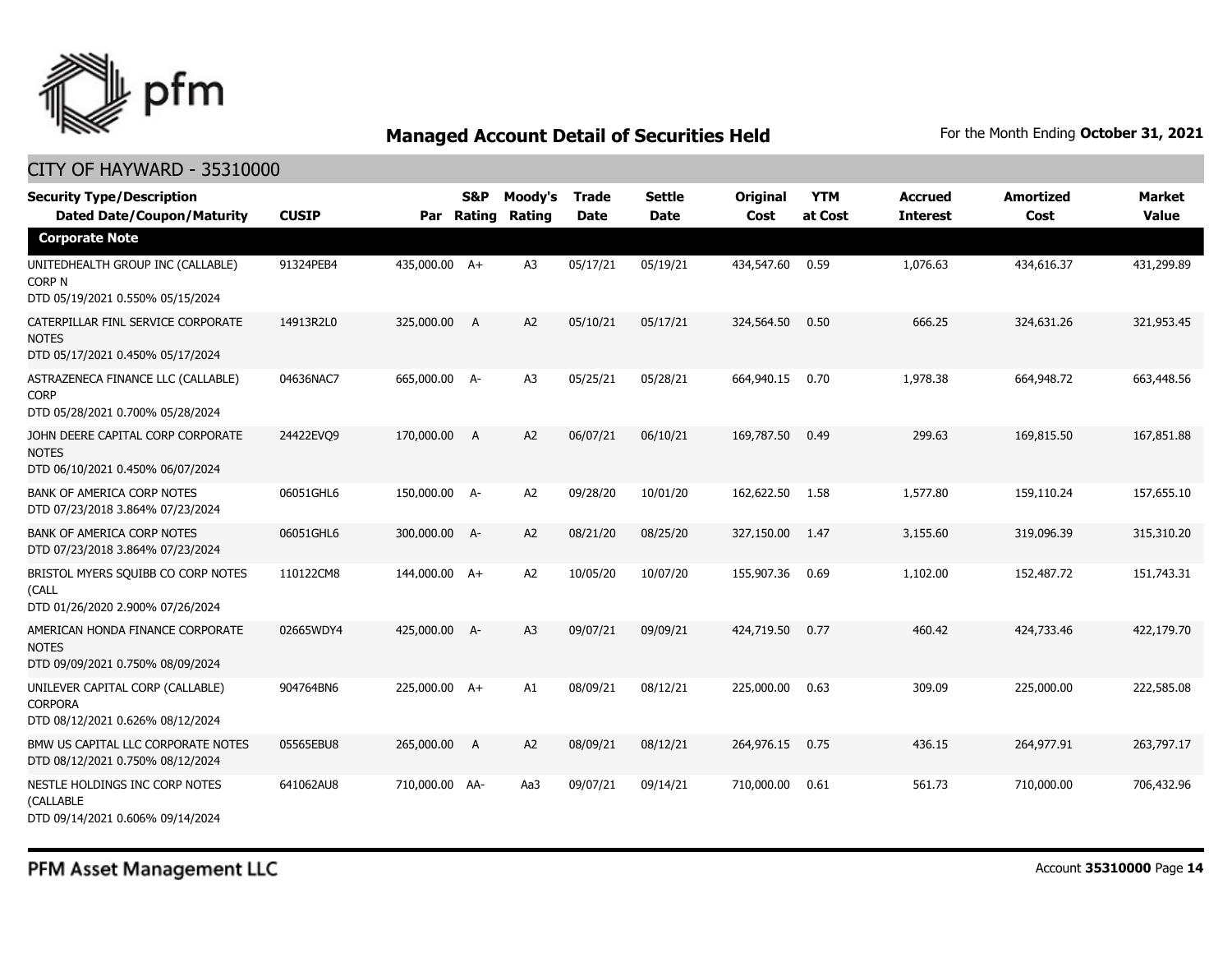

| <b>Security Type/Description</b><br><b>Dated Date/Coupon/Maturity</b>                  | <b>CUSIP</b> | Par             | <b>S&amp;P</b><br>Rating | Moody's<br>Rating | <b>Trade</b><br><b>Date</b> | <b>Settle</b><br><b>Date</b> | Original<br>Cost | <b>YTM</b><br>at Cost | <b>Accrued</b><br><b>Interest</b> | <b>Amortized</b><br>Cost | <b>Market</b><br><b>Value</b> |
|----------------------------------------------------------------------------------------|--------------|-----------------|--------------------------|-------------------|-----------------------------|------------------------------|------------------|-----------------------|-----------------------------------|--------------------------|-------------------------------|
| <b>Corporate Note</b>                                                                  |              |                 |                          |                   |                             |                              |                  |                       |                                   |                          |                               |
| JPMORGAN CHASE & CO CORPORATE<br><b>NOTES (CAL</b><br>DTD 09/16/2020 0.653% 09/16/2024 | 46647PBS4    | 125,000.00 A-   |                          | A <sub>2</sub>    | 09/28/20                    | 09/30/20                     | 124,967.50       | 0.66                  | 102.03                            | 124,976.42               | 124,807.75                    |
| JPMORGAN CHASE & CO CORPORATE<br><b>NOTES (CAL</b><br>DTD 09/16/2020 0.653% 09/16/2024 | 46647PBS4    | 485,000.00      | - A                      | A <sub>2</sub>    | 09/09/20                    | 09/16/20                     | 485,000.00       | 0.65                  | 395.88                            | 485,000.00               | 484,254.07                    |
| GOLDMAN SACHS GROUP INC CORPORATE<br><b>NOTES</b><br>DTD 10/21/2021 0.925% 10/21/2024  | 38141GYL2    | 325,000.00 BBB+ |                          | A2                | 10/18/21                    | 10/21/21                     | 325,000.00       | 0.93                  | 83.51                             | 325,000.00               | 324,506.98                    |
| BANK OF AMERICA CORP (CALLABLE)<br><b>CORPORAT</b><br>DTD 10/21/2020 0.810% 10/24/2024 | 06051GJH3    | 625,000.00      | - A                      | A <sub>2</sub>    | 10/16/20                    | 10/21/20                     | 625,000.00       | 0.81                  | 98.44                             | 625,000.00               | 624,171.88                    |
| MERCK & CO INC CORP NOTES<br>DTD 02/10/2015 2.750% 02/10/2025                          | 58933YAR6    | 295,000.00 A+   |                          | A1                | 03/08/21                    | 03/10/21                     | 314,234.00       | 1.05                  | 1,825.31                          | 310,849.05               | 309,252.93                    |
| TOYOTA MOTOR CREDIT CORP CORP<br><b>NOTES</b><br>DTD 02/13/2020 1.800% 02/13/2025      | 89236TGT6    | 450,000.00 A+   |                          | A1                | 09/23/21                    | 09/27/21                     | 462,469.50       | 0.96                  | 1,755.00                          | 462,116.11               | 459,149.85                    |
| JPMORGAN CHASE & CO CORP NOTES<br><b>(CALLABLE</b><br>DTD 02/16/2021 0.563% 02/16/2025 | 46647PBY1    | 265,000.00 A-   |                          | A2                | 02/09/21                    | 02/16/21                     | 265,000.00       | 0.56                  | 310.82                            | 265,000.00               | 262,129.26                    |
| EXXON MOBIL CORP CORPORATE NT<br>(CALLABLE)<br>DTD 03/06/2015 2.709% 03/06/2025        | 30231GAF9    | 300,000.00 AA-  |                          | Aa2               | 03/26/21                    | 03/30/21                     | 318,576.00       | 1.10                  | 1,241.63                          | 315,597.22               | 314,380.50                    |
| BURLINGTN NORTH SANTA FE CORP NOTES<br>(CAL<br>DTD 03/09/2015 3.000% 04/01/2025        | 12189LAV3    | 300,000.00 AA-  |                          | A <sub>3</sub>    | 03/05/21                    | 03/09/21                     | 323,202.00       | 1.05                  | 750.00                            | 319,257.33               | 317,417.40                    |
| BANK OF NY MELLON (CALLABLE) CORP<br><b>NOTES</b><br>DTD 04/24/2020 1.600% 04/24/2025  | 06406RAN7    | 325,000.00      | A                        | A1                | 03/04/21                    | 03/08/21                     | 334,317.75       | 0.89                  | 101.11                            | 332,816.31               | 329,672.53                    |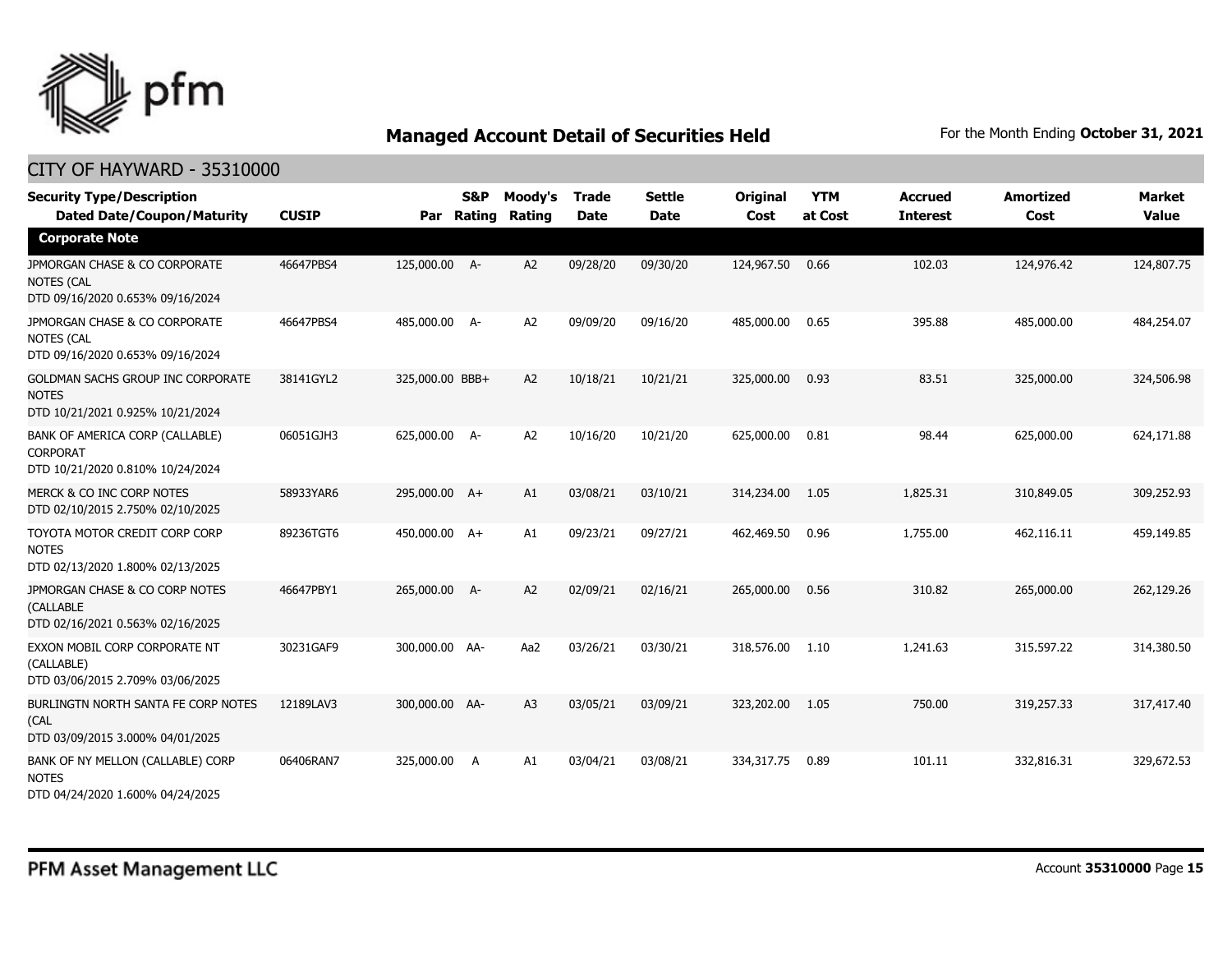

| <b>Security Type/Description</b><br><b>Dated Date/Coupon/Maturity</b>             | <b>CUSIP</b> |                 | S&P<br>Par Rating | Moody's<br>Rating | <b>Trade</b><br><b>Date</b> | <b>Settle</b><br><b>Date</b> | Original<br>Cost | <b>YTM</b><br>at Cost | <b>Accrued</b><br><b>Interest</b> | <b>Amortized</b><br>Cost | <b>Market</b><br><b>Value</b> |
|-----------------------------------------------------------------------------------|--------------|-----------------|-------------------|-------------------|-----------------------------|------------------------------|------------------|-----------------------|-----------------------------------|--------------------------|-------------------------------|
| <b>Corporate Note</b>                                                             |              |                 |                   |                   |                             |                              |                  |                       |                                   |                          |                               |
| CITIGROUP INC CORPORATE NOTES<br>DTD 05/04/2021 0.981% 05/01/2025                 | 172967MX6    | 325,000.00 BBB+ |                   | A <sub>3</sub>    | 04/28/21                    | 05/04/21                     | 325,851.50       | 0.91                  | 1,567.56                          | 325,745.79               | 322,970.38                    |
| JPMORGAN CHASE & CO CORPORATE<br><b>NOTES</b><br>DTD 06/01/2021 0.824% 06/01/2025 | 46647PCH7    | 615,000.00 A-   |                   | A2                | 05/24/21                    | 06/01/21                     | 615,000.00       | 0.82                  | 2,111.50                          | 615,000.00               | 608,522.82                    |
| <b>Security Type Sub-Total</b>                                                    |              | 13,159,000.00   |                   |                   |                             |                              | 13,397,161.86    | 0.84                  | 36,048.86                         | 13,337,010.11            | 13,290,187.92                 |
| <b>Certificate of Deposit</b>                                                     |              |                 |                   |                   |                             |                              |                  |                       |                                   |                          |                               |
| SUMITOMO MITSUI BANK NY CERT DEPOS<br>DTD 07/14/2020 0.700% 07/08/2022            | 86565CKU2    | 475,000.00 A-1  |                   | $P-1$             | 07/10/20                    | 07/14/20                     | 475,000.00       | 0.70                  | 1,071.39                          | 475,000,00               | 476,411.23                    |
| NORDEA BANK ABP NEW YORK CERT DEPOS<br>DTD 08/29/2019 1.850% 08/26/2022           | 65558TLL7    | 625,000.00 A-1+ |                   | $P-1$             | 08/27/19                    | 08/29/19                     | 625,000.00       | 1.84                  | 2,151.91                          | 625,000.00               | 633,021.88                    |
| SKANDINAV ENSKILDA BANK LT CD<br>DTD 09/03/2019 1.860% 08/26/2022                 | 83050PDR7    | 625,000.00 A-1  |                   | $P-1$             | 08/29/19                    | 09/03/19                     | 625,000.00       | 1.85                  | 2,163.54                          | 625,000.00               | 633,073.13                    |
| DNB BANK ASA/NY LT CD<br>DTD 12/06/2019 2.040% 12/02/2022                         | 23341VZT1    | 625,000.00 AA-  |                   | Aa2               | 12/04/19                    | 12/06/19                     | 625,000.00       | 2.03                  | 5,383.33                          | 625,000.00               | 636,455.63                    |
| CREDIT SUISSE NEW YORK CERT DEPOS<br>DTD 03/23/2021 0.590% 03/17/2023             | 22552G3C2    | 975,000.00 A+   |                   | A1                | 03/19/21                    | 03/23/21                     | 975,000.00       | 0.59                  | 3,563.35                          | 975,000.00               | 977,215.20                    |
| <b>Security Type Sub-Total</b>                                                    |              | 3,325,000.00    |                   |                   |                             |                              | 3,325,000.00     | 1.35                  | 14,333.52                         | 3,325,000.00             | 3,356,177.07                  |
| <b>Bank Note</b>                                                                  |              |                 |                   |                   |                             |                              |                  |                       |                                   |                          |                               |
| PNC BANK NA CORP NOTES<br>DTD 06/08/2018 3.500% 06/08/2023                        | 69353RFL7    | 300,000.00      | A                 | A2                | 03/05/20                    | 03/09/20                     | 321,240.00       | 1.27                  | 4,170.83                          | 300,278.56               | 313,473.30                    |
| <b>Security Type Sub-Total</b>                                                    |              | 300,000.00      |                   |                   |                             |                              | 321,240.00       | 1.27                  | 4,170.83                          | 300,278.56               | 313,473.30                    |
| <b>Asset-Backed Security</b>                                                      |              |                 |                   |                   |                             |                              |                  |                       |                                   |                          |                               |
| <b>VWALT 2019-A A3</b><br>DTD 10/04/2019 1.990% 11/21/2022                        | 92867XAD8    | 158,959.61 AAA  |                   | <b>NR</b>         | 10/01/19                    | 10/04/19                     | 158,957.09       | 1.99                  | 96.66                             | 158,958.76               | 159,494.02                    |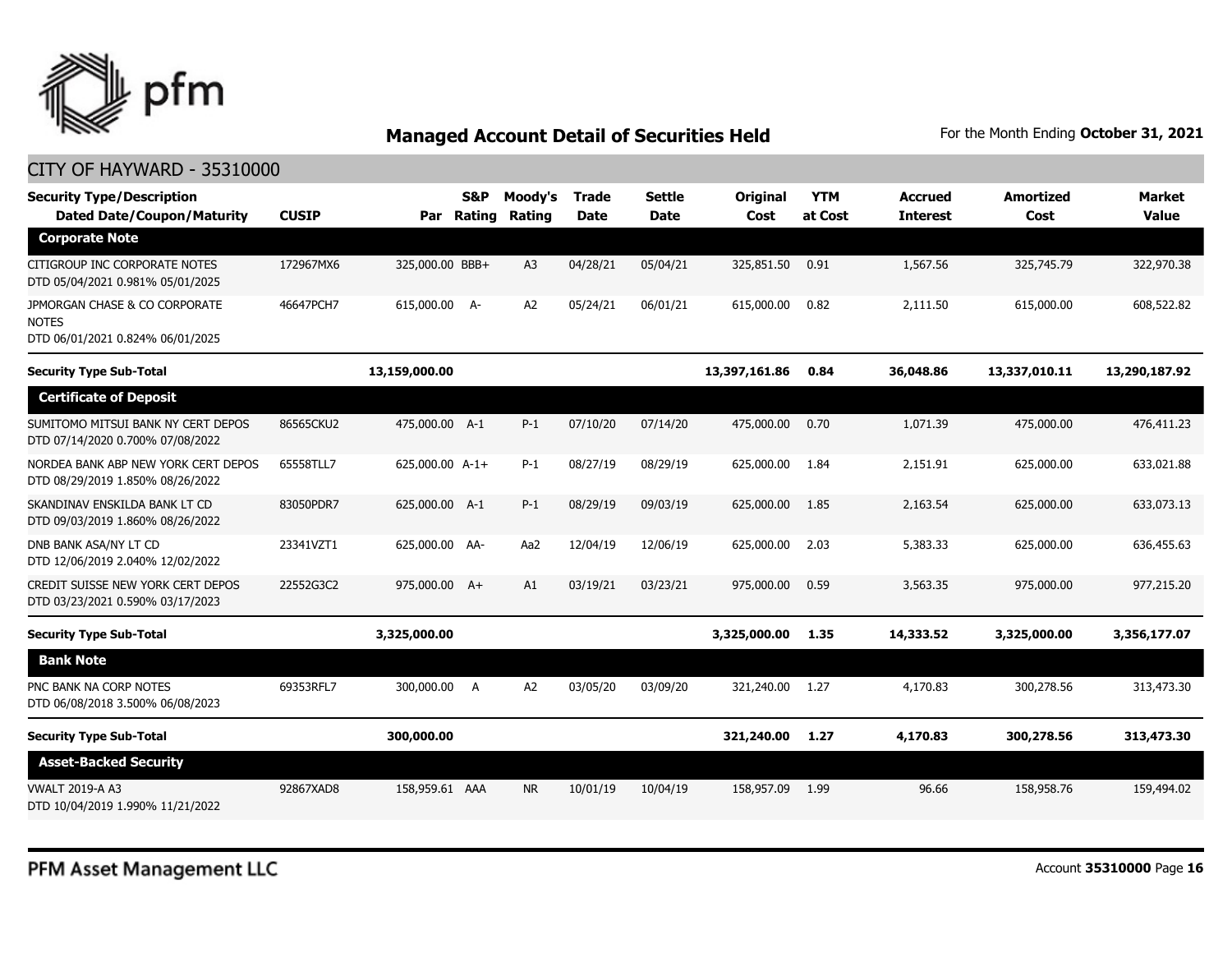

| <b>Security Type/Description</b><br><b>Dated Date/Coupon/Maturity</b>     | <b>CUSIP</b> |                | S&P<br>Par Rating | Moody's<br>Rating | <b>Trade</b><br><b>Date</b> | <b>Settle</b><br><b>Date</b> | <b>Original</b><br>Cost | <b>YTM</b><br>at Cost | <b>Accrued</b><br><b>Interest</b> | <b>Amortized</b><br>Cost | Market<br><b>Value</b> |
|---------------------------------------------------------------------------|--------------|----------------|-------------------|-------------------|-----------------------------|------------------------------|-------------------------|-----------------------|-----------------------------------|--------------------------|------------------------|
| <b>Asset-Backed Security</b>                                              |              |                |                   |                   |                             |                              |                         |                       |                                   |                          |                        |
| HART 2018-B A3<br>DTD 12/12/2018 3.200% 12/15/2022                        | 44933AAC1    | 10,798.30 AAA  |                   | Aaa               | 12/04/18                    | 12/12/18                     | 10,798.17               | 3.20                  | 15.36                             | 10,798.26                | 10,819.78              |
| <b>HAROT 2019-1 A3</b><br>DTD 02/27/2019 2.830% 03/20/2023                | 43814WAC9    | 54,607.30 AAA  |                   | <b>NR</b>         | 02/19/19                    | 02/27/19                     | 54,605.84               | 2.83                  | 55.81                             | 54,606.80                | 55,031.48              |
| FORD CREDIT AUTO OWNER TRUST<br>DTD 10/23/2018 3.240% 04/15/2023          | 34532TAD4    | 28,231.40 NR   |                   | Aaa               | 10/16/18                    | 10/23/18                     | 28,226.56               | 3.24                  | 40.65                             | 28,229.83                | 28,352.28              |
| CARMAX AUTO OWNER TRUST<br>DTD 07/25/2018 3.130% 06/15/2023               | 14313FAD1    | 49,223.26 AAA  |                   | <b>NR</b>         | 07/18/18                    | 07/25/18                     | 49,216.55               | 3.13                  | 68.48                             | 49,221.04                | 49,474.16              |
| NAROT 2018-C A3<br>DTD 12/12/2018 3.220% 06/15/2023                       | 65478NAD7    | 54,573.70 AAA  |                   | Aaa               | 12/04/18                    | 12/12/18                     | 54,563.25               | 3.22                  | 78.10                             | 54,569.95                | 55,012.48              |
| <b>HYUNDAI AUTO RECEIVABLES TRUST</b><br>DTD 04/10/2019 2.660% 06/15/2023 | 44932NAD2    | 80,071.53 AAA  |                   | <b>NR</b>         | 04/03/19                    | 04/10/19                     | 80,060.99               | 2.66                  | 94.66                             | 80,067.45                | 80,601.02              |
| GMALT 2020-3 A3<br>DTD 09/29/2020 0.450% 08/21/2023                       | 362569AC9    | 320,000.00 AAA |                   | Aaa               | 09/22/20                    | 09/29/20                     | 319,969.34              | 0.45                  | 44.00                             | 319,980.90               | 320,158.24             |
| CARMAX AUTO OWNER TRUST<br>DTD 10/24/2018 3.360% 09/15/2023               | 14315EAC4    | 73,414.38 AAA  |                   | <b>NR</b>         | 10/17/18                    | 10/24/18                     | 73,413.72               | 3.36                  | 109.63                            | 73,414.13                | 74,102.17              |
| COPAR 2019-1 A3<br>DTD 05/30/2019 2.510% 11/15/2023                       | 14042WAC4    | 73,541.01 AAA  |                   | Aaa               | 05/21/19                    | 05/30/19                     | 73,526.10               | 2.51                  | 82.04                             | 73,534.20                | 74,189.83              |
| <b>MBALT 2020-B A3</b><br>DTD 09/23/2020 0.400% 11/15/2023                | 58769EAC2    | 170,000.00 AAA |                   | <b>NR</b>         | 09/15/20                    | 09/23/20                     | 169,991.38              | 0.40                  | 30.22                             | 169,994.41               | 169,944.38             |
| FIFTH THIRD AUTO TRUST<br>DTD 05/08/2019 2.640% 12/15/2023                | 31680YAD9    | 82,386.12 AAA  |                   | Aaa               | 04/30/19                    | 05/08/19                     | 82,368.01               | 2.65                  | 96.67                             | 82,377.79                | 83,086.29              |
| BMWLT 2021-1 A3<br>DTD 03/10/2021 0.290% 01/25/2024                       | 05591RAC8    | 235,000.00 AAA |                   | Aaa               | 03/02/21                    | 03/10/21                     | 234,992.55              | 0.29                  | 11.36                             | 234,994.22               | 234,750.88             |
| <b>HDMOT 2019-A A3</b><br>DTD 06/26/2019 2.340% 02/15/2024                | 41284WAC4    | 105,856.17 NR  |                   | Aaa               | 06/19/19                    | 06/26/19                     | 105,847.98              | 2.34                  | 110.09                            | 105,852.13               | 106,450.04             |
| GMCAR 2019-2 A3<br>DTD 04/17/2019 2.650% 02/16/2024                       | 36257FAD2    | 117,991.21 AAA |                   | Aaa               | 04/09/19                    | 04/17/19                     | 117,981.61              | 2.65                  | 130.28                            | 117,986.66               | 119,029.98             |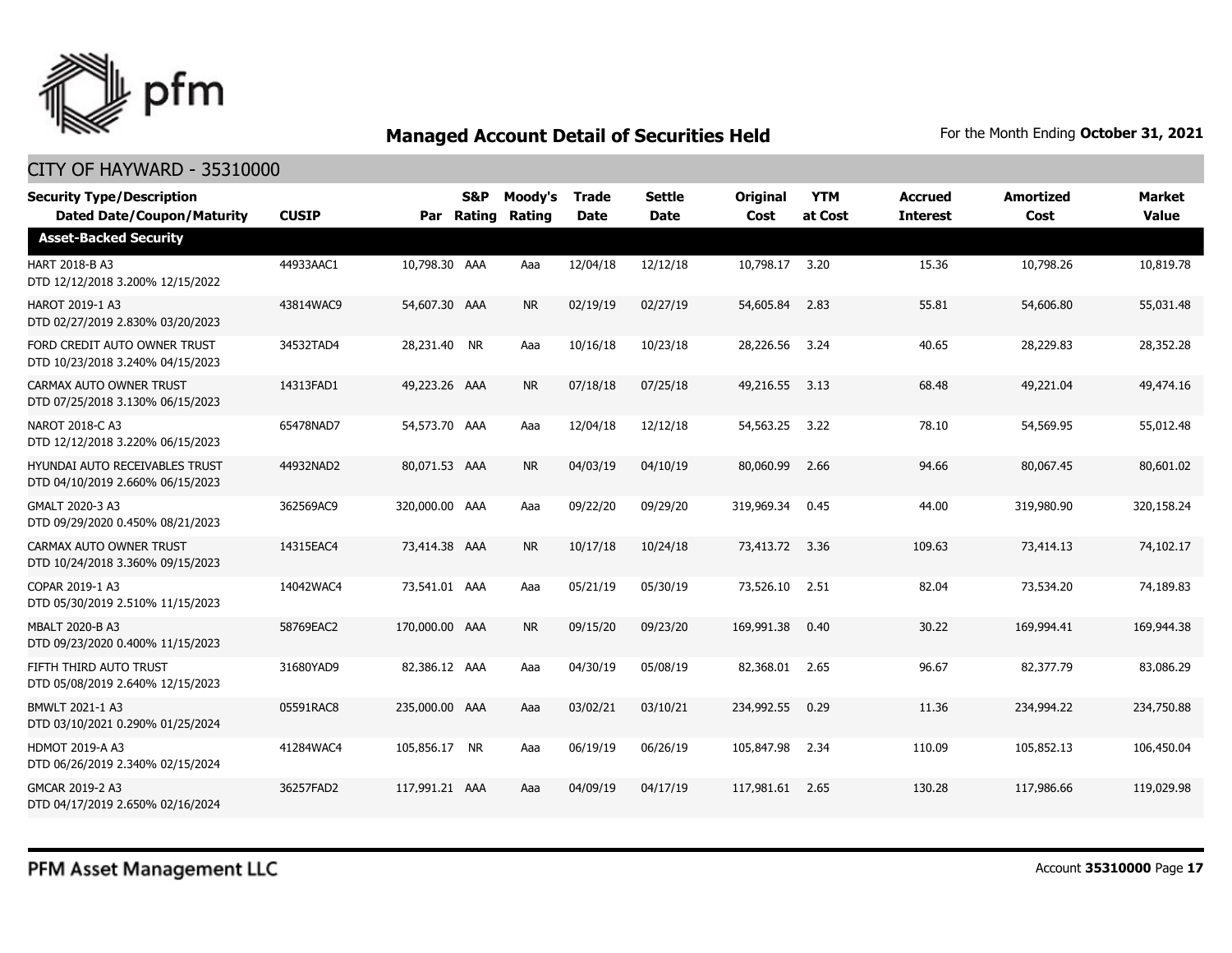

#### CITY OF HAYWARD - 35310000

| <b>Security Type/Description</b><br><b>Dated Date/Coupon/Maturity</b> | <b>CUSIP</b> |                | <b>S&amp;P</b><br>Par Rating | Moody's<br>Rating | <b>Trade</b><br><b>Date</b> | <b>Settle</b><br><b>Date</b> | Original<br>Cost | <b>YTM</b><br>at Cost | <b>Accrued</b><br><b>Interest</b> | <b>Amortized</b><br>Cost | <b>Market</b><br><b>Value</b> |
|-----------------------------------------------------------------------|--------------|----------------|------------------------------|-------------------|-----------------------------|------------------------------|------------------|-----------------------|-----------------------------------|--------------------------|-------------------------------|
| <b>Asset-Backed Security</b>                                          |              |                |                              |                   |                             |                              |                  |                       |                                   |                          |                               |
| <b>TLOT 2021-A A3</b><br>DTD 04/21/2021 0.390% 04/22/2024             | 89238EAC0    | 340,000.00 AAA |                              | Aaa               | 04/13/21                    | 04/21/21                     | 339,960.32       | 0.39                  | 40.52                             | 339,967.34               | 339,437.99                    |
| GMALT 2021-2 A3<br>DTD 05/26/2021 0.340% 05/20/2024                   | 380144AC9    | 485,000.00 AAA |                              | <b>NR</b>         | 05/18/21                    | 05/26/21                     | 484,923.86       | 0.35                  | 50.39                             | 484,934.97               | 483,321.61                    |
| VZOT 2020-A A1A<br>DTD 01/29/2020 1.850% 07/22/2024                   | 92348TAA2    | 150,000.00 AAA |                              | Aaa               | 01/21/20                    | 01/29/20                     | 149,982.44       | 1.85                  | 84.79                             | 149,989.33               | 151,616.91                    |
| <b>HDMOT 2020-A A3</b><br>DTD 01/29/2020 1.870% 10/15/2024            | 41284UAD6    | 98,940.16 AAA  |                              | Aaa               | 01/21/20                    | 01/29/20                     | 98,918.59        | 1.87                  | 82.23                             | 98,926.64                | 99,752.60                     |
| CARMX 2020-1 A3<br>DTD 01/22/2020 1.890% 12/16/2024                   | 14315XAC2    | 345,000.00 AAA |                              | <b>NR</b>         | 01/14/20                    | 01/22/20                     | 344,932.31       | 1.89                  | 289.80                            | 344,956.85               | 348,893.15                    |
| <b>VZOT 2020-B A</b><br>DTD 08/12/2020 0.470% 02/20/2025              | 92290BAA9    | 675,000.00 NR  |                              | Aaa               | 08/04/20                    | 08/12/20                     | 674,858.25       | 0.47                  | 96.94                             | 674,896.50               | 675,072.50                    |
| GMCAR 2020-3 A3<br>DTD 08/19/2020 0.450% 04/16/2025                   | 362590AC5    | 445,000.00 NR  |                              | Aaa               | 08/11/20                    | 08/19/20                     | 444,898.18       | 0.46                  | 83.44                             | 444,924.46               | 445,048.15                    |
| KCOT 2021-1A A3<br>DTD 04/14/2021 0.620% 08/15/2025                   | 50117TAC5    | 290,000.00 NR  |                              | Aaa               | 04/06/21                    | 04/14/21                     | 289,940.67       | 0.62                  | 79.91                             | 289,948.20               | 287,898.81                    |
| HART 2021-A A3<br>DTD 04/28/2021 0.380% 09/15/2025                    | 44933LAC7    | 135,000.00 AAA |                              | <b>NR</b>         | 04/20/21                    | 04/28/21                     | 134,985.80       | 0.38                  | 22.80                             | 134,987.46               | 134,251.67                    |
| KCOT 2021-2A A3<br>DTD 07/28/2021 0.560% 11/17/2025                   | 50117XAE2    | 480,000.00 NR  |                              | Aaa               | 07/20/21                    | 07/28/21                     | 479,981.90       | 0.56                  | 119.47                            | 479,983.00               | 474,181.49                    |
| CARMX 2021-2 A3<br>DTD 04/21/2021 0.520% 02/17/2026                   | 14314QAC8    | 310,000.00 AAA |                              | <b>NR</b>         | 04/13/21                    | 04/21/21                     | 309,933.20       | 0.52                  | 71.64                             | 309,940.55               | 309,113.37                    |
| CARMX 2021-3 A3<br>DTD 07/28/2021 0.550% 06/15/2026                   | 14317DAC4    | 595,000.00 AAA |                              | Aaa               | 07/21/21                    | 07/28/21                     | 594,902.12       | 0.55                  | 145.44                            | 594,907.39               | 591.050.03                    |
| COPAR 2021-1 A3<br>DTD 10/27/2021 0.770% 09/15/2026                   | 14044CAC6    | 370,000.00 AAA |                              | Aaa               | 10/19/21                    | 10/27/21                     | 369,993.01       | 0.77                  | 31.66                             | 369,993.03               | 369,119.83                    |
| <b>Security Type Sub-Total</b>                                        |              | 6,333,594.15   |                              |                   |                             |                              | 6,332,729.79     | 0.93                  | 2,263.04                          | 6,332,942.25             | 6,329,255.14                  |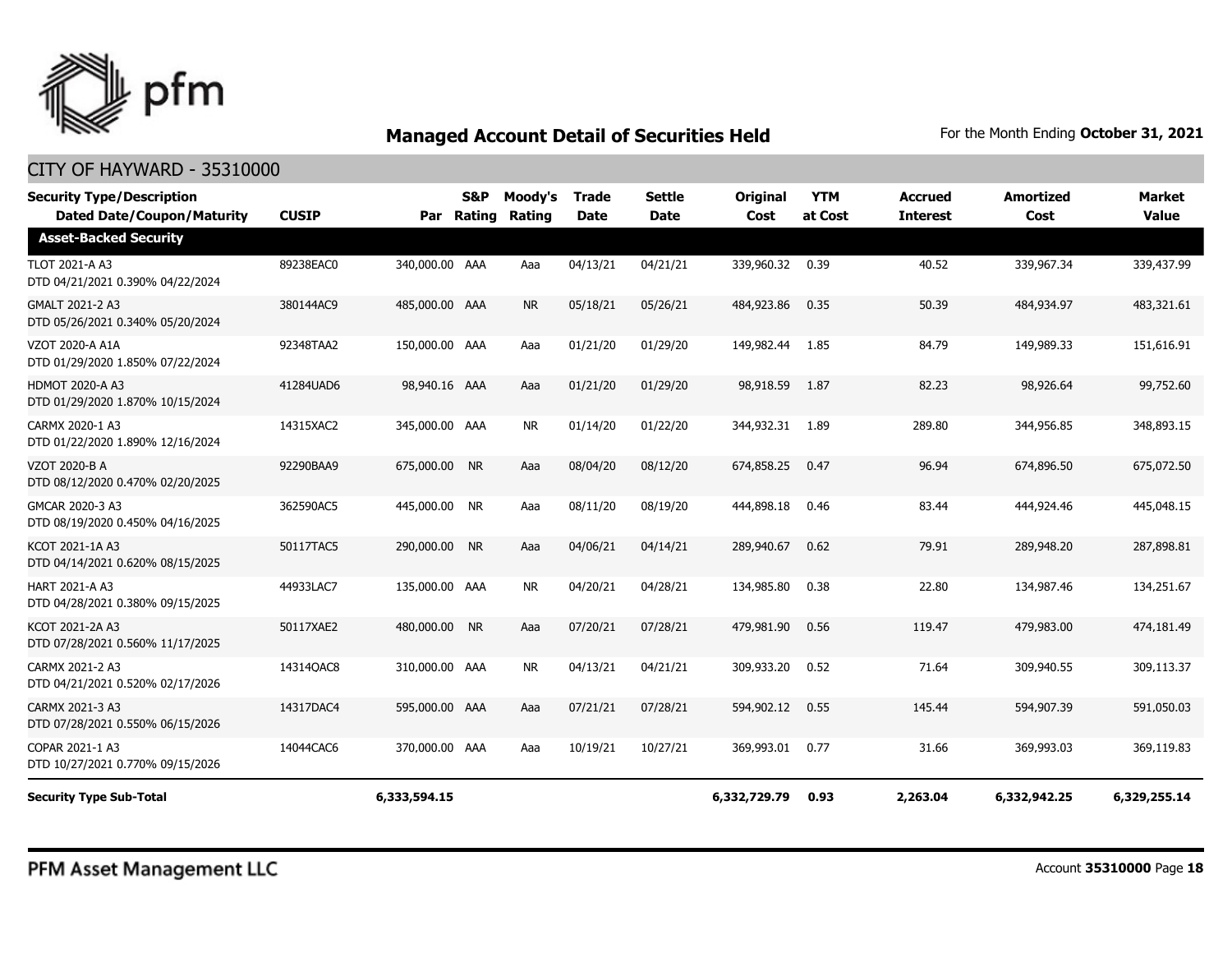

#### CITY OF HAYWARD - 35310000

| <b>Security Type/Description</b><br><b>Dated Date/Coupon/Maturity</b> | <b>CUSIP</b> | Par              | S&P | Moody's<br>Rating Rating | Trade<br>Date | <b>Settle</b><br><b>Date</b> | Original<br>Cost       | <b>YTM</b><br>at Cost | <b>Accrued</b><br><b>Interest</b> | Amortized<br>Cost | <b>Market</b><br><b>Value</b> |
|-----------------------------------------------------------------------|--------------|------------------|-----|--------------------------|---------------|------------------------------|------------------------|-----------------------|-----------------------------------|-------------------|-------------------------------|
| <b>Managed Account Sub-Total</b>                                      |              | 128,778,529.76   |     |                          |               |                              | 129,459,505.59         | 0.73                  | 227,486.97                        | 129,277,829.38    | 129,172,532.70                |
| <b>Securities Sub-Total</b>                                           |              | \$128,778,529.76 |     |                          |               |                              | \$129,459,505,59 0.73% |                       | \$227,486.97                      | \$129,277,829.38  | \$129,172,532.70              |
| <b>Accrued Interest</b>                                               |              |                  |     |                          |               |                              |                        |                       |                                   |                   | \$227,486.97                  |
| <b>Total Investments</b>                                              |              |                  |     |                          |               |                              |                        |                       |                                   |                   | \$129,400,019.67              |

Bolded items are forward settling trades.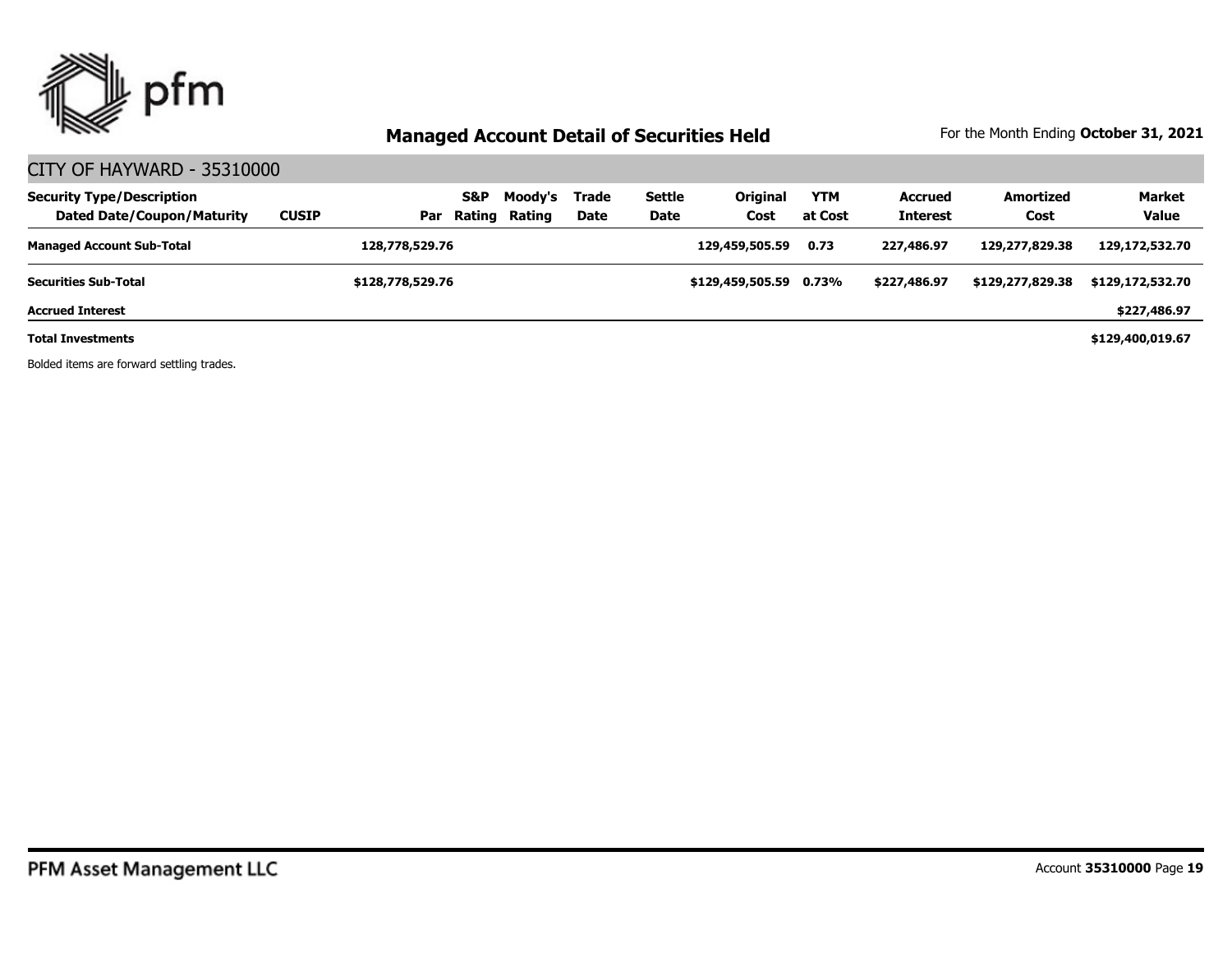

#### CITY OF HAYWARD - 35310000

| <b>Security Type/Description</b><br><b>Dated Date/Coupon/Maturity</b> | <b>CUSIP</b> | Par                   | <b>Broker</b>       | <b>Next Call</b><br><b>Date</b> | Market<br><b>Price</b> | <b>Market</b><br><b>Value</b> | <b>Unreal G/L</b><br><b>On Cost</b> | Unreal G/L<br><b>Amort Cost</b> | <b>Effective</b><br><b>Duration</b> | <b>YTM</b><br>at Mkt |
|-----------------------------------------------------------------------|--------------|-----------------------|---------------------|---------------------------------|------------------------|-------------------------------|-------------------------------------|---------------------------------|-------------------------------------|----------------------|
| <b>U.S. Treasury Bond / Note</b>                                      |              |                       |                     |                                 |                        |                               |                                     |                                 |                                     |                      |
| <b>US TREASURY NOTES</b><br>DTD 10/15/2019 1.375% 10/15/2022          | 912828YK0    | 2,925,000.00 DEUTSCHE |                     |                                 | 101.17                 | 2,959,277.49                  | 54,843.89                           | 41,119.85                       | 0.96                                | 0.15                 |
| <b>US TREASURY NOTES</b><br>DTD 01/15/2020 1.500% 01/15/2023          | 912828Z29    | 2,500,000.00 MERRILL  |                     |                                 | 101.52                 | 2,537,890.50                  | 25,683.47                           | 32,894.13                       | 1.20                                | 0.24                 |
| <b>US TREASURY NOTES</b><br>DTD 02/01/2016 1.750% 01/31/2023          | 912828P38    |                       | 150,000.00 MORGAN_S |                                 | 101.86                 | 152,789.07                    | 2,179.69                            | 2,541.19                        | 1.24                                | 0.26                 |
| US TREASURY N/B NOTES<br>DTD 05/31/2021 0.125% 05/31/2023             | 91282CCD1    | 1,900,000.00 GOLDMAN  |                     |                                 | 99.61                  | 1,892,578.22                  | (6,160.06)                          | (6,403.92)                      | 1.59                                | 0.37                 |
| <b>US TREASURY NOTES</b><br>DTD 08/01/2016 1.250% 07/31/2023          | 912828S92    | 660,000.00 JPM_CHA    |                     |                                 | 101.44                 | 669,487.50                    | (6, 161.72)                         | (3,067.35)                      | 1.74                                | 0.42                 |
| <b>US TREASURY NOTES</b><br>DTD 09/30/2021 0.250% 09/30/2023          | 91282CDA6    | 2,500,000.00 NOMURA   |                     |                                 | 99.59                  | 2,489,843.75                  | (8,789.06)                          | (8,838.16)                      | 1.92                                | 0.46                 |
| <b>US TREASURY NOTES</b><br>DTD 11/15/2020 0.250% 11/15/2023          | 91282CAW1    | 3,450,000.00 NOMURA   |                     |                                 | 99.45                  | 3,431,132.64                  | (22, 101.74)                        | (21, 101.69)                    | 2.04                                | 0.52                 |
| <b>US TREASURY NOTES</b><br>DTD 12/15/2020 0.125% 12/15/2023          | 91282CBA8    | 2,260,000.00 CITIGRP  |                     |                                 | 99.09                  | 2,239,518.75                  | (11,653.13)                         | (13, 356.16)                    | 2.12                                | 0.55                 |
| <b>US TREASURY NOTES</b><br>DTD 12/15/2020 0.125% 12/15/2023          | 91282CBA8    | 3,250,000.00 BARCLAY  |                     |                                 | 99.09                  | 3,220,546.88                  | (21,708.98)                         | (23,861.74)                     | 2.12                                | 0.55                 |
| <b>US TREASURY NOTES</b><br>DTD 01/15/2021 0.125% 01/15/2024          | 91282CBE0    | 2,450,000.00 JPM CHA  |                     |                                 | 99.02                  | 2,425,882.69                  | (20, 193.48)                        | (21, 181.73)                    | 2.21                                | 0.57                 |
| <b>US TREASURY NOTES</b><br>DTD 02/15/2021 0.125% 02/15/2024          | 91282CBM2    | 4,500,000.00 CITIGRP  |                     |                                 | 98.97                  | 4,453,593.75                  | (26,894.53)                         | (31, 288.74)                    | 2.29                                | 0.58                 |
| <b>US TREASURY NOTES</b><br>DTD 05/01/2017 2.000% 04/30/2024          | 912828X70    | 400,000.00 JPM CHA    |                     |                                 | 103.34                 | 413,375.00                    | (6,281.25)                          | (3,344.74)                      | 2.43                                | 0.65                 |
| <b>US TREASURY NOTES</b><br>DTD 05/01/2017 2.000% 04/30/2024          | 912828X70    | 2,300,000.00 CITIGRP  |                     |                                 | 103.34                 | 2,376,906.25                  | (37, 285.16)                        | (15,893.37)                     | 2.43                                | 0.65                 |
| US TREASURY N/B NOTES<br>DTD 06/15/2021 0.250% 06/15/2024             | 91282CCG4    | 3,400,000.00 JPM CHA  |                     |                                 | 98.86                  | 3,361,218.92                  | (16,734.21)                         | (19, 135.96)                    | 2.62                                | 0.69                 |
| US TREASURY N/B NOTES<br>DTD 07/15/2021 0.375% 07/15/2024             | 91282CCL3    | 750,000.00 CITIGRP    |                     |                                 | 99.13                  | 743,437.50                    | (7, 441.41)                         | (7,370.21)                      | 2.70                                | 0.70                 |
| US TREASURY N/B NOTES<br>DTD 07/15/2021 0.375% 07/15/2024             | 91282CCL3    | 760,000.00 NOMURA     |                     |                                 | 99.13                  | 753,350.00                    | (6, 560.94)                         | (6, 567.93)                     | 2.70                                | 0.70                 |
| US TREASURY N/B NOTES<br>DTD 07/15/2021 0.375% 07/15/2024             | 91282CCL3    | 1,700,000.00 CITIGRP  |                     |                                 | 99.13                  | 1,685,125.00                  | (13,082.03)                         | (13, 221.11)                    | 2.70                                | 0.70                 |

PFM Asset Management LLC

Account **35310000** Page **20**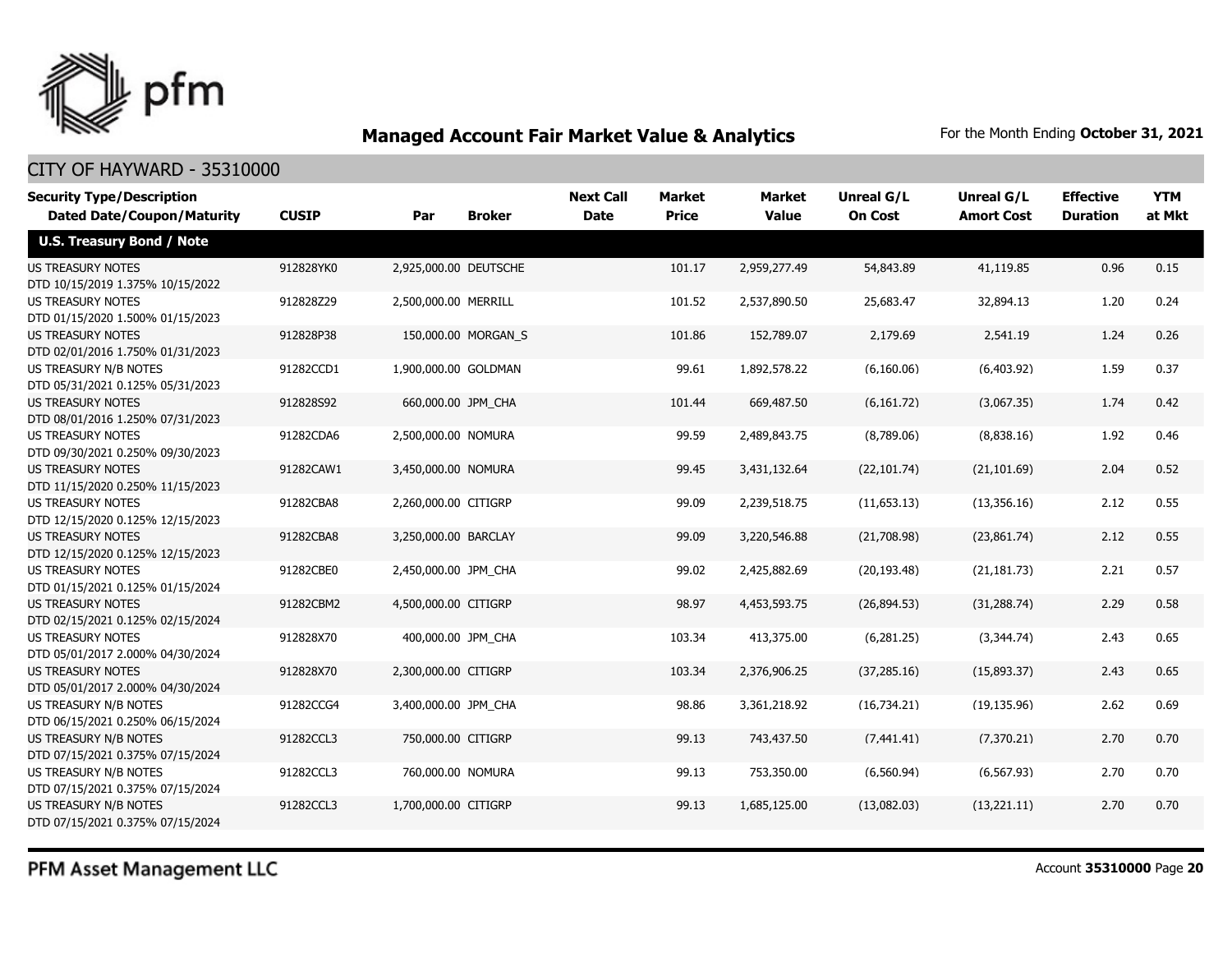

| <b>Security Type/Description</b><br><b>Dated Date/Coupon/Maturity</b>                                  | <b>CUSIP</b> | Par                  | <b>Broker</b> | <b>Next Call</b><br><b>Date</b> | <b>Market</b><br><b>Price</b> | Market<br><b>Value</b> | <b>Unreal G/L</b><br><b>On Cost</b> | Unreal G/L<br><b>Amort Cost</b> | <b>Effective</b><br><b>Duration</b> | <b>YTM</b><br>at Mkt |
|--------------------------------------------------------------------------------------------------------|--------------|----------------------|---------------|---------------------------------|-------------------------------|------------------------|-------------------------------------|---------------------------------|-------------------------------------|----------------------|
| <b>U.S. Treasury Bond / Note</b>                                                                       |              |                      |               |                                 |                               |                        |                                     |                                 |                                     |                      |
| US TREASURY N/B NOTES<br>DTD 08/15/2021 0.375% 08/15/2024                                              | 91282CCT6    | 3,275,000.00 JPM_CHA |               |                                 | 99.08                         | 3,244,808.43           | (26,609.54)                         | (26,805.77)                     | 2.78                                | 0.71                 |
| US TREASURY N/B NOTES<br>DTD 09/15/2021 0.375% 09/15/2024                                              | 91282CCX7    | 3,000,000.00 MERRILL |               |                                 | 99.00                         | 2,970,000.00           | (17, 812.50)                        | (18, 107.27)                    | 2.86                                | 0.73                 |
| <b>US TREASURY NOTES</b><br>DTD 10/31/2019 1.500% 10/31/2024                                           | 912828YM6    | 2,000,000.00 MERRILL |               |                                 | 102.19                        | 2,043,750.00           | (29, 296.88)                        | (19,033.62)                     | 2.93                                | 0.76                 |
| <b>US TREASURY NOTES</b><br>DTD 11/30/2019 1.500% 11/30/2024                                           | 912828YV6    | 425,000.00 NOMURA    |               |                                 | 102.16                        | 434,164.06             | (6,291.99)                          | (4,614.11)                      | 3.01                                | 0.79                 |
| <b>US TREASURY NOTES</b><br>DTD 11/30/2019 1.500% 11/30/2024                                           | 912828YV6    | 4,000,000.00 JPM_CHA |               |                                 | 102.16                        | 4,086,250.00           | (62, 187.50)                        | (45,033.17)                     | 3.01                                | 0.79                 |
| <b>Security Type Sub-Total</b>                                                                         |              | 48,555,000.00        |               |                                 |                               | 48,584,926.40          | (270, 539.06)                       | (231, 671.58)                   | 2.27                                | 0.57                 |
| <b>Supra-National Agency Bond / Note</b>                                                               |              |                      |               |                                 |                               |                        |                                     |                                 |                                     |                      |
| INTL BK OF RECON AND DEV NOTE<br>DTD 04/20/2021 0.126% 04/20/2023                                      | 459058JV6    | 910,000.00 TD        |               |                                 | 99.64                         | 906,701.25             | (1,415.05)                          | (1,918.23)                      | 1.47                                | 0.37                 |
| INTER-AMERICAN DEVEL BK NOTES<br>DTD 04/24/2020 0.500% 05/24/2023                                      | 4581X0DM7    | 1,285,000.00 RBC     |               |                                 | 100.17                        | 1,287,135.67           | 2,572.57                            | 2,356.64                        | 1.56                                | 0.39                 |
| INTL BK RECON & DEVELOP NOTES<br>DTD 11/24/2020 0.250% 11/24/2023                                      | 459058JM6    | 1,375,000.00 TD      |               |                                 | 99.46                         | 1,367,592.88           | (4,450.87)                          | (5,374.19)                      | 2.06                                | 0.51                 |
| INTER-AMERICAN DEVEL BK NOTES<br>DTD 09/23/2021 0.500% 09/23/2024                                      | 4581X0DZ8    | 1,270,000.00 JPM_CHA |               |                                 | 99.30                         | 1,261,164.61           | (7,895.59)                          | (7,929.03)                      | 2.88                                | 0.74                 |
| <b>Security Type Sub-Total</b>                                                                         |              | 4,840,000.00         |               |                                 |                               | 4,822,594.41           | (11, 188.94)                        | (12,864.81)                     | 2.03                                | 0.51                 |
| <b>Municipal Bond / Note</b>                                                                           |              |                      |               |                                 |                               |                        |                                     |                                 |                                     |                      |
| CT ST TXBL GO BONDS<br>DTD 06/11/2020 2.500% 07/01/2022                                                | 20772KJU4    | 305,000.00 SIEBERT   |               |                                 | 101.57                        | 309,773.25             | (356.85)                            | 3,117.94                        | 0.67                                | 0.16                 |
| PALOMAR COMM COLL DIST, CA TXBL GO<br><b>BONDS</b>                                                     | 697511EZ2    | 375,000.00 RBC       |               |                                 | 100.07                        | 375,270.00             | 270.00                              | 270.00                          | 0.75                                | 0.35                 |
| DTD 11/03/2020 0.441% 08/01/2022<br>CHAFFEY UHSD, CA TXBL GO BONDS<br>DTD 12/05/2019 1.913% 08/01/2022 | 157411TH2    | 600,000.00 RBC       |               |                                 | 101.09                        | 606,546.00             | 6,546.00                            | 6,546.00                        | 0.75                                | 0.46                 |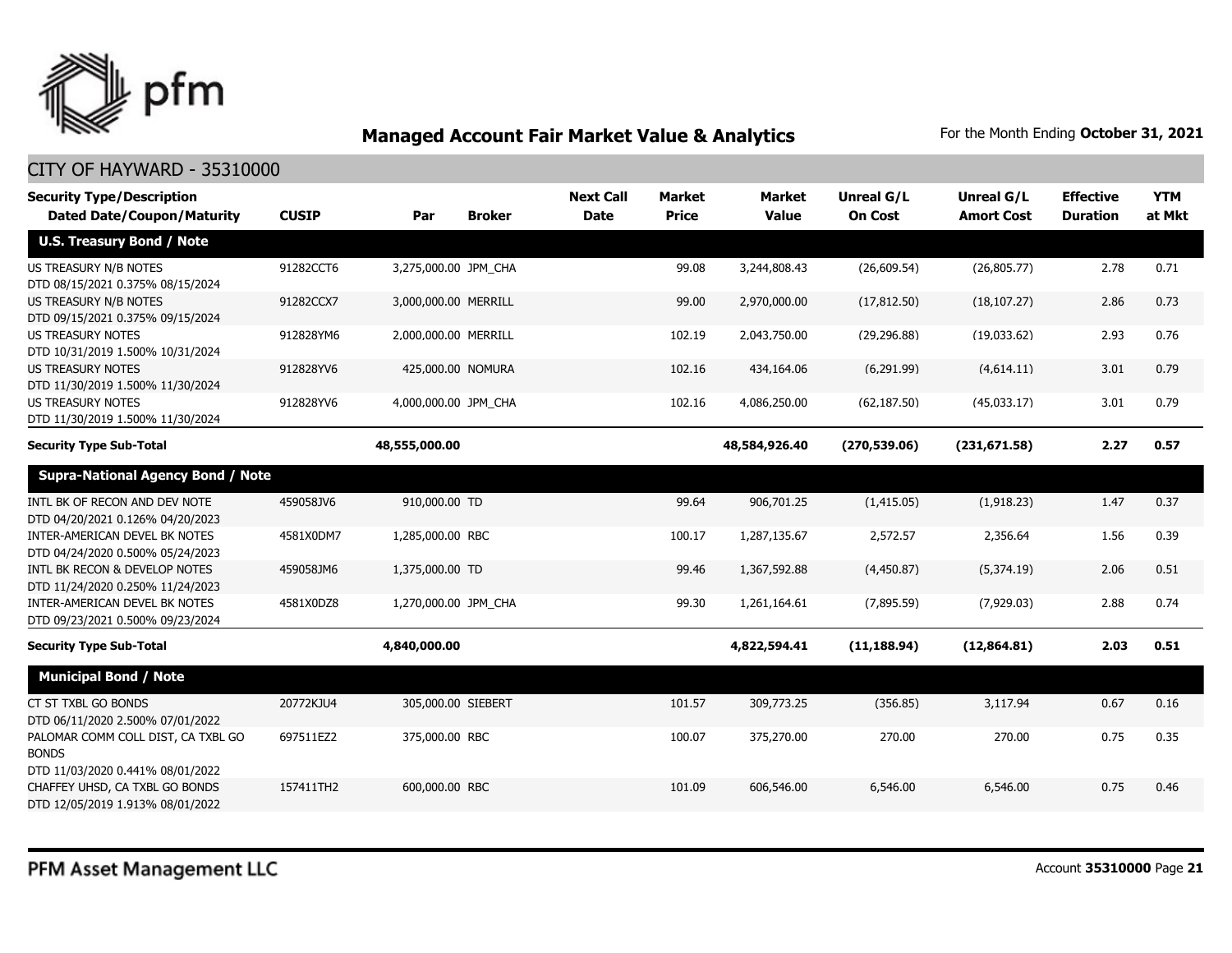

| <b>Security Type/Description</b>                                                       | <b>CUSIP</b> | Par                   | <b>Broker</b> | <b>Next Call</b><br><b>Date</b> | <b>Market</b><br><b>Price</b> | <b>Market</b><br><b>Value</b> | <b>Unreal G/L</b><br><b>On Cost</b> | Unreal G/L<br><b>Amort Cost</b> | <b>Effective</b><br><b>Duration</b> | <b>YTM</b><br>at Mkt |
|----------------------------------------------------------------------------------------|--------------|-----------------------|---------------|---------------------------------|-------------------------------|-------------------------------|-------------------------------------|---------------------------------|-------------------------------------|----------------------|
| <b>Dated Date/Coupon/Maturity</b>                                                      |              |                       |               |                                 |                               |                               |                                     |                                 |                                     |                      |
| <b>Municipal Bond / Note</b>                                                           |              |                       |               |                                 |                               |                               |                                     |                                 |                                     |                      |
| SAN DIEGO CCD, CA TXBL GO BONDS<br>DTD 10/16/2019 1.936% 08/01/2022                    | 7972720M6    | 675,000.00 RBC        |               |                                 | 101.21                        | 683,154.00                    | 8,154.00                            | 8,154.00                        | 0.75                                | 0.33                 |
| LONG BEACH CCD, CA TXBL GO BONDS<br>DTD 10/23/2019 1.702% 08/01/2022                   | 542411NG4    | 920,000.00 PIPER JA   |               |                                 | 101.14                        | 930,497.20                    | 10,497.20                           | 10,497.20                       | 0.75                                | 0.18                 |
| TAMALPAIS UHSD, CA TXBL GO BONDS<br>DTD 10/09/2019 1.925% 08/01/2022                   | 874857KH7    | 995,000.00 RBC        |               |                                 | 101.39                        | 1,008,810.60                  | 13,810.60                           | 13,810.60                       | 0.75                                | 0.08                 |
| SAN JOSE, CA TXBL GO BONDS<br>DTD 07/25/2019 2.300% 09/01/2022                         | 798135H44    | 1,150,000.00 MORGAN_S |               |                                 | 101.74                        | 1,169,952.50                  | 12,408.50                           | 17,930.12                       | 0.83                                | 0.22                 |
| OR ST DEPT OF TRANS TXBL REV BONDS<br>DTD 11/20/2019 1.855% 11/15/2022                 | 68607DTT2    | 600,000.00 CITIGRP    |               |                                 | 101.54                        | 609,228.00                    | 9,228.00                            | 9,228.00                        | 1.03                                | 0.37                 |
| NY ST URBAN DEV CORP TXBL REV BONDS<br>DTD 12/23/2020 0.480% 03/15/2023                | 650036DR4    | 290,000.00 WELLS F    |               |                                 | 100.08                        | 290,240.70                    | 240.70                              | 240.70                          | 1.37                                | 0.42                 |
| UNIV OF CAL TXBL REV BONDS<br>DTD 07/16/2020 0.628% 05/15/2023                         | 91412HFK4    | 500,000.00 JPM_CHA    |               |                                 | 100.07                        | 500,335.00                    | 335.00                              | 335.00                          | 1.54                                | 0.58                 |
| CHAFFEY CMTY CLG DIST, CA TXBL GO<br><b>BONDS</b><br>DTD 09/24/2019 1.617% 06/01/2023  | 157432KD6    | 770,000.00 RBC        |               |                                 | 101.40                        | 780,749.20                    | (11, 565.40)                        | (2,676.79)                      | 1.56                                | 0.73                 |
| CA ST EARTHQUAKE AUTH TXBL REV<br><b>BONDS</b><br>DTD 11/24/2020 1.477% 07/01/2023     | 13017HAK2    | 300,000.00 TFC        |               |                                 | 101.38                        | 304,128.00                    | 2,529.00                            | 3,105.25                        | 1.65                                | 0.65                 |
| WI DEPT OF TRANS TXBL REV BONDS<br>DTD 07/30/2020 0.420% 07/01/2023                    | 977123X52    | 625,000.00 WELLS_F    |               |                                 | 99.93                         | 624,543.75                    | (456.25)                            | (456.25)                        | 1.67                                | 0.46                 |
| AZ TRAN BOARD TXBL REV BONDS<br>DTD 02/12/2020 1.795% 07/01/2023                       | 040654XT7    | 1,235,000.00 JPM_CHAS |               |                                 | 102.27                        | 1,263,083.90                  | 28,083.90                           | 28,083.90                       | 1.65                                | 0.43                 |
| LOS ANGELES CCD, CA TXBL GO BONDS<br>DTD 11/10/2020 0.444% 08/01/2023                  | 54438CYH9    | 310,000.00 MERRILL    |               |                                 | 99.73                         | 309,159.90                    | (840.10)                            | (840.10)                        | 1.75                                | 0.60                 |
| PALOMAR COMM COLL DIST, CA TXBL GO<br><b>BONDS</b><br>DTD 11/03/2020 0.580% 08/01/2023 | 697511FA6    | 350,000.00 RBC        |               |                                 | 99.82                         | 349,356.00                    | (644.00)                            | (644.00)                        | 1.75                                | 0.69                 |
| MD ST TXBL GO BONDS<br>DTD 08/05/2020 0.410% 08/01/2023                                | 574193TP3    | 650,000.00 JPM_CHA    |               |                                 | 99.95                         | 649,662.00                    | (338.00)                            | (338.00)                        | 1.75                                | 0.44                 |
| CA ST UNIV TXBL REV BONDS<br>DTD 09/17/2020 0.475% 11/01/2023                          | 13077DMJ8    | 325,000.00 GOLDMAN    |               |                                 | 99.10                         | 322,081.50                    | (2,918.50)                          | (2,918.50)                      | 1.99                                | 0.93                 |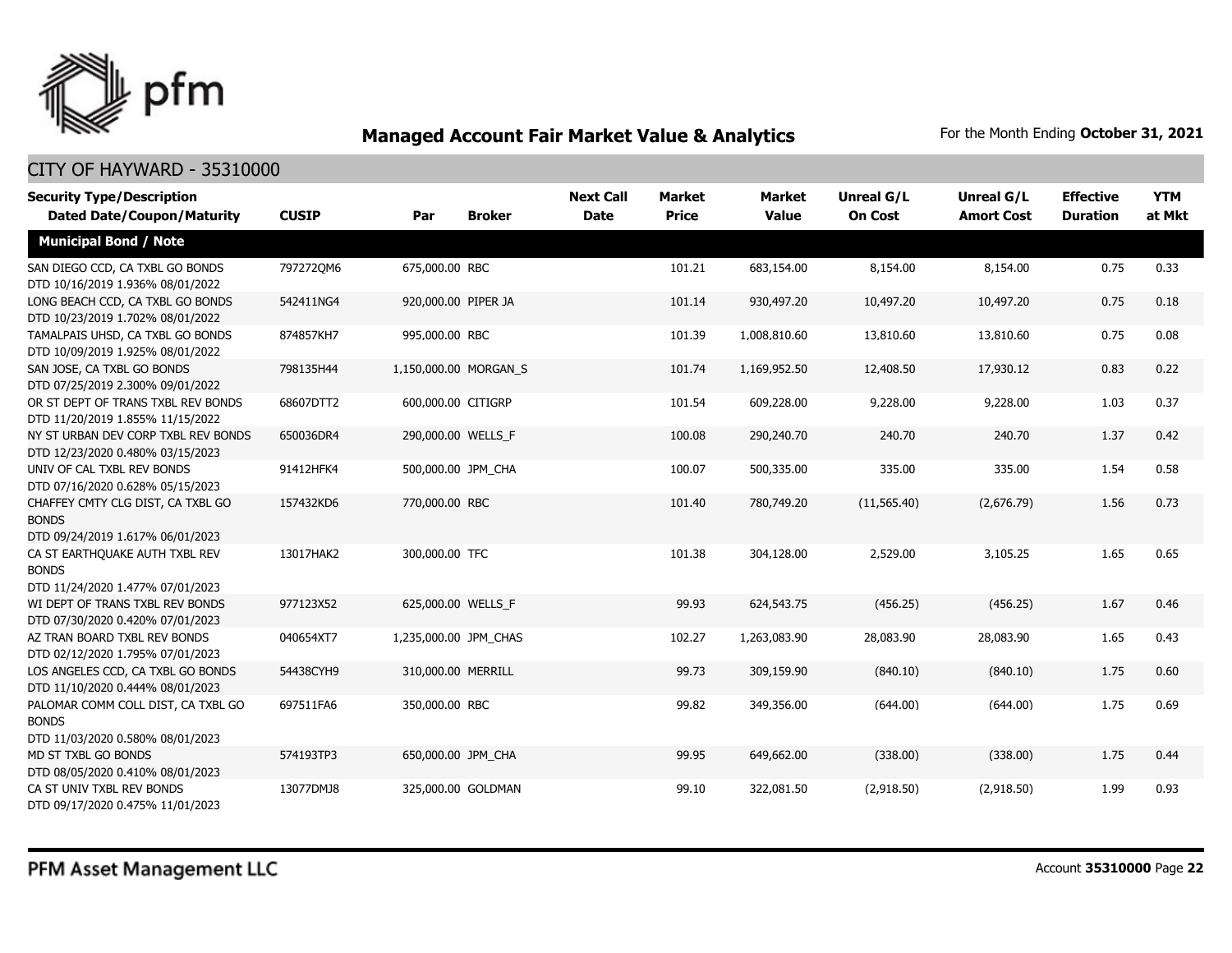

| <b>Security Type/Description</b><br><b>Dated Date/Coupon/Maturity</b>                | <b>CUSIP</b> | Par                   | <b>Broker</b>       | <b>Next Call</b><br><b>Date</b> | <b>Market</b><br><b>Price</b> | <b>Market</b><br><b>Value</b> | <b>Unreal G/L</b><br><b>On Cost</b> | Unreal G/L<br><b>Amort Cost</b> | <b>Effective</b><br><b>Duration</b> | <b>YTM</b><br>at Mkt |
|--------------------------------------------------------------------------------------|--------------|-----------------------|---------------------|---------------------------------|-------------------------------|-------------------------------|-------------------------------------|---------------------------------|-------------------------------------|----------------------|
| <b>Municipal Bond / Note</b>                                                         |              |                       |                     |                                 |                               |                               |                                     |                                 |                                     |                      |
| MS ST TXBL GO BONDS<br>DTD 08/06/2020 0.422% 11/01/2023                              | 605581MY0    | 475,000.00 WELLS_F    |                     |                                 | 99.78                         | 473,936.00                    | (1,064.00)                          | (1,064.00)                      | 2.00                                | 0.53                 |
| NY ST URBAN DEV CORP TXBL REV BONDS<br>DTD 12/23/2020 0.620% 03/15/2024              | 650036DS2    | 880,000.00 WELLS_F    |                     |                                 | 99.36                         | 874,376.80                    | (5,623.20)                          | (5,623.20)                      | 2.36                                | 0.89                 |
| MD ST T/E GO BONDS<br>DTD 08/30/2017 5.000% 08/01/2024                               | 574193PK8    | 500,000.00 MERRILL    |                     |                                 | 112.80                        | 564,010.00                    | (19, 915.00)                        | 9,613.16                        | 2.59                                | 0.32                 |
| FL ST BOARD OF ADMIN TXBL REV BONDS<br>DTD 09/16/2020 1.258% 07/01/2025              | 341271AD6    | 295,000.00 MERRILL    |                     |                                 | 100.08                        | 295,230.10                    | 230.10                              | 230.10                          | 3.59                                | 1.24                 |
| LOS ANGELES UN SD-B MUNICIPAL<br><b>BONDS</b><br>DTD 11/10/2021 1.245%<br>07/01/2025 | 544647FB1    | 1,160,000.00 BARCLAY  |                     |                                 | 100.00                        | 1,160,000.00                  | 0.00                                | 0.00                            | 3.60                                | 1.24                 |
| <b>Security Type Sub-Total</b>                                                       |              | 14,285,000.00         |                     |                                 |                               | 14,454,124.40                 | 48,611.70                           | 96,601.13                       | 1.60                                | 0.52                 |
| <b>Federal Agency Commercial Mortgage-Backed Security</b>                            |              |                       |                     |                                 |                               |                               |                                     |                                 |                                     |                      |
| FHLMC MULTIFAMILY STRUCTURED P<br>DTD 05/01/2015 2.791% 01/01/2022                   | 3137BHXY8    | 554,207.69 AMHERST    |                     |                                 | 100.23                        | 555,463.05                    | (8,789.66)                          | 546.16                          | 0.16                                | 1.45                 |
| FHMS K019 A2<br>DTD 08/01/2012 2.272% 03/01/2022                                     | 3137ASNJ9    |                       | 524,229.87 MORGAN S |                                 | 100.35                        | 526,065.30                    | 5,705.72                            | 2,272,34                        | 0.28                                | 1.23                 |
| FHMS K023 A1<br>DTD 12/01/2012 1.583% 04/01/2022                                     | 3137AWQG3    | 16,052.59 BAIRD       |                     |                                 | 100.15                        | 16,076.06                     | 372.11                              | 58.94                           | 0.29                                | 1.23                 |
| FHMS K023 A1<br>DTD 12/01/2012 1.583% 04/01/2022                                     | 3137AWQG3    |                       | 70,474.80 BARCLAYS  |                                 | 100.15                        | 70,577.82                     | 1,884.16                            | 301.66                          | 0.29                                | 1.23                 |
| FHMS K023 A1<br>DTD 12/01/2012 1.583% 04/01/2022                                     | 3137AWQG3    | 144,864.87 BAIRD      |                     |                                 | 100.15                        | 145,076.62                    | 3,380.68                            | 534.20                          | 0.29                                | 1.23                 |
| FHLMC MULTIFAMILY STRUCTURED P<br>DTD 11/01/2015 2.716% 06/01/2022                   | 3137BLUR7    |                       | 574,380.60 JPM_CHAS |                                 | 100.76                        | 578,755.48                    | 5,089.49                            | 4,504.25                        | 0.43                                | 1.41                 |
| FHLMC MULTIFAMILY STRUCTURED P<br>DTD 12/01/2012 2.355% 07/01/2022                   | 3137AVXN2    |                       | 560,272.92 WELLS_FA |                                 | 101.05                        | 566,129.60                    | 3,799.42                            | 5,408.16                        | 0.65                                | 0.79                 |
| FHLMC MULTIFAMILY STRUCTURED P<br>DTD 12/01/2012 2.355% 07/01/2022                   | 3137AVXN2    | 1,206,440.59 WELLS_FA |                     |                                 | 101.05                        | 1,219,051.83                  | 17,323.90                           | 13,572.85                       | 0.65                                | 0.79                 |
| FHLMC MULTIFAMILY STRUCTURED P<br>DTD 12/01/2012 2.307% 08/01/2022                   | 3137AWOH1    | 1,250,000.00 CANT FIT |                     |                                 | 101.16                        | 1,264,499.99                  | (3,957.04)                          | 9,732.94                        | 0.74                                | 0.76                 |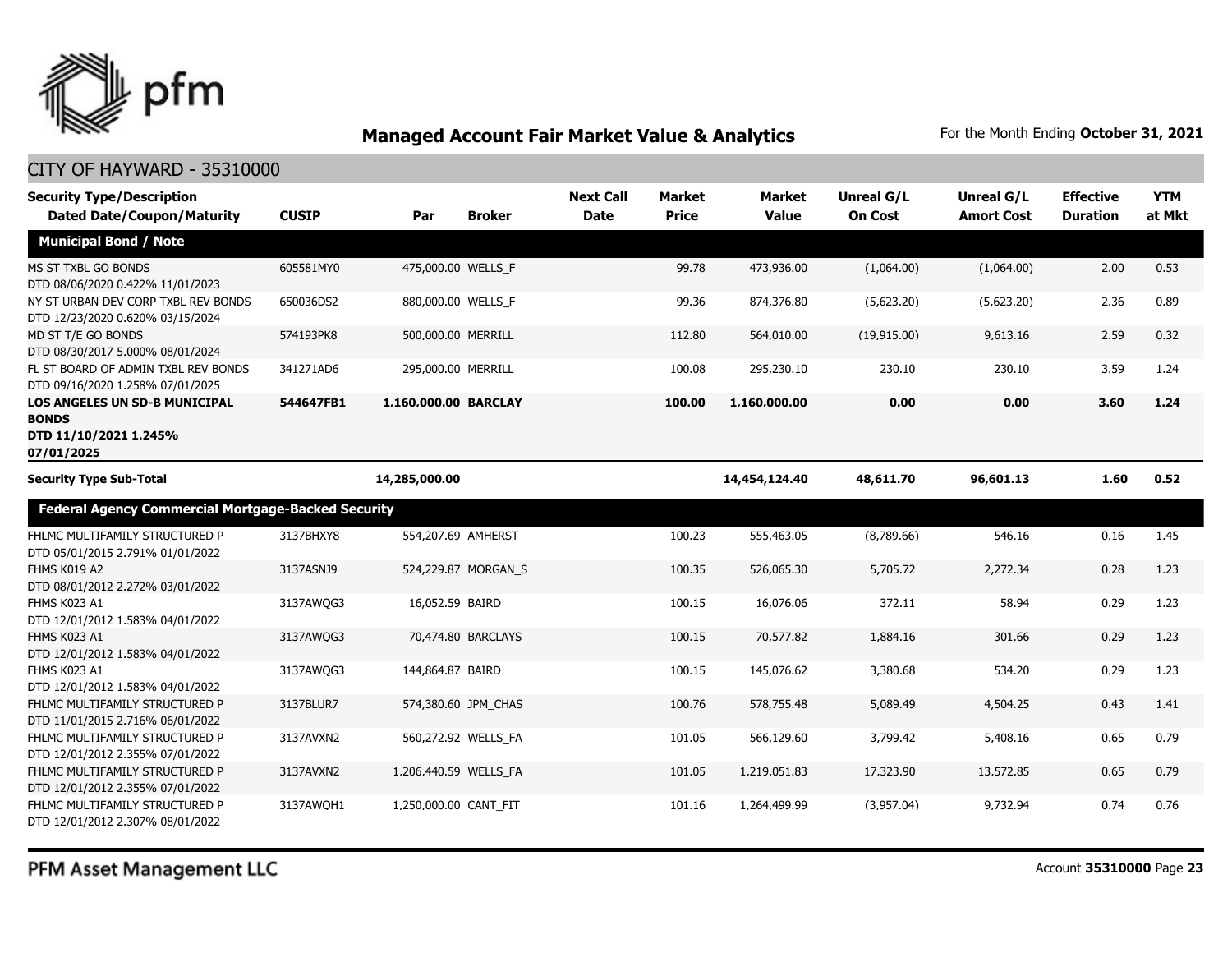

#### CITY OF HAYWARD - 35310000

| <b>Security Type/Description</b>                                   |              |                       |                     | <b>Next Call</b> | <b>Market</b> | <b>Market</b> | <b>Unreal G/L</b> | Unreal G/L        | <b>Effective</b> | <b>YTM</b> |
|--------------------------------------------------------------------|--------------|-----------------------|---------------------|------------------|---------------|---------------|-------------------|-------------------|------------------|------------|
| <b>Dated Date/Coupon/Maturity</b>                                  | <b>CUSIP</b> | Par                   | <b>Broker</b>       | <b>Date</b>      | <b>Price</b>  | <b>Value</b>  | <b>On Cost</b>    | <b>Amort Cost</b> | <b>Duration</b>  | at Mkt     |
| <b>Federal Agency Commercial Mortgage-Backed Security</b>          |              |                       |                     |                  |               |               |                   |                   |                  |            |
| FHLMC MULTIFAMILY STRUCTURED P<br>DTD 05/01/2013 2.510% 11/01/2022 | 3137B1BS0    | 500,000.00 PTRU       |                     |                  | 101.65        | 508,233.99    | (1,414.45)        | 4,655.05          | 0.95             | 0.86       |
| <b>FANNIEMAE-ACES</b><br>DTD 02/01/2013 2.509% 11/01/2022          | 3136ACGJ4    |                       | 827,479.23 JPM_CHAS |                  | 100.82        | 834,234.67    | (3,458.77)        | 3,707.05          | 0.96             | 1.69       |
| FHLMC MULTIFAMILY STRUCTURED P<br>DTD 05/01/2013 2.510% 11/01/2022 | 3137B1BS0    | 1,065,000.00 CITIGRP  |                     |                  | 101.65        | 1,082,538.40  | 8,219.65          | 14,779.81         | 0.95             | 0.86       |
| FNA 2013-M7 A2<br>DTD 05/01/2013 2.280% 12/01/2022                 | 3136AEGO4    | 217,876.11 BAIRD      |                     |                  | 100.92        | 219,887.51    | 653.81            | 1,553.85          | 1.08             | 1.42       |
| FNA 2013-M7 A2<br>DTD 05/01/2013 2.280% 12/01/2022                 | 3136AEGO4    | 288,639.29 BAIRD      |                     |                  | 100.92        | 291,303.96    | (1, 116.79)       | 1,397.77          | 1.08             | 1.42       |
| FHMS KP05 A<br>DTD 12/01/2018 3.203% 07/01/2023                    | 3137FKK39    | 16,972.41 CSFB        |                     |                  | 103.04        | 17,488.88     | 516.52            | 516.49            | 1.65             | 1.36       |
| FHMS KJ27 A1<br>DTD 11/01/2019 2.092% 07/01/2024                   | 3137FQ3V3    |                       | 159,773.50 JPM_CHAS |                  | 101.21        | 161,706.66    | 1,936.99          | 1,935.38          | 1.23             | 1.63       |
| FHMS KJ30 A1<br>DTD 07/01/2020 0.526% 01/01/2025                   | 3137FUZN7    |                       | 379,271.14 JPM CHA  |                  | 98.53         | 373,684.24    | (5,579.70)        | (5,581.75)        | 2.35             | 1.00       |
| <b>Security Type Sub-Total</b>                                     |              | 8,355,935.61          |                     |                  |               | 8,430,774.06  | 24,566.04         | 59,895.15         | 0.79             | 1.08       |
| <b>Federal Agency Bond / Note</b>                                  |              |                       |                     |                  |               |               |                   |                   |                  |            |
| FEDERAL HOME LOAN BANKS NOTES<br>DTD 02/21/2020 1.375% 02/17/2023  | 3130AJ7E3    | 2,140,000.00 WELLS_FA |                     |                  | 101.41        | 2,170,167.58  | 34,105.18         | 31,873.15         | 1.29             | 0.29       |
| FREDDIE MAC NOTES<br>DTD 04/20/2020 0.375% 04/20/2023              | 3137EAEO8    | 3,825,000.00 CITIGRP  |                     |                  | 100.05        | 3,826,786.28  | 11,348.78         | 6,458.37          | 1.47             | 0.34       |
| FREDDIE MAC NOTES<br>DTD 05/07/2020 0.375% 05/05/2023              | 3137EAER6    | 1,750,000.00 JEFFERI  |                     |                  | 100.00        | 1,750,050.75  | (3, 554.25)       | (1,809.24)        | 1.51             | 0.37       |
| FREDDIE MAC NOTES<br>DTD 05/07/2020 0.375% 05/05/2023              | 3137EAER6    | 2,410,000.00 WELLS_F  |                     |                  | 100.00        | 2,410,069.89  | 1,082.09          | 579.23            | 1.51             | 0.37       |
| <b>FANNIE MAE NOTES</b><br>DTD 05/22/2020 0.250% 05/22/2023        | 3135G04Q3    | 1,550,000.00 WELLS_F  |                     |                  | 99.81         | 1,547,037.95  | (249.55)          | (1,541.93)        | 1.56             | 0.37       |
| <b>FANNIE MAE NOTES</b><br>DTD 05/22/2020 0.250% 05/22/2023        | 3135G04Q3    | 2,550,000.00 CITIGRP  |                     |                  | 99.81         | 2,545,126.95  | 2,802.45          | (898.61)          | 1.56             | 0.37       |
| FREDDIE MAC NOTES<br>DTD 06/26/2020 0.250% 06/26/2023              | 3137EAES4    | 2,340,000.00 TD       |                     |                  | 99.73         | 2,333,719.44  | 552.24            | (2,524.08)        | 1.65             | 0.41       |

PFM Asset Management LLC

Account **35310000** Page **24**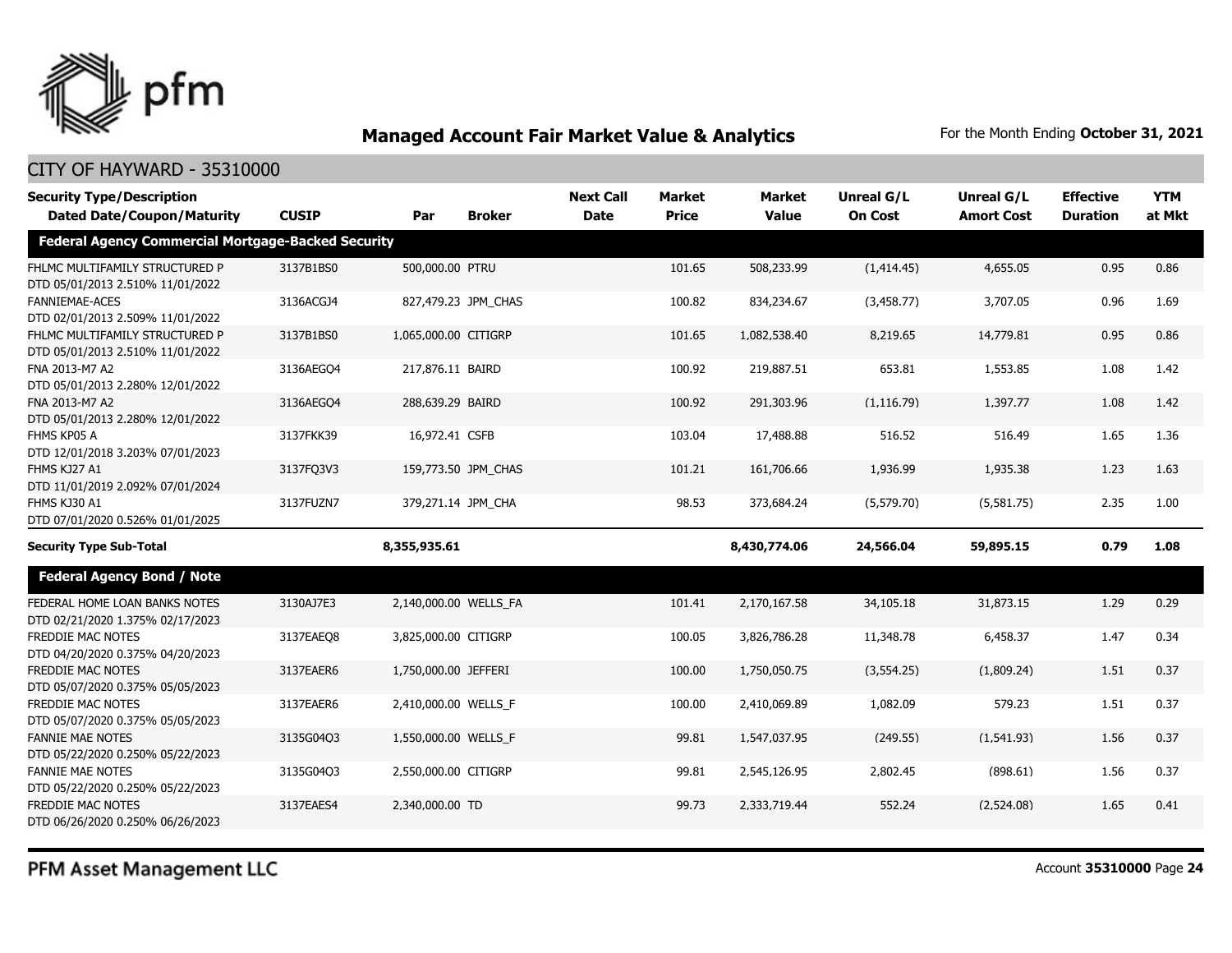

| <b>Security Type/Description</b><br><b>Dated Date/Coupon/Maturity</b>                  | <b>CUSIP</b> | Par                  | <b>Broker</b> | <b>Next Call</b><br><b>Date</b> | <b>Market</b><br><b>Price</b> | <b>Market</b><br><b>Value</b> | <b>Unreal G/L</b><br><b>On Cost</b> | Unreal G/L<br><b>Amort Cost</b> | <b>Effective</b><br><b>Duration</b> | <b>YTM</b><br>at Mkt |
|----------------------------------------------------------------------------------------|--------------|----------------------|---------------|---------------------------------|-------------------------------|-------------------------------|-------------------------------------|---------------------------------|-------------------------------------|----------------------|
| <b>Federal Agency Bond / Note</b>                                                      |              |                      |               |                                 |                               |                               |                                     |                                 |                                     |                      |
| <b>FANNIE MAE NOTES</b><br>DTD 07/10/2020 0.250% 07/10/2023                            | 3135G05G4    | 1,000,000.00 WELLS F |               |                                 | 99.69                         | 996,917.00                    | (2,723.00)                          | (2,862.34)                      | 1.69                                | 0.43                 |
| <b>FANNIE MAE NOTES</b><br>DTD 07/10/2020 0.250% 07/10/2023                            | 3135G05G4    | 2,455,000.00 CITIGRP |               |                                 | 99.69                         | 2,447,431.24                  | (2,290.51)                          | (4,599.44)                      | 1.69                                | 0.43                 |
| <b>FANNIE MAE NOTES (CALLABLE)</b><br>DTD 08/10/2020 0.300% 08/10/2023                 | 3135G05R0    | 1,950,000.00 CITIGRP |               | 08/10/22                        | 99.71                         | 1,944,358.65                  | (1,975.35)                          | (3,471.27)                      | 0.78                                | 0.46                 |
| FREDDIE MAC NOTES<br>DTD 08/21/2020 0.250% 08/24/2023                                  | 3137EAEV7    | 2,325,000.00 CITIGRP |               |                                 | 99.62                         | 2,316,060.38                  | (6, 568.12)                         | (7,511.97)                      | 1.82                                | 0.46                 |
| FREDDIE MAC NOTES<br>DTD 09/04/2020 0.250% 09/08/2023                                  | 3137EAEW5    | 710,000.00 NOMURA    |               |                                 | 99.57                         | 706,951.26                    | (3, 178.40)                         | (3, 128.49)                     | 1.85                                | 0.48                 |
| FREDDIE MAC NOTES<br>DTD 09/04/2020 0.250% 09/08/2023                                  | 3137EAEW5    | 900,000.00 NOMURA    |               |                                 | 99.57                         | 896,135.40                    | (3,576.60)                          | (3,681.79)                      | 1.85                                | 0.48                 |
| FREDDIE MAC NOTES<br>DTD 09/04/2020 0.250% 09/08/2023                                  | 3137EAEW5    | 1,590,000.00 WELLS_F |               |                                 | 99.57                         | 1,583,172.54                  | (6,302.76)                          | (6, 504.71)                     | 1.85                                | 0.48                 |
| FREDDIE MAC NOTES<br>DTD 12/04/2020 0.250% 12/04/2023                                  | 3137EAFA2    | 2,130,000.00 CITIGRP |               |                                 | 99.39                         | 2,117,034.69                  | (10,856.61)                         | (11, 495.96)                    | 2.09                                | 0.54                 |
| <b>Security Type Sub-Total</b>                                                         |              | 29,625,000.00        |               |                                 |                               | 29,591,020.00                 | 8,615.59                            | (11, 119.08)                    | 1.58                                | 0.41                 |
| <b>Corporate Note</b>                                                                  |              |                      |               |                                 |                               |                               |                                     |                                 |                                     |                      |
| ADOBE INC CORP NOTE<br>DTD 02/03/2020 1.700% 02/01/2023                                | 00724PAA7    | 300,000.00 KEYBANC   |               |                                 | 101.51                        | 304,526.10                    | 4,595.10                            | 4,554.92                        | 1.24                                | 0.49                 |
| TOYOTA MOTOR CREDIT CORP<br><b>CORPORATE NOTES</b><br>DTD 04/01/2020 2.900% 03/30/2023 | 89236TGW9    | 150,000.00 BNP_PAR   |               |                                 | 103.32                        | 154,983.90                    | (1,952.10)                          | 1,636.38                        | 1.40                                | 0.54                 |
| EXXON MOBIL CORPORATION CORPORATE<br><b>NOTES</b><br>DTD 04/15/2020 1.571% 04/15/2023  | 30231GBL5    | 150,000.00 CITIGRP   |               |                                 | 101.53                        | 152,293.80                    | 421.80                              | 1,363.07                        | 1.45                                | 0.52                 |
| <b>CHEVRON CORP CORPORATE NOTES</b><br>DTD 05/11/2020 1.141% 05/11/2023                | 166764BV1    | 150,000.00 JPM_CHA   |               |                                 | 100.89                        | 151,337.40                    | 1,337.40                            | 1,337.40                        | 1.52                                | 0.56                 |
| PACCAR FINANCIAL CORP CORPORATE<br><b>NOTES</b><br>DTD 06/08/2020 0.800% 06/08/2023    | 69371RO82    | 175,000.00 TD        |               |                                 | 100.34                        | 175,587.30                    | 830.55                              | 717.03                          | 1.60                                | 0.59                 |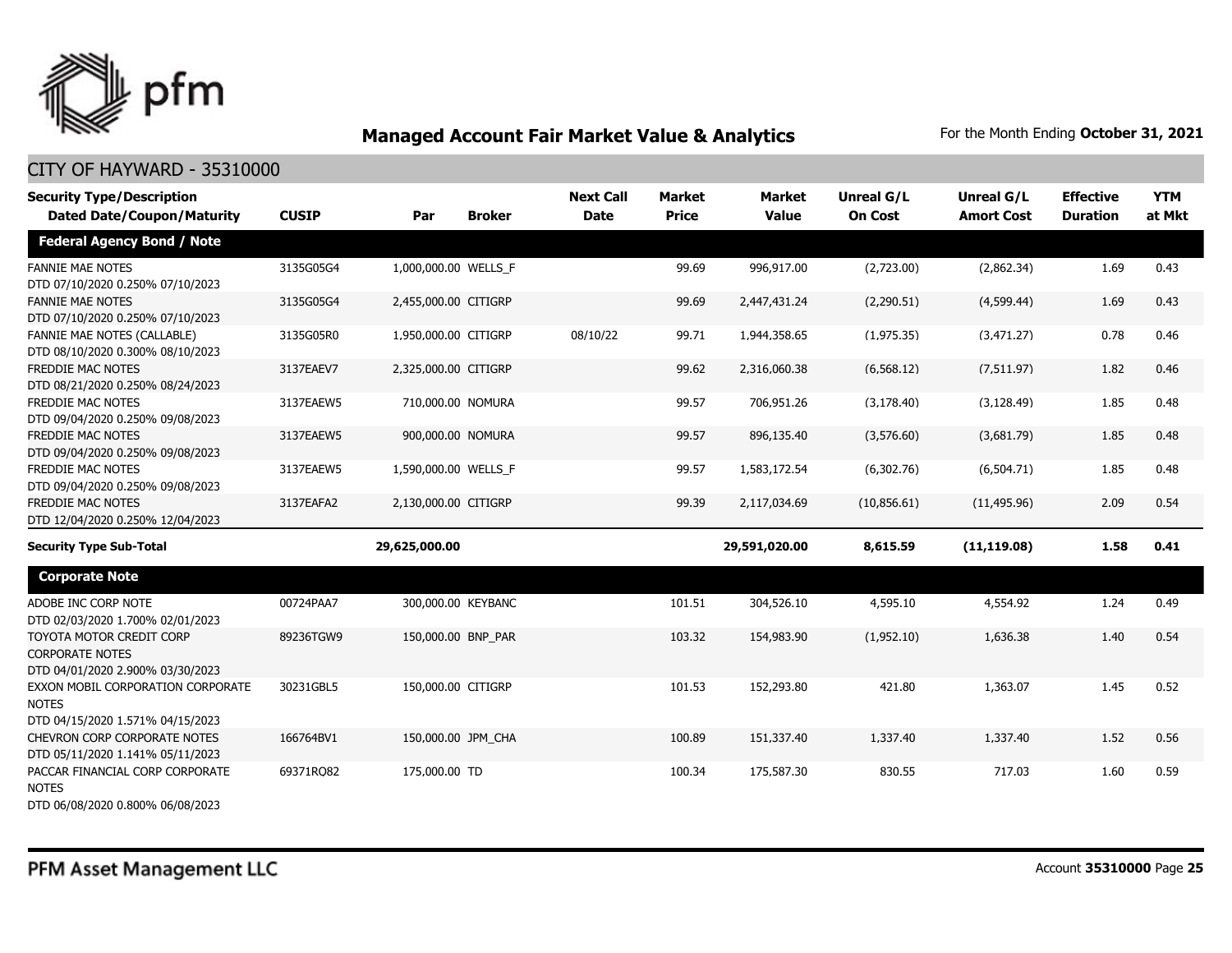

### CITY OF HAYWARD - 35310000

| <b>Security Type/Description</b><br><b>Dated Date/Coupon/Maturity</b>                  | <b>CUSIP</b> | Par                | <b>Broker</b> | <b>Next Call</b><br><b>Date</b> | <b>Market</b><br><b>Price</b> | <b>Market</b><br><b>Value</b> | <b>Unreal G/L</b><br><b>On Cost</b> | Unreal G/L<br><b>Amort Cost</b> | <b>Effective</b><br><b>Duration</b> | <b>YTM</b><br>at Mkt |
|----------------------------------------------------------------------------------------|--------------|--------------------|---------------|---------------------------------|-------------------------------|-------------------------------|-------------------------------------|---------------------------------|-------------------------------------|----------------------|
| <b>Corporate Note</b>                                                                  |              |                    |               |                                 |                               |                               |                                     |                                 |                                     |                      |
| JOHN DEERE CAPITAL CORP CORPORATE<br><b>NOTES</b><br>DTD 06/04/2020 0.700% 07/05/2023  | 24422EVH9    | 200,000.00 HSBC    |               |                                 | 100.22                        | 200,430.60                    | 594.60                              | 519.59                          | 1.67                                | 0.57                 |
| CATERPILLAR FINL SERVICE CORPORATE<br><b>NOTES</b><br>DTD 07/08/2020 0.650% 07/07/2023 | 14913R2D8    | 325,000.00 BARCLAY |               |                                 | 100.26                        | 325,849.23                    | 1,031.23                            | 951.21                          | 1.68                                | 0.49                 |
| PACCAR FINANCIAL CORP CORPORATE<br><b>NOTES</b><br>DTD 08/11/2020 0.350% 08/11/2023    | 69371RQ90    | 325,000.00 BNP_PAR |               |                                 | 99.62                         | 323,762.40                    | (811.85)                            | (985.65)                        | 1.78                                | 0.57                 |
| TOYOTA MOTOR CREDIT CORP<br><b>CORPORATE NOTES</b><br>DTD 08/14/2020 0.500% 08/14/2023 | 89236THF5    | 530,000.00 JPM_CHA |               |                                 | 99.90                         | 529,494.91                    | (96.99)                             | (262.47)                        | 1.78                                | 0.55                 |
| GOLDMAN SACHS GROUP INC CORPORATE<br><b>NOTES</b><br>DTD 11/19/2020 0.627% 11/17/2023  | 38141GXL3    | 250,000.00 GOLDMAN |               |                                 | 99.78                         | 249,460.25                    | (539.75)                            | (539.75)                        | 2.03                                | 0.73                 |
| <b>IBM CORP NOTES</b><br>DTD 02/12/2014 3.625% 02/12/2024                              | 459200HU8    | 275,000.00 WELLS_F |               |                                 | 106.09                        | 291,748.88                    | (10, 566.87)                        | (1,841.01)                      | 2.20                                | 0.92                 |
| <b>GOLDMAN SACHS CORP NOTES</b><br>DTD 03/03/2014 4.000% 03/03/2024                    | 38141GVM3    | 325,000.00 TD      |               |                                 | 106.80                        | 347,093.83                    | (11, 134.17)                        | (2,922.48)                      | 2.25                                | 1.05                 |
| <b>CHARLES SCHWAB CORP NOTES</b><br>(CALLABLE)<br>DTD 03/18/2021 0.750% 03/18/2024     | 808513BN4    | 405,000.00 CSFB    |               | 02/18/24                        | 99.77                         | 404,088.35                    | (709.15)                            | (751.28)                        | 2.29                                | 0.85                 |
| MORGAN STANLEY CORP NOTES<br>(CALLABLE)<br>DTD 04/22/2021 0.731% 04/05/2024            | 61772BAA1    | 245,000.00 MORGAN  |               | 04/05/23                        | 99.92                         | 244,795.18                    | (204.82)                            | (204.82)                        | 1.43                                | 0.77                 |
| COMCAST CORP (CALLABLE) CORPORATE<br><b>NOTES</b><br>DTD 10/05/2018 3.700% 04/15/2024  | 20030NCR0    | 150,000.00 CITIGRP |               | 03/15/24                        | 106.60                        | 159,904.20                    | (4,434.30)                          | 1,070.30                        | 2.30                                | 0.98                 |
| MORGAN STANLEY CORP NOTES<br>DTD 04/24/2018 3.737% 04/24/2024                          | 61744YAQ1    | 300,000.00 CSFB    |               |                                 | 104.29                        | 312,862.20                    | (9,988.80)                          | (3,094.71)                      | 2.40                                | 1.96                 |
| AMAZON.COM INC CORPORATE NOTES<br>DTD 05/12/2021 0.450% 05/12/2024                     | 023135BW5    | 355,000.00 JPM_CHA |               |                                 | 99.15                         | 351,981.44                    | (2,500.26)                          | (2,582.07)                      | 2.52                                | 0.79                 |
| CITIGROUP INC CORPORATE NOTES<br>DTD 05/14/2020 1.678% 05/15/2024                      | 172967MR9    | 300,000.00 CITIGRP |               |                                 | 101.50                        | 304,494.30                    | 4,494.30                            | 4,494.30                        | 2.48                                | 1.08                 |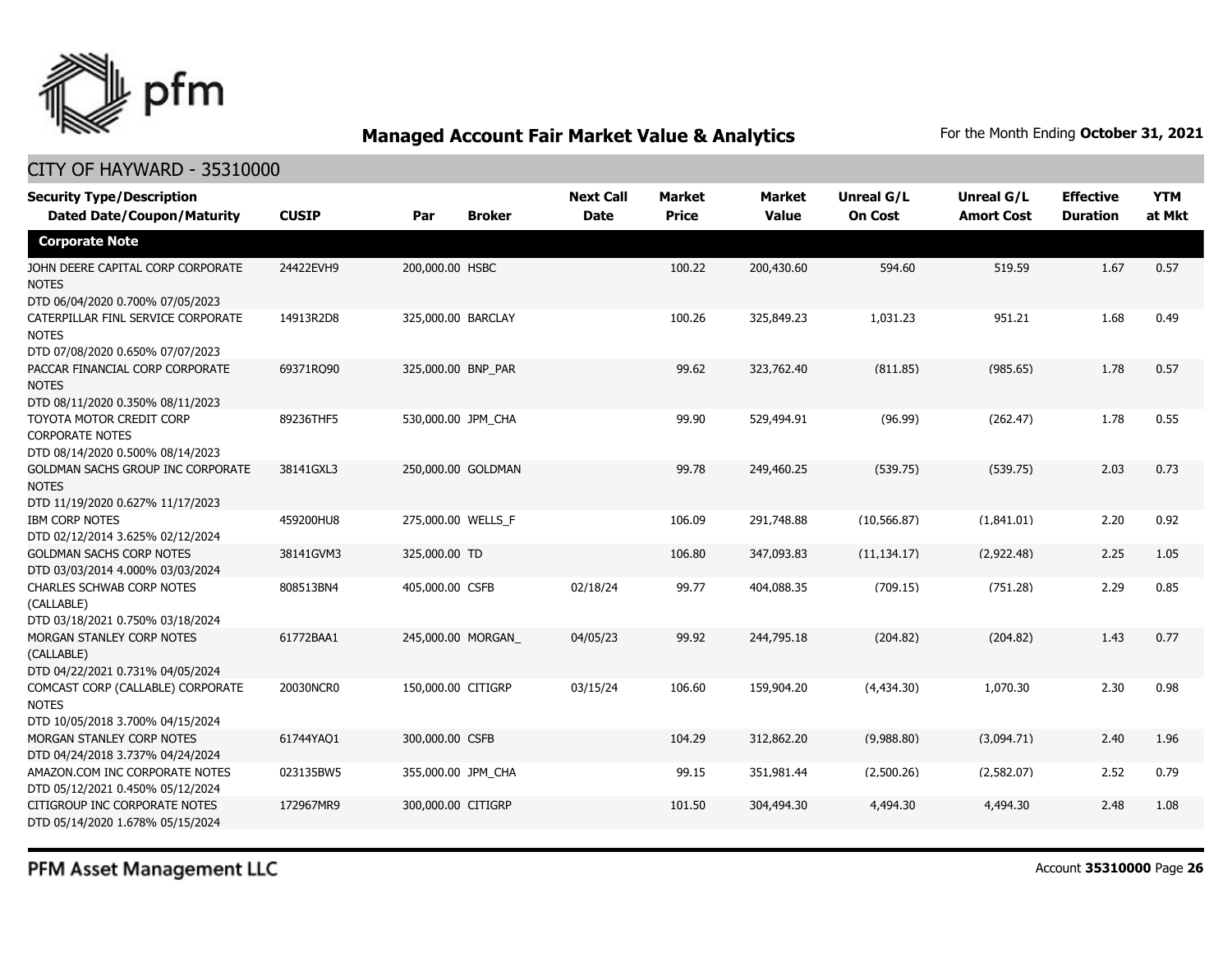

| <b>Security Type/Description</b><br><b>Dated Date/Coupon/Maturity</b>                                                      | <b>CUSIP</b> | Par                | <b>Broker</b> | <b>Next Call</b><br><b>Date</b> | <b>Market</b><br><b>Price</b> | <b>Market</b><br><b>Value</b> | <b>Unreal G/L</b><br><b>On Cost</b> | Unreal G/L<br><b>Amort Cost</b> | <b>Effective</b><br><b>Duration</b> | <b>YTM</b><br>at Mkt |
|----------------------------------------------------------------------------------------------------------------------------|--------------|--------------------|---------------|---------------------------------|-------------------------------|-------------------------------|-------------------------------------|---------------------------------|-------------------------------------|----------------------|
| <b>Corporate Note</b>                                                                                                      |              |                    |               |                                 |                               |                               |                                     |                                 |                                     |                      |
| UNITEDHEALTH GROUP INC (CALLABLE)<br>CORP N                                                                                | 91324PEB4    | 435,000.00 CITIGRP |               | 05/15/22                        | 99.15                         | 431,299.89                    | (3,247.71)                          | (3,316.48)                      | 0.54                                | 0.89                 |
| DTD 05/19/2021 0.550% 05/15/2024<br>CATERPILLAR FINL SERVICE CORPORATE<br><b>NOTES</b><br>DTD 05/17/2021 0.450% 05/17/2024 | 14913R2L0    | 325,000.00 JPM CHA |               |                                 | 99.06                         | 321,953.45                    | (2,611.05)                          | (2,677.81)                      | 2.53                                | 0.82                 |
| ASTRAZENECA FINANCE LLC (CALLABLE)<br><b>CORP</b>                                                                          | 04636NAC7    | 665,000.00 MORGAN  |               | 05/28/22                        | 99.77                         | 663,448.56                    | (1,491.59)                          | (1,500.16)                      | 0.58                                | 0.79                 |
| DTD 05/28/2021 0.700% 05/28/2024<br>JOHN DEERE CAPITAL CORP CORPORATE<br><b>NOTES</b><br>DTD 06/10/2021 0.450% 06/07/2024  | 24422EVQ9    | 170,000.00 LOOP    |               |                                 | 98.74                         | 167,851.88                    | (1,935.62)                          | (1,963.62)                      | 2.59                                | 0.94                 |
| <b>BANK OF AMERICA CORP NOTES</b><br>DTD 07/23/2018 3.864% 07/23/2024                                                      | 06051GHL6    | 150,000.00 MERRILL |               |                                 | 105.10                        | 157,655.10                    | (4,967.40)                          | (1,455.14)                      | 2.60                                | 1.94                 |
| <b>BANK OF AMERICA CORP NOTES</b><br>DTD 07/23/2018 3.864% 07/23/2024                                                      | 06051GHL6    | 300,000.00 SUSQ    |               |                                 | 105.10                        | 315,310.20                    | (11,839.80)                         | (3,786.19)                      | 2.60                                | 1.94                 |
| BRISTOL MYERS SQUIBB CO CORP NOTES<br>(CALL<br>DTD 01/26/2020 2.900% 07/26/2024                                            | 110122CM8    | 144,000.00 HSBC    |               | 06/26/24                        | 105.38                        | 151,743.31                    | (4, 164.05)                         | (744.41)                        | 2.56                                | 0.91                 |
| AMERICAN HONDA FINANCE CORPORATE<br><b>NOTES</b><br>DTD 09/09/2021 0.750% 08/09/2024                                       | 02665WDY4    | 425,000.00 BNP_PAR |               |                                 | 99.34                         | 422,179.70                    | (2,539.80)                          | (2,553.76)                      | 2.75                                | 0.99                 |
| UNILEVER CAPITAL CORP (CALLABLE)<br><b>CORPORA</b><br>DTD 08/12/2021 0.626% 08/12/2024                                     | 904764BN6    | 225,000.00 DEUTSCH |               | 08/12/22                        | 98.93                         | 222,585.08                    | (2,414.92)                          | (2,414.92)                      | 0.78                                | 1.02                 |
| BMW US CAPITAL LLC CORPORATE NOTES<br>DTD 08/12/2021 0.750% 08/12/2024                                                     | 05565EBU8    | 265,000.00 GOLDMAN |               |                                 | 99.55                         | 263,797.17                    | (1, 178.98)                         | (1, 180.74)                     | 2.76                                | 0.92                 |
| NESTLE HOLDINGS INC CORP NOTES<br>(CALLABLE<br>DTD 09/14/2021 0.606% 09/14/2024                                            | 641062AU8    | 710,000.00 JPM CHA |               | 09/14/23                        | 99.50                         | 706,432.96                    | (3, 567.04)                         | (3,567.04)                      | 1.87                                | 0.78                 |
| JPMORGAN CHASE & CO CORPORATE<br><b>NOTES (CAL</b><br>DTD 09/16/2020 0.653% 09/16/2024                                     | 46647PBS4    | 125,000.00 CSFB    |               | 09/16/23                        | 99.85                         | 124,807.75                    | (159.75)                            | (168.67)                        | 1.87                                | 0.71                 |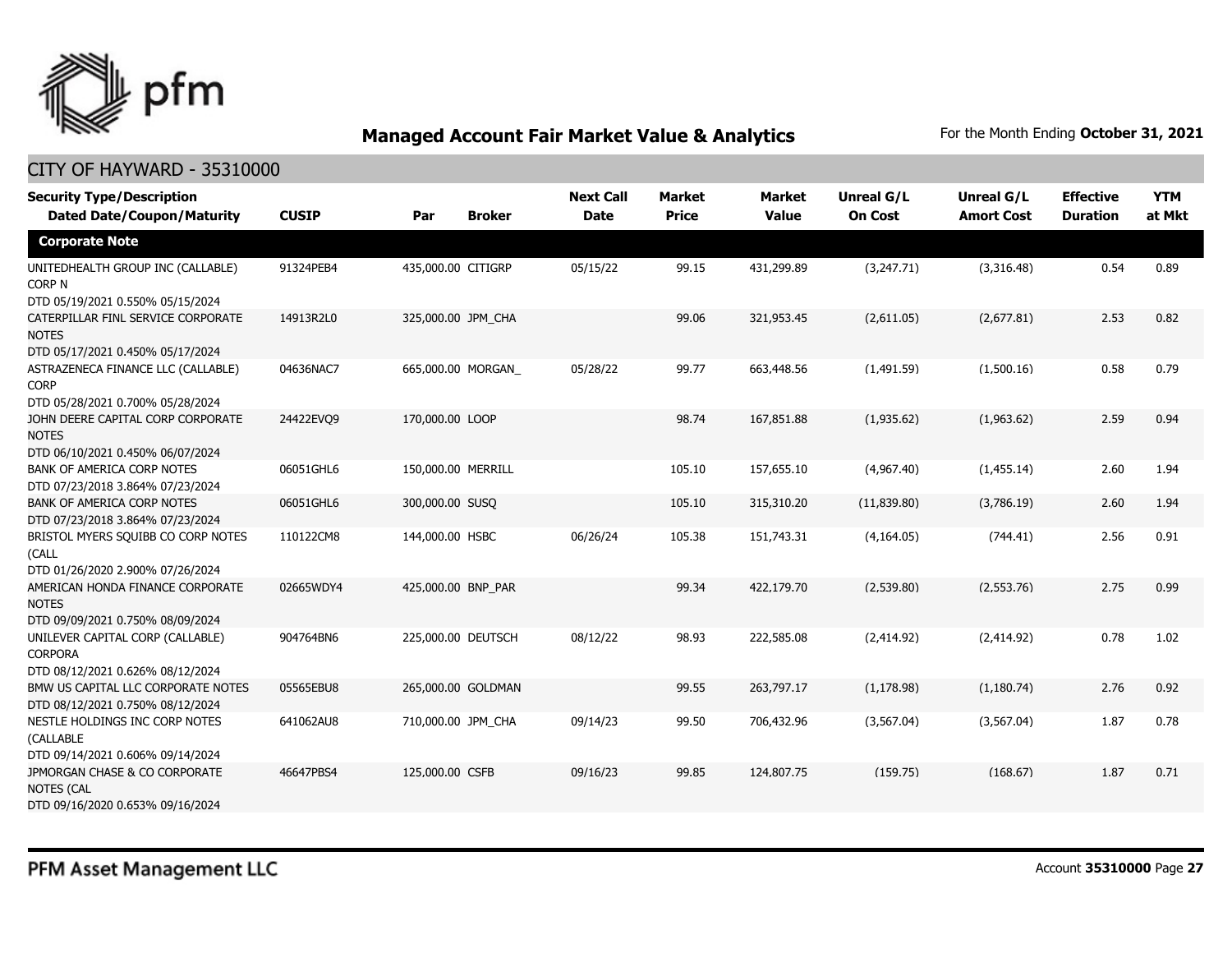

| <b>Security Type/Description</b><br><b>Dated Date/Coupon/Maturity</b>                  | <b>CUSIP</b> | Par                | <b>Broker</b> | <b>Next Call</b><br><b>Date</b> | Market<br><b>Price</b> | <b>Market</b><br><b>Value</b> | Unreal G/L<br><b>On Cost</b> | <b>Unreal G/L</b><br><b>Amort Cost</b> | <b>Effective</b><br><b>Duration</b> | <b>YTM</b><br>at Mkt |
|----------------------------------------------------------------------------------------|--------------|--------------------|---------------|---------------------------------|------------------------|-------------------------------|------------------------------|----------------------------------------|-------------------------------------|----------------------|
| <b>Corporate Note</b>                                                                  |              |                    |               |                                 |                        |                               |                              |                                        |                                     |                      |
| JPMORGAN CHASE & CO CORPORATE<br><b>NOTES (CAL</b><br>DTD 09/16/2020 0.653% 09/16/2024 | 46647PBS4    | 485,000.00 JPM CHA |               | 09/16/23                        | 99.85                  | 484,254.07                    | (745.93)                     | (745.93)                               | 1.87                                | 0.71                 |
| GOLDMAN SACHS GROUP INC CORPORATE<br><b>NOTES</b><br>DTD 10/21/2021 0.925% 10/21/2024  | 38141GYL2    | 325,000.00 GOLDMAN |               |                                 | 99.85                  | 324,506.98                    | (493.02)                     | (493.02)                               | 2.94                                | 0.98                 |
| BANK OF AMERICA CORP (CALLABLE)<br><b>CORPORAT</b><br>DTD 10/21/2020 0.810% 10/24/2024 | 06051GJH3    | 625,000.00 MERRILL |               | 10/24/23                        | 99.87                  | 624,171.88                    | (828.12)                     | (828.12)                               | 1.97                                | 0.86                 |
| MERCK & CO INC CORP NOTES<br>DTD 02/10/2015 2.750% 02/10/2025                          | 58933YAR6    | 295,000.00 MERRILL |               | 11/10/24                        | 104.83                 | 309,252.93                    | (4,981.07)                   | (1,596.12)                             | 2.91                                | 1.24                 |
| TOYOTA MOTOR CREDIT CORP CORP<br><b>NOTES</b><br>DTD 02/13/2020 1.800% 02/13/2025      | 89236TGT6    | 450,000.00 TD      |               |                                 | 102.03                 | 459,149.85                    | (3,319.65)                   | (2,966.26)                             | 3.20                                | 1.17                 |
| JPMORGAN CHASE & CO CORP NOTES<br>(CALLABLE<br>DTD 02/16/2021 0.563% 02/16/2025        | 46647PBY1    | 265,000.00 JPM CHA |               | 02/16/24                        | 98.92                  | 262,129.26                    | (2,870.74)                   | (2,870.74)                             | 2.28                                | 0.90                 |
| EXXON MOBIL CORP CORPORATE NT<br>(CALLABLE)<br>DTD 03/06/2015 2.709% 03/06/2025        | 30231GAF9    | 300,000.00 MORGAN  |               | 12/06/24                        | 104.79                 | 314,380.50                    | (4, 195.50)                  | (1,216.72)                             | 2.99                                | 1.24                 |
| BURLINGTN NORTH SANTA FE CORP<br><b>NOTES (CAL</b><br>DTD 03/09/2015 3.000% 04/01/2025 | 12189LAV3    | 300,000.00 BNP PAR |               | 01/01/25                        | 105.81                 | 317,417.40                    | (5,784.60)                   | (1,839.93)                             | 3.05                                | 1.26                 |
| BANK OF NY MELLON (CALLABLE) CORP<br><b>NOTES</b><br>DTD 04/24/2020 1.600% 04/24/2025  | 06406RAN7    | 325,000.00 BARCLAY |               | 03/24/25                        | 101.44                 | 329,672.53                    | (4,645.22)                   | (3, 143.78)                            | 3.33                                | 1.18                 |
| CITIGROUP INC CORPORATE NOTES<br>DTD 05/04/2021 0.981% 05/01/2025                      | 172967MX6    | 325,000.00 MERRILL |               |                                 | 99.38                  | 322,970.38                    | (2,881.12)                   | (2,775.41)                             | 3.44                                | 1.16                 |
| JPMORGAN CHASE & CO CORPORATE<br><b>NOTES</b><br>DTD 06/01/2021 0.824% 06/01/2025      | 46647PCH7    | 615,000.00 JPM CHA |               |                                 | 98.95                  | 608,522.82                    | (6, 477.18)                  | (6, 477.18)                            | 3.53                                | 1.12                 |
| <b>Security Type Sub-Total</b>                                                         |              | 13,159,000.00      |               |                                 |                        | 13,290,187.92                 | (106, 973.94)                | (46,822.19)                            | 2.19                                | 0.94                 |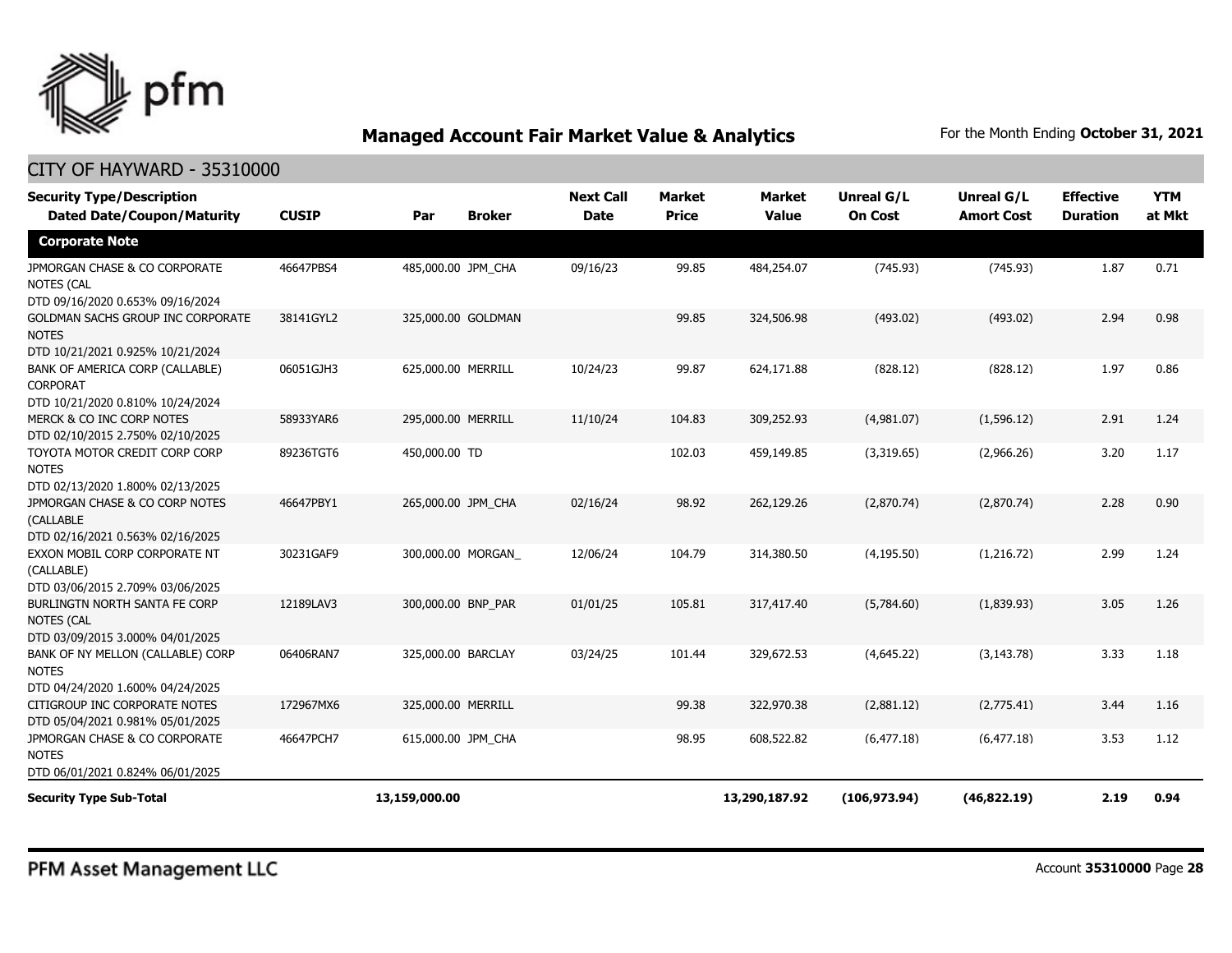

| <b>Security Type/Description</b>                                                  |              |                    |                     | <b>Next Call</b> | <b>Market</b> | <b>Market</b> | <b>Unreal G/L</b> | Unreal G/L        | <b>Effective</b> | <b>YTM</b> |
|-----------------------------------------------------------------------------------|--------------|--------------------|---------------------|------------------|---------------|---------------|-------------------|-------------------|------------------|------------|
| <b>Dated Date/Coupon/Maturity</b>                                                 | <b>CUSIP</b> | Par                | <b>Broker</b>       | <b>Date</b>      | <b>Price</b>  | <b>Value</b>  | <b>On Cost</b>    | <b>Amort Cost</b> | <b>Duration</b>  | at Mkt     |
| <b>Certificate of Deposit</b>                                                     |              |                    |                     |                  |               |               |                   |                   |                  |            |
| SUMITOMO MITSUI BANK NY CERT DEPOS<br>DTD 07/14/2020 0.700% 07/08/2022            | 86565CKU2    | 475,000.00 SMBC    |                     |                  | 100.30        | 476,411.23    | 1,411.23          | 1,411.23          | 0.70             | 0.26       |
| NORDEA BANK ABP NEW YORK CERT<br><b>DEPOS</b><br>DTD 08/29/2019 1.850% 08/26/2022 | 65558TLL7    | 625,000.00 MERRILL |                     |                  | 101.28        | 633,021.88    | 8,021.88          | 8,021.88          | 0.83             | 0.27       |
| SKANDINAV ENSKILDA BANK LT CD<br>DTD 09/03/2019 1.860% 08/26/2022                 | 83050PDR7    |                    | 625,000.00 BARCLAYS |                  | 101.29        | 633,073.13    | 8,073.13          | 8,073.13          | 0.83             | 0.27       |
| DNB BANK ASA/NY LT CD<br>DTD 12/06/2019 2.040% 12/02/2022                         | 23341VZT1    |                    | 625,000.00 GOLDMAN  |                  | 101.83        | 636,455.63    | 11,455.63         | 11,455.63         | 1.08             | 0.34       |
| CREDIT SUISSE NEW YORK CERT DEPOS<br>DTD 03/23/2021 0.590% 03/17/2023             | 22552G3C2    | 975,000.00 CSFB    |                     |                  | 100.23        | 977,215.20    | 2,215.20          | 2,215.20          | 1.37             | 0.42       |
| <b>Security Type Sub-Total</b>                                                    |              | 3,325,000.00       |                     |                  |               | 3,356,177.07  | 31,177.07         | 31,177.07         | 1.02             | 0.33       |
| <b>Bank Note</b>                                                                  |              |                    |                     |                  |               |               |                   |                   |                  |            |
| PNC BANK NA CORP NOTES<br>DTD 06/08/2018 3.500% 06/08/2023                        | 69353RFL7    | 300,000.00 TD      |                     | 11/09/21         | 104.49        | 313,473.30    | (7,766.70)        | 13,194.74         | 0.01             | 0.68       |
| <b>Security Type Sub-Total</b>                                                    |              | 300,000.00         |                     |                  |               | 313,473.30    | (7,766.70)        | 13,194.74         | 0.01             | 0.68       |
| <b>Asset-Backed Security</b>                                                      |              |                    |                     |                  |               |               |                   |                   |                  |            |
| <b>VWALT 2019-A A3</b><br>DTD 10/04/2019 1.990% 11/21/2022                        | 92867XAD8    |                    | 158,959.61 JPM CHAS |                  | 100.34        | 159,494.02    | 536.93            | 535.26            | 0.22             | 1.67       |
| HART 2018-B A3<br>DTD 12/12/2018 3.200% 12/15/2022                                | 44933AAC1    |                    | 10,798.30 BARCLAYS  |                  | 100.20        | 10,819.78     | 21.61             | 21.52             | 0.09             | 3.02       |
| HAROT 2019-1 A3<br>DTD 02/27/2019 2.830% 03/20/2023                               | 43814WAC9    | 54,607.30 MERRILL  |                     |                  | 100.78        | 55,031.48     | 425.64            | 424.68            | 0.31             | 2.26       |
| FORD CREDIT AUTO OWNER TRUST<br>DTD 10/23/2018 3.240% 04/15/2023                  | 34532TAD4    |                    | 28,231.40 BARCLAYS  |                  | 100.43        | 28,352.28     | 125.72            | 122.45            | 0.15             | 2.94       |
| CARMAX AUTO OWNER TRUST<br>DTD 07/25/2018 3.130% 06/15/2023                       | 14313FAD1    |                    | 49,223.26 BARCLAYS  |                  | 100.51        | 49,474.16     | 257.61            | 253.12            | 0.20             | 2.81       |
| NAROT 2018-C A3<br>DTD 12/12/2018 3.220% 06/15/2023                               | 65478NAD7    | 54,573.70 MIZUHO   |                     |                  | 100.80        | 55,012.48     | 449.23            | 442.53            | 0.25             | 2.71       |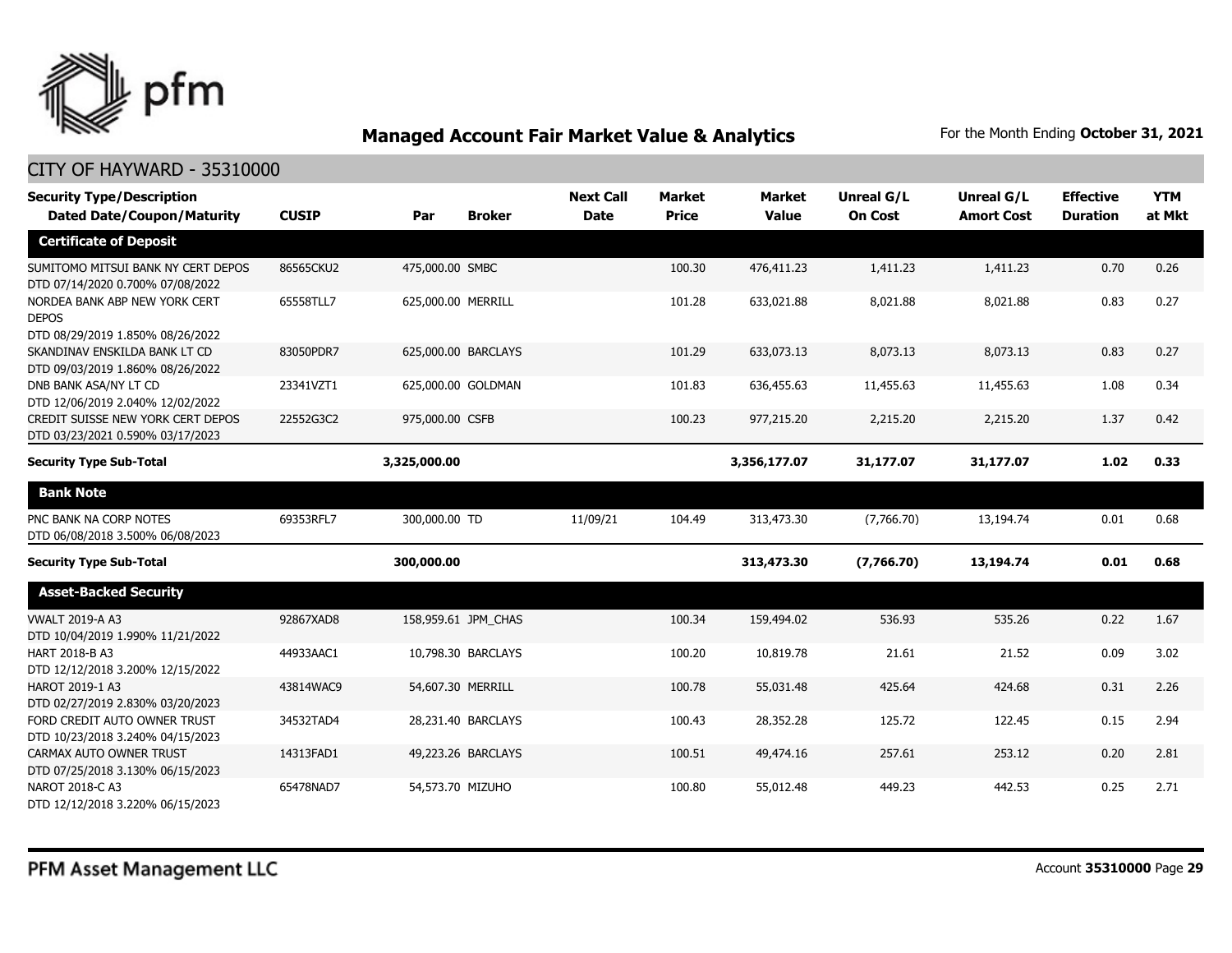

### CITY OF HAYWARD - 35310000

| <b>Security Type/Description</b><br><b>Dated Date/Coupon/Maturity</b> | <b>CUSIP</b> | Par                | <b>Broker</b>       | <b>Next Call</b><br><b>Date</b> | Market<br><b>Price</b> | <b>Market</b><br><b>Value</b> | <b>Unreal G/L</b><br><b>On Cost</b> | Unreal G/L<br><b>Amort Cost</b> | <b>Effective</b><br><b>Duration</b> | <b>YTM</b><br>at Mkt |
|-----------------------------------------------------------------------|--------------|--------------------|---------------------|---------------------------------|------------------------|-------------------------------|-------------------------------------|---------------------------------|-------------------------------------|----------------------|
| <b>Asset-Backed Security</b>                                          |              |                    |                     |                                 |                        |                               |                                     |                                 |                                     |                      |
| HYUNDAI AUTO RECEIVABLES TRUST<br>DTD 04/10/2019 2.660% 06/15/2023    | 44932NAD2    | 80,071.53 SOCGEN   |                     |                                 | 100.66                 | 80,601.02                     | 540.03                              | 533.57                          | 0.28                                | 2.25                 |
| GMALT 2020-3 A3<br>DTD 09/29/2020 0.450% 08/21/2023                   | 362569AC9    | 320,000.00 WELLS F |                     |                                 | 100.05                 | 320,158.24                    | 188.90                              | 177.34                          | 0.64                                | 0.42                 |
| CARMAX AUTO OWNER TRUST<br>DTD 10/24/2018 3.360% 09/15/2023           | 14315EAC4    | 73,414.38 MERRILL  |                     |                                 | 100.94                 | 74,102.17                     | 688.45                              | 688.04                          | 0.34                                | 2.85                 |
| COPAR 2019-1 A3<br>DTD 05/30/2019 2.510% 11/15/2023                   | 14042WAC4    |                    | 73,541.01 JPM_CHAS  |                                 | 100.88                 | 74,189.83                     | 663.73                              | 655.63                          | 0.37                                | 2.07                 |
| <b>MBALT 2020-B A3</b><br>DTD 09/23/2020 0.400% 11/15/2023            | 58769EAC2    | 170,000.00 MIZUHO  |                     |                                 | 99.97                  | 169,944.38                    | (47.00)                             | (50.03)                         | 0.98                                | 0.42                 |
| FIFTH THIRD AUTO TRUST<br>DTD 05/08/2019 2.640% 12/15/2023            | 31680YAD9    | 82,386.12 CSFB     |                     |                                 | 100.85                 | 83,086.29                     | 718.28                              | 708.50                          | 0.34                                | 2.23                 |
| BMWLT 2021-1 A3<br>DTD 03/10/2021 0.290% 01/25/2024                   | 05591RAC8    | 235,000.00 MIZUHO  |                     |                                 | 99.89                  | 234,750.88                    | (241.67)                            | (243.34)                        | 1.12                                | 0.34                 |
| HDMOT 2019-A A3<br>DTD 06/26/2019 2.340% 02/15/2024                   | 41284WAC4    |                    | 105,856.17 BARCLAYS |                                 | 100.56                 | 106,450.04                    | 602.06                              | 597.91                          | 0.27                                | 2.09                 |
| GMCAR 2019-2 A3<br>DTD 04/17/2019 2.650% 02/16/2024                   | 36257FAD2    |                    | 117,991.21 BARCLAYS |                                 | 100.88                 | 119,029.98                    | 1,048.37                            | 1,043.32                        | 0.34                                | 2.26                 |
| TLOT 2021-A A3<br>DTD 04/21/2021 0.390% 04/22/2024                    | 89238EAC0    | 340,000.00 JPM_CHA |                     |                                 | 99.83                  | 339,437.99                    | (522.33)                            | (529.35)                        | 1.39                                | 0.46                 |
| GMALT 2021-2 A3<br>DTD 05/26/2021 0.340% 05/20/2024                   | 380144AC9    | 485,000.00 SOCGEN  |                     |                                 | 99.65                  | 483,321.61                    | (1,602.25)                          | (1,613.36)                      | 1.36                                | 0.48                 |
| VZOT 2020-A A1A<br>DTD 01/29/2020 1.850% 07/22/2024                   | 92348TAA2    | 150,000.00 MERRILL |                     |                                 | 101.08                 | 151,616.91                    | 1,634.47                            | 1,627.58                        | 0.75                                | 1.45                 |
| HDMOT 2020-A A3<br>DTD 01/29/2020 1.870% 10/15/2024                   | 41284UAD6    | 98,940.16 CITIGRP  |                     |                                 | 100.82                 | 99,752.60                     | 834.01                              | 825.96                          | 0.51                                | 1.59                 |
| CARMX 2020-1 A3<br>DTD 01/22/2020 1.890% 12/16/2024                   | 14315XAC2    | 345,000.00 MERRILL |                     |                                 | 101.13                 | 348,893.15                    | 3,960.84                            | 3,936.30                        | 0.78                                | 1.52                 |
| <b>VZOT 2020-B A</b><br>DTD 08/12/2020 0.470% 02/20/2025              | 92290BAA9    | 675,000.00 RBC     |                     |                                 | 100.01                 | 675,072.50                    | 214.25                              | 176.00                          | 1.27                                | 0.47                 |
| GMCAR 2020-3 A3<br>DTD 08/19/2020 0.450% 04/16/2025                   | 362590AC5    | 445,000.00 CITIGRP |                     |                                 | 100.01                 | 445,048.15                    | 149.97                              | 123.69                          | 0.97                                | 0.45                 |
| KCOT 2021-1A A3<br>DTD 04/14/2021 0.620% 08/15/2025                   | 50117TAC5    | 290,000.00 JPM CHA |                     |                                 | 99.28                  | 287,898.81                    | (2,041.86)                          | (2,049.39)                      | 2.17                                | 0.81                 |

PFM Asset Management LLC

Account **35310000** Page **30**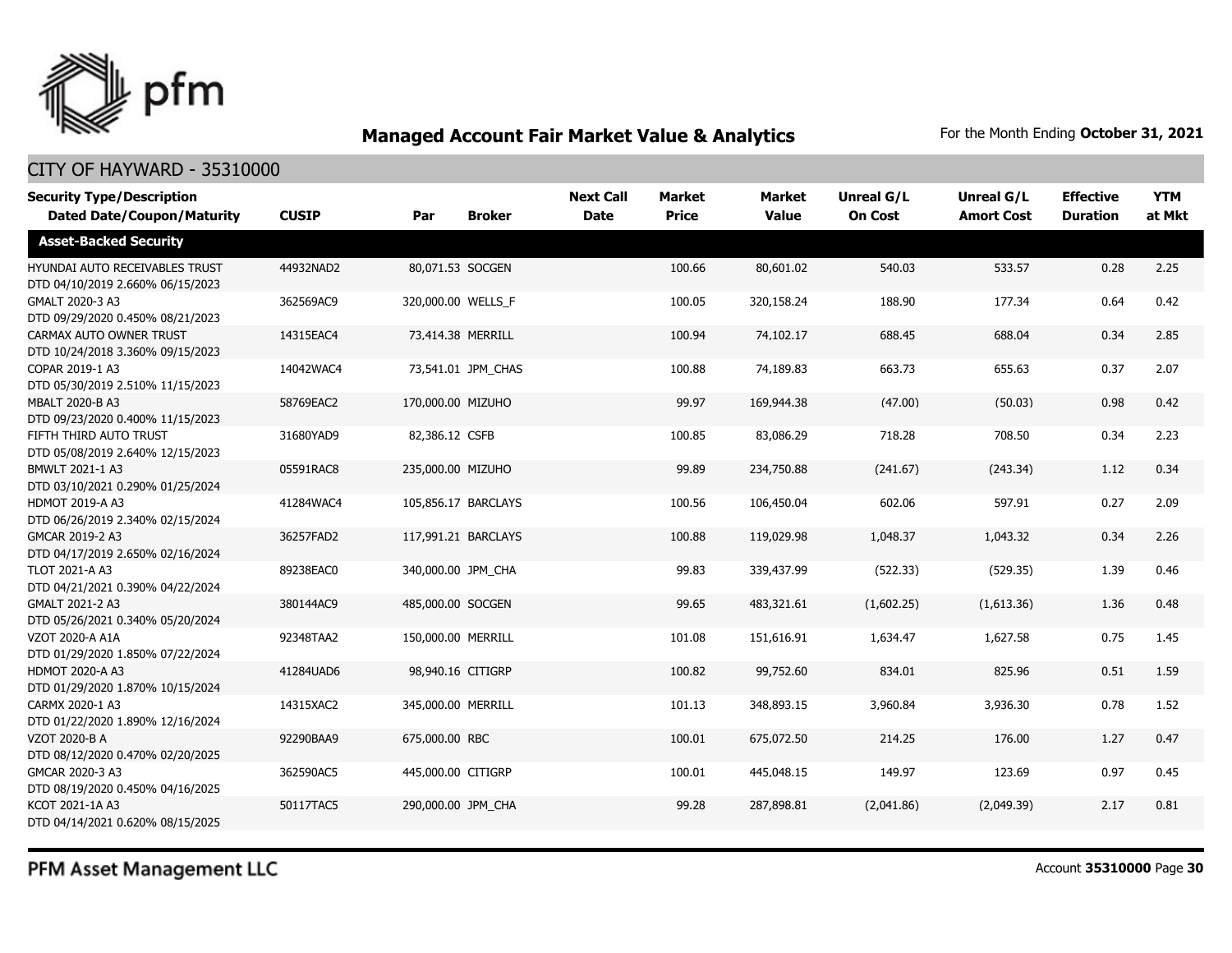

#### CITY OF HAYWARD - 35310000

| <b>Security Type/Description</b><br><b>Dated Date/Coupon/Maturity</b> | <b>CUSIP</b> | Par                | <b>Broker</b> | <b>Next Call</b><br><b>Date</b> | Market<br><b>Price</b> | <b>Market</b><br><b>Value</b> | Unreal G/L<br><b>On Cost</b> | Unreal G/L<br><b>Amort Cost</b> | <b>Effective</b><br><b>Duration</b> | <b>YTM</b><br>at Mkt |
|-----------------------------------------------------------------------|--------------|--------------------|---------------|---------------------------------|------------------------|-------------------------------|------------------------------|---------------------------------|-------------------------------------|----------------------|
| <b>Asset-Backed Security</b>                                          |              |                    |               |                                 |                        |                               |                              |                                 |                                     |                      |
| HART 2021-A A3<br>DTD 04/28/2021 0.380% 09/15/2025                    | 44933LAC7    | 135,000.00 BARCLAY |               |                                 | 99.45                  | 134,251.67                    | (734.13)                     | (735.79)                        | 1.77                                | 0.52                 |
| KCOT 2021-2A A3<br>DTD 07/28/2021 0.560% 11/17/2025                   | 50117XAE2    | 480,000.00 MITSU   |               |                                 | 98.79                  | 474,181.49                    | (5,800.41)                   | (5,801.51)                      | 2.54                                | 0.86                 |
| CARMX 2021-2 A3<br>DTD 04/21/2021 0.520% 02/17/2026                   | 14314QAC8    | 310,000.00 MERRILL |               |                                 | 99.71                  | 309,113.37                    | (819.83)                     | (827.18)                        | 1.46                                | 0.59                 |
| CARMX 2021-3 A3<br>DTD 07/28/2021 0.550% 06/15/2026                   | 14317DAC4    | 595,000.00 RBC     |               |                                 | 99.34                  | 591,050.03                    | (3,852.09)                   | (3,857.36)                      | 2.34                                | 0.70                 |
| COPAR 2021-1 A3<br>DTD 10/27/2021 0.770% 09/15/2026                   | 14044CAC6    | 370,000.00 JPM_CHA |               |                                 | 99.76                  | 369,119.83                    | (873.18)                     | (873.20)                        | 2.48                                | 0.82                 |
| <b>Security Type Sub-Total</b>                                        |              | 6,333,594.15       |               |                                 |                        | 6,329,255.14                  | (3,474.65)                   | (3,687.11)                      | 1.35                                | 0.90                 |
| <b>Managed Account Sub-Total</b>                                      |              | 128,778,529.76     |               |                                 |                        | 129,172,532.70                | (286, 972.89)                | (105, 296.68)                   | 1.84                                | 0.61                 |
| <b>Securities Sub-Total</b>                                           |              | \$128,778,529.76   |               |                                 |                        | \$129,172,532.70              | (\$286,972.89)               | (\$105, 296.68)                 | 1.84                                | 0.61%                |
| <b>Accrued Interest</b>                                               |              |                    |               |                                 |                        | \$227,486.97                  |                              |                                 |                                     |                      |
| <b>Total Investments</b>                                              |              |                    |               |                                 |                        | \$129,400,019.67              |                              |                                 |                                     |                      |

Bolded items are forward settling trades.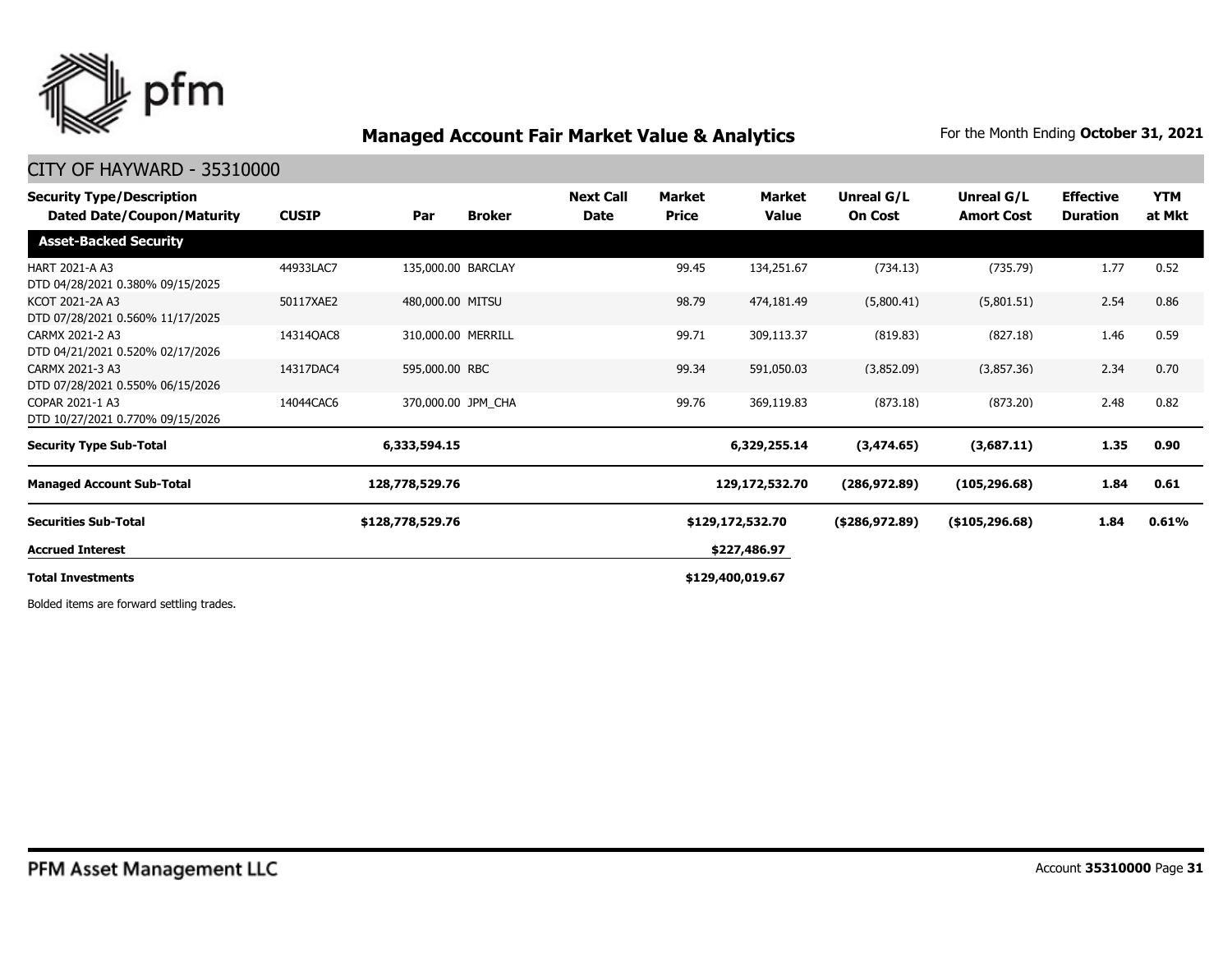

| <b>Transaction Type</b><br><b>Trade</b> | <b>Settle</b>                     | <b>Security Description</b>                                                                            | <b>CUSIP</b> | Par          | <b>Principal</b><br><b>Proceeds</b> | <b>Accrued</b><br><b>Interest</b> | <b>Total</b>   | <b>Realized G/L</b><br>Cost | <b>Realized G/L</b><br><b>Amort Cost</b> | Sale<br>Method |
|-----------------------------------------|-----------------------------------|--------------------------------------------------------------------------------------------------------|--------------|--------------|-------------------------------------|-----------------------------------|----------------|-----------------------------|------------------------------------------|----------------|
| <b>BUY</b>                              |                                   |                                                                                                        |              |              |                                     |                                   |                |                             |                                          |                |
| 10/01/21                                | 10/06/21                          | US TREASURY N/B NOTES<br>DTD 09/15/2021 0.375% 09/15/2024                                              | 91282CCX7    | 3,000,000.00 | (2,987,812.50)                      | (652.62)                          | (2,988,465.12) |                             |                                          |                |
| 10/01/21                                | 10/06/21                          | <b>US TREASURY NOTES</b><br>DTD 09/30/2021 0.250% 09/30/2023                                           | 91282CDA6    | 2,500,000.00 | (2,498,632.81)                      | (103.02)                          | (2,498,735.83) |                             |                                          |                |
| 10/18/21                                | 10/21/21                          | GOLDMAN SACHS GROUP INC<br><b>CORPORATE NOTES</b><br>DTD 10/21/2021 0.925% 10/21/2024                  | 38141GYL2    | 325,000.00   | (325,000.00)                        | 0.00                              | (325,000.00)   |                             |                                          |                |
| 10/19/21                                | 10/27/21                          | COPAR 2021-1 A3<br>DTD 10/27/2021 0.770% 09/15/2026                                                    | 14044CAC6    | 370,000.00   | (369, 993.01)                       | 0.00                              | (369,993.01)   |                             |                                          |                |
|                                         |                                   | 10/28/21 11/10/21 LOS ANGELES UN SD-B MUNICIPAL<br><b>BONDS</b><br>DTD 11/10/2021 1.245%<br>07/01/2025 | 544647FB1    | 1,160,000.00 | (1,160,000.00)                      | 0.00                              | (1,160,000.00) |                             |                                          |                |
|                                         | <b>Transaction Type Sub-Total</b> |                                                                                                        |              | 7,355,000.00 | (7,341,438.32)                      | (755.64)                          | (7,342,193.96) |                             |                                          |                |
| <b>INTEREST</b>                         |                                   |                                                                                                        |              |              |                                     |                                   |                |                             |                                          |                |
| 10/01/21                                | 10/01/21                          | BURLINGTN NORTH SANTA FE CORP<br>NOTES (CAL<br>DTD 03/09/2015 3.000% 04/01/2025                        | 12189LAV3    | 300,000.00   | 0.00                                | 4,500.00                          | 4,500.00       |                             |                                          |                |
| 10/01/21                                | 10/25/21                          | FHLMC MULTIFAMILY STRUCTURED P<br>DTD 11/01/2015 2.716% 06/01/2022                                     | 3137BLUR7    | 575,466.11   | 0.00                                | 1,302.47                          | 1,302.47       |                             |                                          |                |
| 10/01/21                                | 10/25/21                          | FHLMC MULTIFAMILY STRUCTURED P<br>DTD 12/01/2012 2.355% 07/01/2022                                     | 3137AVXN2    | 1,771,736.68 | 0.00                                | 3,477.03                          | 3,477.03       |                             |                                          |                |
| 10/01/21                                | 10/25/21                          | <b>FANNIEMAE-ACES</b><br>DTD 02/01/2013 2.509% 11/01/2022                                              | 3136ACGJ4    | 862,074.61   | 0.00                                | 1,923.72                          | 1,923.72       |                             |                                          |                |
| 10/01/21                                | 10/25/21                          | FHMS KP05 A<br>DTD 12/01/2018 3.203% 07/01/2023                                                        | 3137FKK39    | 47,225.50    | 0.00                                | 126.05                            | 126.05         |                             |                                          |                |
| 10/01/21                                | 10/25/21                          | FHMS KJ27 A1<br>DTD 11/01/2019 2.092% 07/01/2024                                                       | 3137FQ3V3    | 353,112.65   | 0.00                                | 5,627.79                          | 5,627.79       |                             |                                          |                |
| 10/01/21                                | 10/25/21                          | FHLMC MULTIFAMILY STRUCTURED P<br>DTD 05/01/2015 2.791% 01/01/2022                                     | 3137BHXY8    | 928,113.91   | 0.00                                | 2,158.64                          | 2,158.64       |                             |                                          |                |
| 10/01/21                                | 10/25/21                          | FHMS K023 A1<br>DTD 12/01/2012 1.583% 04/01/2022                                                       | 3137AWQG3    | 270,146.08   | 0.00                                | 356.37                            | 356.37         |                             |                                          |                |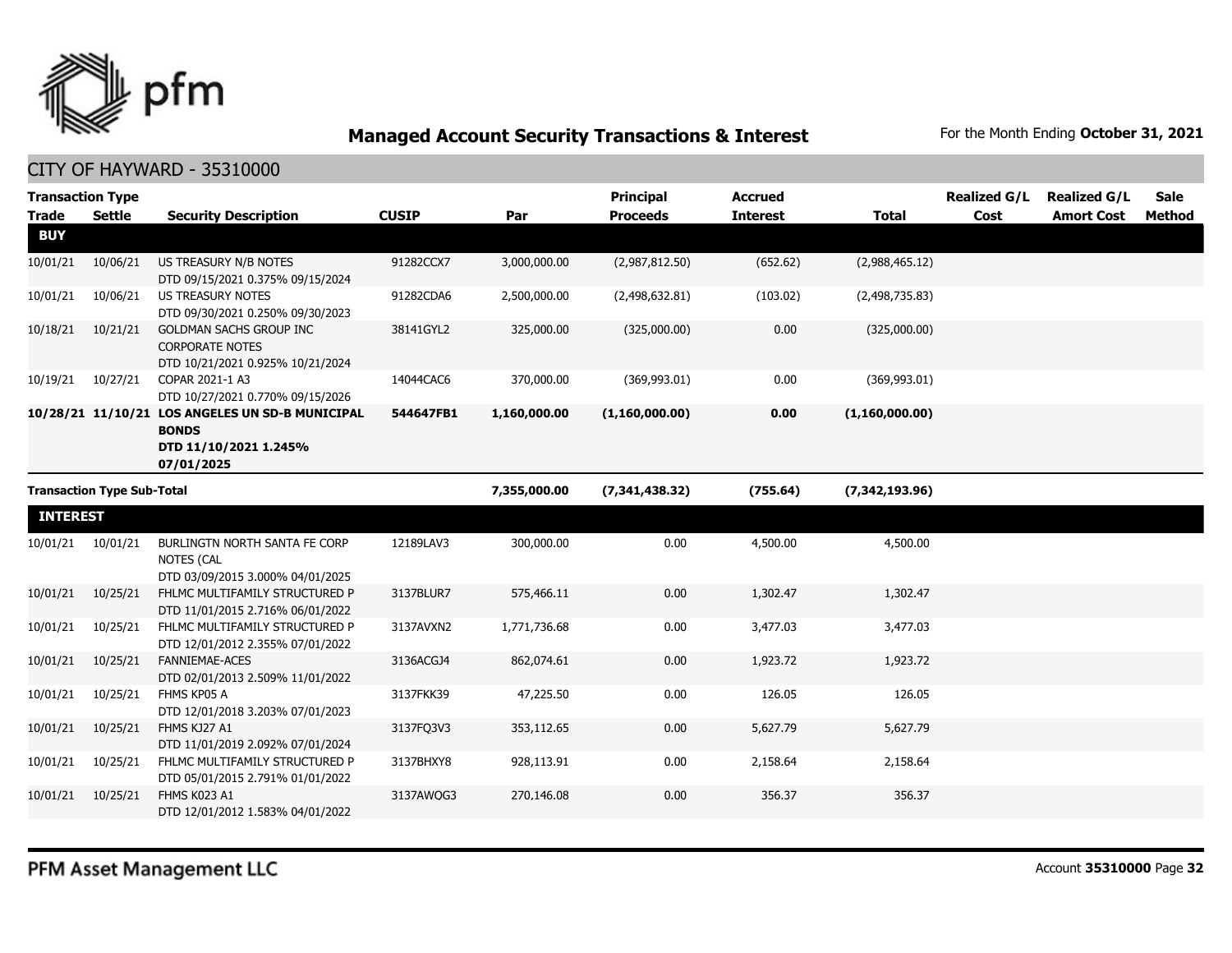

|                 | <b>Transaction Type</b> |                                                                             |              |              | <b>Principal</b> | <b>Accrued</b>  |              | <b>Realized G/L</b> | <b>Realized G/L</b> | Sale   |
|-----------------|-------------------------|-----------------------------------------------------------------------------|--------------|--------------|------------------|-----------------|--------------|---------------------|---------------------|--------|
| <b>Trade</b>    | Settle                  | <b>Security Description</b>                                                 | <b>CUSIP</b> | Par          | <b>Proceeds</b>  | <b>Interest</b> | <b>Total</b> | Cost                | <b>Amort Cost</b>   | Method |
| <b>INTEREST</b> |                         |                                                                             |              |              |                  |                 |              |                     |                     |        |
| 10/01/21        | 10/25/21                | FNA 2013-M7 A2<br>DTD 05/01/2013 2.280% 12/01/2022                          | 3136AEGQ4    | 615,921.31   | 0.00             | 1,625.02        | 1,625.02     |                     |                     |        |
| 10/01/21        | 10/25/21                | FHMS KJ30 A1<br>DTD 07/01/2020 0.526% 01/01/2025                            | 3137FUZN7    | 380,462.95   | 0.00             | 166.77          | 166.77       |                     |                     |        |
| 10/01/21        | 10/25/21                | FHLMC MULTIFAMILY STRUCTURED P<br>DTD 12/01/2012 2.307% 08/01/2022          | 3137AWOH1    | 1,250,000.00 | 0.00             | 2,403.13        | 2,403.13     |                     |                     |        |
| 10/01/21        | 10/25/21                | FHMS K019 A2<br>DTD 08/01/2012 2.272% 03/01/2022                            | 3137ASNJ9    | 543,501.87   | 0.00             | 1,029.03        | 1,029.03     |                     |                     |        |
| 10/01/21        | 10/25/21                | FHLMC MULTIFAMILY STRUCTURED P<br>DTD 05/01/2013 2.510% 11/01/2022          | 3137B1BS0    | 1,565,000.00 | 0.00             | 3,273.46        | 3,273.46     |                     |                     |        |
| 10/05/21        | 10/05/21                | MORGAN STANLEY CORP NOTES<br>(CALLABLE)<br>DTD 04/22/2021 0.731% 04/05/2024 | 61772BAA1    | 245,000.00   | 0.00             | 810.90          | 810.90       |                     |                     |        |
| 10/15/21        | 10/15/21                | HART 2021-A A3<br>DTD 04/28/2021 0.380% 09/15/2025                          | 44933LAC7    | 135,000.00   | 0.00             | 42.75           | 42.75        |                     |                     |        |
| 10/15/21        | 10/15/21                | <b>HDMOT 2020-A A3</b><br>DTD 01/29/2020 1.870% 10/15/2024                  | 41284UAD6    | 107,704.81   | 0.00             | 167.84          | 167.84       |                     |                     |        |
| 10/15/21        | 10/15/21                | COPAR 2019-1 A3<br>DTD 05/30/2019 2.510% 11/15/2023                         | 14042WAC4    | 82,211.73    | 0.00             | 171.96          | 171.96       |                     |                     |        |
| 10/15/21        | 10/15/21                | CARMX 2020-1 A3<br>DTD 01/22/2020 1.890% 12/16/2024                         | 14315XAC2    | 345,000.00   | 0.00             | 543.38          | 543.38       |                     |                     |        |
| 10/15/21        | 10/15/21                | KCOT 2021-2A A3<br>DTD 07/28/2021 0.560% 11/17/2025                         | 50117XAE2    | 480,000.00   | 0.00             | 224.00          | 224.00       |                     |                     |        |
| 10/15/21        | 10/15/21                | CARMX 2021-2 A3<br>DTD 04/21/2021 0.520% 02/17/2026                         | 14314QAC8    | 310,000.00   | 0.00             | 134.33          | 134.33       |                     |                     |        |
| 10/15/21        | 10/15/21                | US TREASURY NOTES<br>DTD 10/15/2019 1.375% 10/15/2022                       | 912828YK0    | 3,250,000.00 | 0.00             | 22,343.75       | 22,343.75    |                     |                     |        |
| 10/15/21        | 10/15/21                | HART 2018-B A3<br>DTD 12/12/2018 3.200% 12/15/2022                          | 44933AAC1    | 17,586.34    | 0.00             | 46.90           | 46.90        |                     |                     |        |
| 10/15/21        | 10/15/21                | HYUNDAI AUTO RECEIVABLES TRUST<br>DTD 04/10/2019 2.660% 06/15/2023          | 44932NAD2    | 92,568.48    | 0.00             | 205.19          | 205.19       |                     |                     |        |
| 10/15/21        | 10/15/21                | CARMAX AUTO OWNER TRUST<br>DTD 10/24/2018 3.360% 09/15/2023                 | 14315EAC4    | 83,371.90    | 0.00             | 233.44          | 233.44       |                     |                     |        |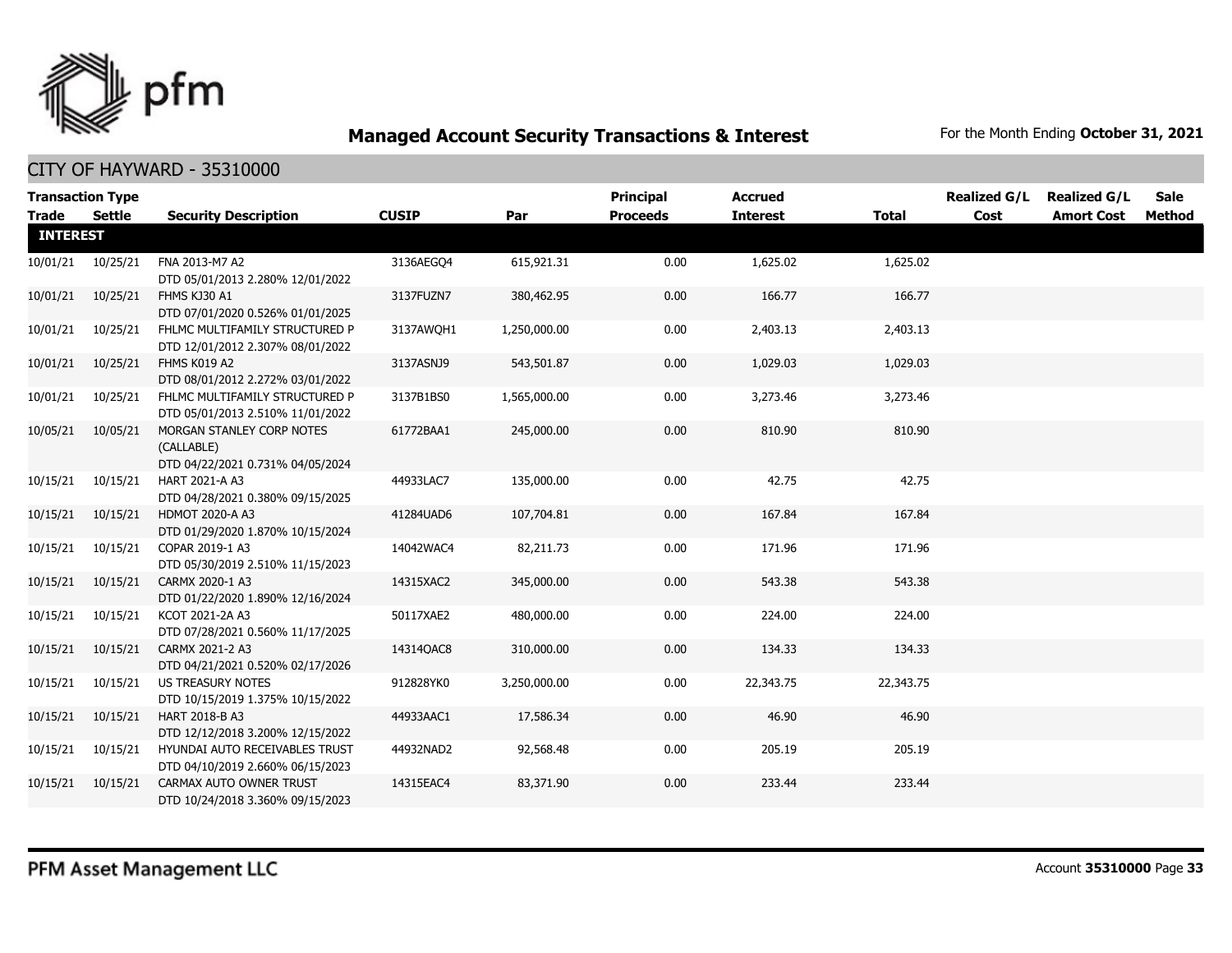

#### CITY OF HAYWARD - 35310000

| <b>Transaction Type</b><br><b>Trade</b> | Settle             | <b>Security Description</b>                                                           | <b>CUSIP</b> | Par        | <b>Principal</b><br><b>Proceeds</b> | <b>Accrued</b><br><b>Interest</b> | <b>Total</b> | <b>Realized G/L</b><br>Cost | <b>Realized G/L</b><br><b>Amort Cost</b> | Sale<br>Method |
|-----------------------------------------|--------------------|---------------------------------------------------------------------------------------|--------------|------------|-------------------------------------|-----------------------------------|--------------|-----------------------------|------------------------------------------|----------------|
| <b>INTEREST</b>                         |                    |                                                                                       |              |            |                                     |                                   |              |                             |                                          |                |
|                                         | 10/15/21  10/15/21 | FORD CREDIT AUTO OWNER TRUST<br>DTD 10/23/2018 3.240% 04/15/2023                      | 34532TAD4    | 36,778.04  | 0.00                                | 99.30                             | 99.30        |                             |                                          |                |
| 10/15/21                                | 10/15/21           | <b>MBALT 2020-B A3</b><br>DTD 09/23/2020 0.400% 11/15/2023                            | 58769EAC2    | 170,000.00 | 0.00                                | 56.67                             | 56.67        |                             |                                          |                |
| 10/15/21                                | 10/15/21           | <b>HDMOT 2019-A A3</b><br>DTD 06/26/2019 2.340% 02/15/2024                            | 41284WAC4    | 121,993.09 | 0.00                                | 237.89                            | 237.89       |                             |                                          |                |
| 10/15/21                                | 10/15/21           | CARMAX AUTO OWNER TRUST<br>DTD 07/25/2018 3.130% 06/15/2023                           | 14313FAD1    | 60,578.81  | 0.00                                | 158.01                            | 158.01       |                             |                                          |                |
| 10/15/21                                | 10/15/21           | CARMX 2021-3 A3<br>DTD 07/28/2021 0.550% 06/15/2026                                   | 14317DAC4    | 595,000.00 | 0.00                                | 272.71                            | 272.71       |                             |                                          |                |
| 10/15/21                                | 10/15/21           | FIFTH THIRD AUTO TRUST<br>DTD 05/08/2019 2.640% 12/15/2023                            | 31680YAD9    | 93,144.14  | 0.00                                | 204.92                            | 204.92       |                             |                                          |                |
| 10/15/21                                | 10/15/21           | KCOT 2021-1A A3<br>DTD 04/14/2021 0.620% 08/15/2025                                   | 50117TAC5    | 290,000.00 | 0.00                                | 149.83                            | 149.83       |                             |                                          |                |
| 10/15/21                                | 10/15/21           | EXXON MOBIL CORPORATION<br><b>CORPORATE NOTES</b><br>DTD 04/15/2020 1.571% 04/15/2023 | 30231GBL5    | 150,000.00 | 0.00                                | 1,178.25                          | 1,178.25     |                             |                                          |                |
| 10/15/21                                | 10/15/21           | NAROT 2018-C A3<br>DTD 12/12/2018 3.220% 06/15/2023                                   | 65478NAD7    | 63,405.40  | 0.00                                | 170.14                            | 170.14       |                             |                                          |                |
| 10/15/21                                | 10/15/21           | COMCAST CORP (CALLABLE)<br><b>CORPORATE NOTES</b><br>DTD 10/05/2018 3.700% 04/15/2024 | 20030NCR0    | 150,000.00 | 0.00                                | 2,775.00                          | 2,775.00     |                             |                                          |                |
| 10/16/21                                | 10/16/21           | GMCAR 2020-3 A3<br>DTD 08/19/2020 0.450% 04/16/2025                                   | 362590AC5    | 445,000.00 | 0.00                                | 166.88                            | 166.88       |                             |                                          |                |
| 10/16/21                                | 10/16/21           | GMCAR 2019-2 A3<br>DTD 04/17/2019 2.650% 02/16/2024                                   | 36257FAD2    | 131,743.03 | 0.00                                | 290.93                            | 290.93       |                             |                                          |                |
| 10/18/21                                | 10/18/21           | <b>HAROT 2019-1 A3</b><br>DTD 02/27/2019 2.830% 03/20/2023                            | 43814WAC9    | 62,954.58  | 0.00                                | 148.47                            | 148.47       |                             |                                          |                |
| 10/20/21                                | 10/20/21           | VZOT 2020-B A<br>DTD 08/12/2020 0.470% 02/20/2025                                     | 92290BAA9    | 675,000.00 | 0.00                                | 264.38                            | 264.38       |                             |                                          |                |
| 10/20/21                                | 10/20/21           | GMALT 2021-2 A3<br>DTD 05/26/2021 0.340% 05/20/2024                                   | 380144AC9    | 485,000.00 | 0.00                                | 137.42                            | 137.42       |                             |                                          |                |
| 10/20/21                                | 10/20/21           | GMALT 2020-3 A3<br>DTD 09/29/2020 0.450% 08/21/2023                                   | 362569AC9    | 320,000.00 | 0.00                                | 120.00                            | 120.00       |                             |                                          |                |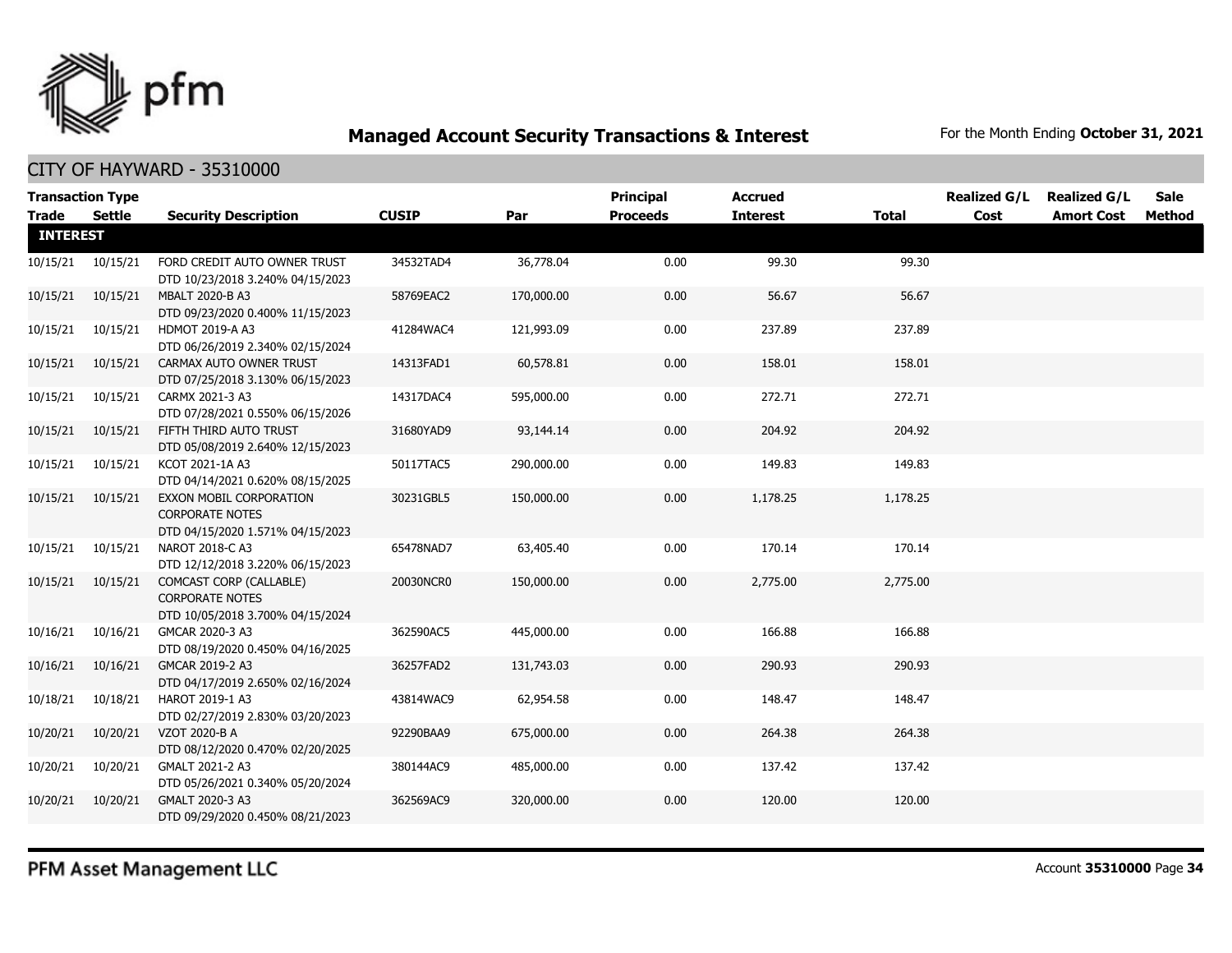

CITY OF HAYWARD - 35310000

| <b>Trade</b>    | <b>Transaction Type</b><br><b>Settle</b> | <b>Security Description</b>                                                           | <b>CUSIP</b> | Par           | <b>Principal</b><br><b>Proceeds</b> | <b>Accrued</b><br><b>Interest</b> | <b>Total</b> | <b>Realized G/L</b><br>Cost | <b>Realized G/L</b><br><b>Amort Cost</b> | Sale<br>Method |
|-----------------|------------------------------------------|---------------------------------------------------------------------------------------|--------------|---------------|-------------------------------------|-----------------------------------|--------------|-----------------------------|------------------------------------------|----------------|
| <b>INTEREST</b> |                                          |                                                                                       |              |               |                                     |                                   |              |                             |                                          |                |
| 10/20/21        | 10/20/21                                 | TLOT 2021-A A3<br>DTD 04/21/2021 0.390% 04/22/2024                                    | 89238EAC0    | 340,000.00    | 0.00                                | 110.50                            | 110.50       |                             |                                          |                |
| 10/20/21        | 10/20/21                                 | VZOT 2020-A A1A<br>DTD 01/29/2020 1.850% 07/22/2024                                   | 92348TAA2    | 150,000.00    | 0.00                                | 231.25                            | 231.25       |                             |                                          |                |
| 10/20/21        | 10/20/21                                 | FREDDIE MAC NOTES<br>DTD 04/20/2020 0.375% 04/20/2023                                 | 3137EAEO8    | 3,825,000.00  | 0.00                                | 7,171.88                          | 7,171.88     |                             |                                          |                |
| 10/20/21        | 10/20/21                                 | INTL BK OF RECON AND DEV NOTE<br>DTD 04/20/2021 0.126% 04/20/2023                     | 459058JV6    | 910,000.00    | 0.00                                | 573.30                            | 573.30       |                             |                                          |                |
| 10/20/21        | 10/20/21                                 | <b>VWALT 2019-A A3</b><br>DTD 10/04/2019 1.990% 11/21/2022                            | 92867XAD8    | 195,843.49    | 0.00                                | 324.77                            | 324.77       |                             |                                          |                |
| 10/24/21        | 10/24/21                                 | BANK OF AMERICA CORP (CALLABLE)<br>CORPORAT<br>DTD 10/21/2020 0.810% 10/24/2024       | 06051GJH3    | 625,000.00    | 0.00                                | 2,531.25                          | 2,531.25     |                             |                                          |                |
| 10/24/21        | 10/24/21                                 | MORGAN STANLEY CORP NOTES<br>DTD 04/24/2018 3.737% 04/24/2024                         | 61744YAO1    | 300,000.00    | 0.00                                | 5,605.50                          | 5,605.50     |                             |                                          |                |
| 10/24/21        | 10/24/21                                 | BANK OF NY MELLON (CALLABLE) CORP<br><b>NOTES</b><br>DTD 04/24/2020 1.600% 04/24/2025 | 06406RAN7    | 325,000.00    | 0.00                                | 2,600.00                          | 2,600.00     |                             |                                          |                |
| 10/25/21        | 10/25/21                                 | BMWLT 2021-1 A3<br>DTD 03/10/2021 0.290% 01/25/2024                                   | 05591RAC8    | 235,000.00    | 0.00                                | 56.79                             | 56.79        |                             |                                          |                |
| 10/31/21        | 10/31/21                                 | US TREASURY NOTES<br>DTD 05/01/2017 2.000% 04/30/2024                                 | 912828X70    | 2,700,000.00  | 0.00                                | 27,000.00                         | 27,000.00    |                             |                                          |                |
| 10/31/21        | 10/31/21                                 | <b>US TREASURY NOTES</b><br>DTD 10/31/2019 1.500% 10/31/2024                          | 912828YM6    | 2,000,000.00  | 0.00                                | 15,000.00                         | 15,000.00    |                             |                                          |                |
|                 | <b>Transaction Type Sub-Total</b>        |                                                                                       |              | 30,067,645.51 | 0.00                                | 120,529.96                        | 120,529.96   |                             |                                          |                |
| <b>PAYDOWNS</b> |                                          |                                                                                       |              |               |                                     |                                   |              |                             |                                          |                |
| 10/01/21        | 10/25/21                                 | FHLMC MULTIFAMILY STRUCTURED P<br>DTD 12/01/2012 2.355% 07/01/2022                    | 3137AVXN2    | 1,592.98      | 1,592.98                            | 0.00                              | 1,592.98     | (5.85)                      | 0.00                                     |                |
| 10/01/21        | 10/25/21                                 | FHMS K019 A2<br>DTD 08/01/2012 2.272% 03/01/2022                                      | 3137ASNJ9    | 19,272.00     | 19,272.00                           | 0.00                              | 19,272.00    | 142.28                      | 0.00                                     |                |
| 10/01/21        | 10/25/21                                 | FHLMC MULTIFAMILY STRUCTURED P<br>DTD 05/01/2015 2.791% 01/01/2022                    | 3137BHXY8    | 373,906.22    | 373,906.22                          | 0.00                              | 373,906.22   | (6,777.05)                  | 0.00                                     |                |
|                 |                                          |                                                                                       |              |               |                                     |                                   |              |                             |                                          |                |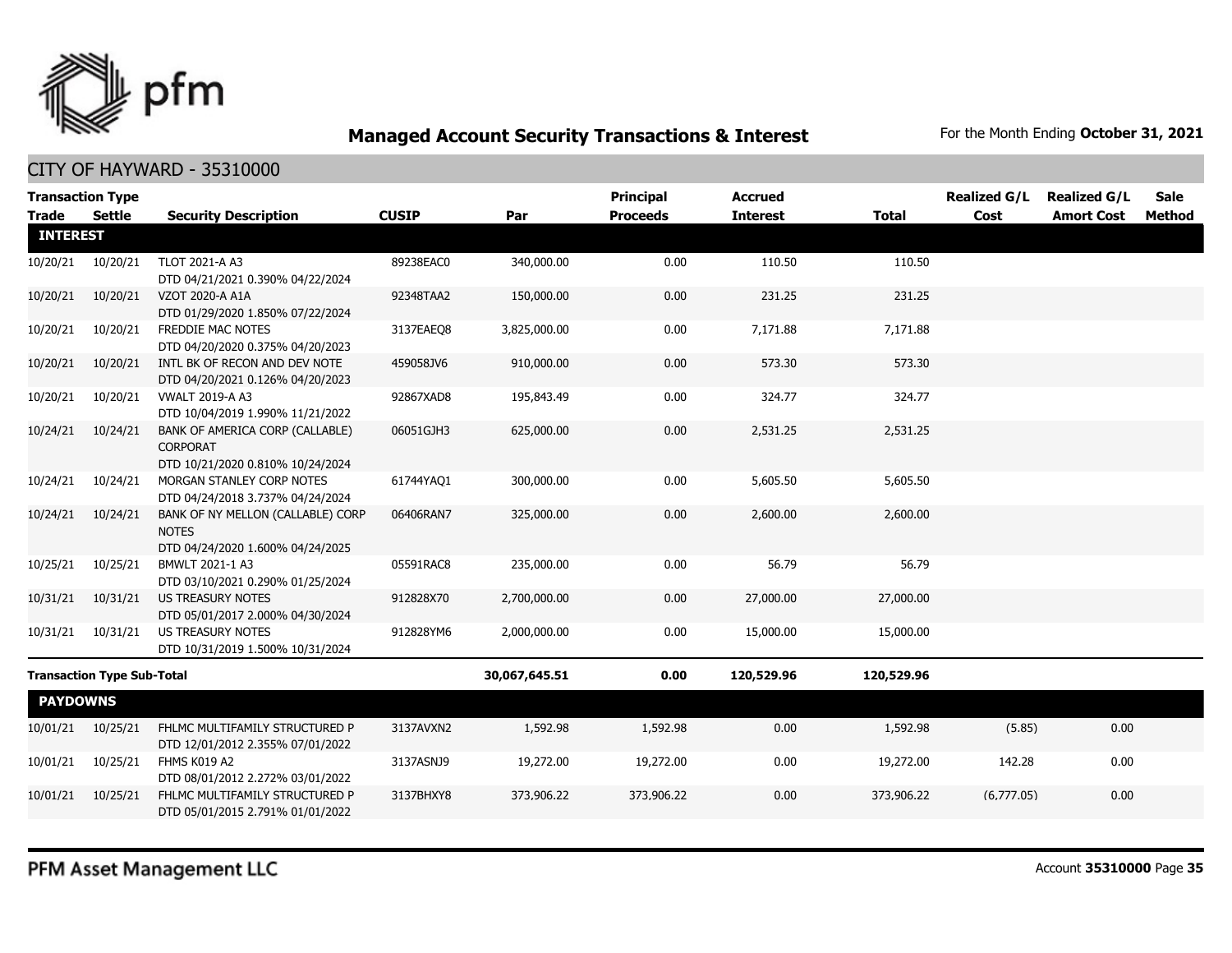

|                 | <b>Transaction Type</b> |                                                                  |              |            | <b>Principal</b> | <b>Accrued</b>  |              | <b>Realized G/L</b> | <b>Realized G/L</b> | <b>Sale</b>   |
|-----------------|-------------------------|------------------------------------------------------------------|--------------|------------|------------------|-----------------|--------------|---------------------|---------------------|---------------|
| <b>Trade</b>    | <b>Settle</b>           | <b>Security Description</b>                                      | <b>CUSIP</b> | Par        | <b>Proceeds</b>  | <b>Interest</b> | <b>Total</b> | Cost                | <b>Amort Cost</b>   | <b>Method</b> |
| <b>PAYDOWNS</b> |                         |                                                                  |              |            |                  |                 |              |                     |                     |               |
| 10/01/21        | 10/25/21                | FHMS KP05 A                                                      | 3137FKK39    | 30,253.09  | 30,253.09        | 0.00            | 30,253.09    | 0.10                | 0.00                |               |
|                 |                         | DTD 12/01/2018 3.203% 07/01/2023                                 |              |            |                  |                 |              |                     |                     |               |
| 10/01/21        | 10/25/21                | FHLMC MULTIFAMILY STRUCTURED P                                   | 3137BLUR7    | 1,085.51   | 1,085.51         | 0.00            | 1,085.51     | 1.35                | 0.00                |               |
|                 |                         | DTD 11/01/2015 2.716% 06/01/2022                                 |              |            |                  |                 |              |                     |                     |               |
| 10/01/21        | 10/25/21                | FNA 2013-M7 A2                                                   | 3136AEGO4    | 47,060.63  | 47,060.63        | 0.00            | 47,060.63    | (293.24)            | 0.00                |               |
|                 |                         | DTD 05/01/2013 2.280% 12/01/2022                                 |              |            |                  |                 |              |                     |                     |               |
| 10/01/21        | 10/25/21                | <b>FANNIEMAE-ACES</b>                                            | 3136ACGJ4    | 34,595.38  | 34,595.38        | 0.00            | 34,595.38    | (427.04)            | 0.00                |               |
|                 |                         | DTD 02/01/2013 2.509% 11/01/2022                                 |              |            |                  |                 |              |                     |                     |               |
| 10/01/21        | 10/25/21                | FHLMC MULTIFAMILY STRUCTURED P                                   | 3137AVXN2    | 3,430.19   | 3,430.19         | 0.00            | 3,430.19     | 13.40               | 0.00                |               |
|                 |                         | DTD 12/01/2012 2.355% 07/01/2022                                 |              |            |                  |                 |              |                     |                     |               |
| 10/01/21        | 10/25/21                | FNA 2013-M7 A2                                                   | 3136AEGO4    | 62,345.28  | 62,345.28        | 0.00            | 62,345.28    | (816.78)            | 0.00                |               |
|                 |                         | DTD 05/01/2013 2.280% 12/01/2022                                 |              |            |                  |                 |              |                     |                     |               |
| 10/01/21        | 10/25/21                | FHMS KJ30 A1                                                     | 3137FUZN7    | 1,191.81   | 1,191.81         | 0.00            | 1,191.81     | 0.02                | 0.00                |               |
|                 |                         | DTD 07/01/2020 0.526% 01/01/2025                                 |              |            |                  |                 |              |                     |                     |               |
| 10/01/21        | 10/25/21                | FHMS K023 A1                                                     | 3137AWQG3    | 2,688.51   | 2,688.51         | 0.00            | 2,688.51     | 58.40               | 0.00                |               |
|                 |                         | DTD 12/01/2012 1.583% 04/01/2022                                 |              |            |                  |                 |              |                     |                     |               |
| 10/01/21        | 10/25/21                | FHMS K023 A1                                                     | 3137AWQG3    | 24,262.12  | 24,262.12        | 0.00            | 24,262.12    | 530.73              | 0.00                |               |
|                 |                         | DTD 12/01/2012 1.583% 04/01/2022                                 |              |            |                  |                 |              |                     |                     |               |
| 10/01/21        | 10/25/21                | FHMS K023 A1                                                     | 3137AWQG3    | 11,803.19  | 11,803.19        | 0.00            | 11,803.19    | 298.30              | 0.00                |               |
|                 |                         | DTD 12/01/2012 1.583% 04/01/2022                                 |              |            |                  |                 |              |                     |                     |               |
| 10/01/21        | 10/25/21                | FHMS KJ27 A1                                                     | 3137FQ3V3    | 193,339.15 | 193,339.15       | 0.00            | 193,339.15   | 4.64                | 0.00                |               |
|                 |                         | DTD 11/01/2019 2.092% 07/01/2024                                 |              |            |                  |                 |              |                     |                     |               |
| 10/15/21        | 10/15/21                | <b>HDMOT 2019-A A3</b>                                           | 41284WAC4    | 16,136.92  | 16,136.92        | 0.00            | 16,136.92    | 1.25                | 0.00                |               |
|                 |                         | DTD 06/26/2019 2.340% 02/15/2024                                 |              |            |                  |                 |              |                     |                     |               |
| 10/15/21        | 10/15/21                | CARMAX AUTO OWNER TRUST                                          | 14315EAC4    | 9,957.52   | 9,957.52         | 0.00            | 9,957.52     | 0.09                | 0.00                |               |
|                 |                         | DTD 10/24/2018 3.360% 09/15/2023                                 |              |            |                  |                 |              |                     |                     |               |
| 10/15/21        | 10/15/21                | FIFTH THIRD AUTO TRUST                                           | 31680YAD9    | 10,758.02  | 10,758.02        | 0.00            | 10,758.02    | 2.36                | 0.00                |               |
|                 |                         | DTD 05/08/2019 2.640% 12/15/2023                                 |              |            |                  |                 |              |                     |                     |               |
| 10/15/21        | 10/15/21                | COPAR 2019-1 A3                                                  | 14042WAC4    | 8,670.72   | 8,670.72         | 0.00            | 8,670.72     | 1.76                | 0.00                |               |
|                 |                         | DTD 05/30/2019 2.510% 11/15/2023                                 |              |            |                  |                 |              |                     |                     |               |
| 10/15/21        | 10/15/21                | CARMAX AUTO OWNER TRUST                                          | 14313FAD1    | 11,355.55  | 11,355.55        | 0.00            | 11,355.55    | 1.55                | 0.00                |               |
|                 |                         | DTD 07/25/2018 3.130% 06/15/2023                                 |              |            |                  |                 |              |                     |                     |               |
| 10/15/21        | 10/15/21                | FORD CREDIT AUTO OWNER TRUST<br>DTD 10/23/2018 3.240% 04/15/2023 | 34532TAD4    | 8,546.64   | 8,546.64         | 0.00            | 8,546.64     | 1.46                | 0.00                |               |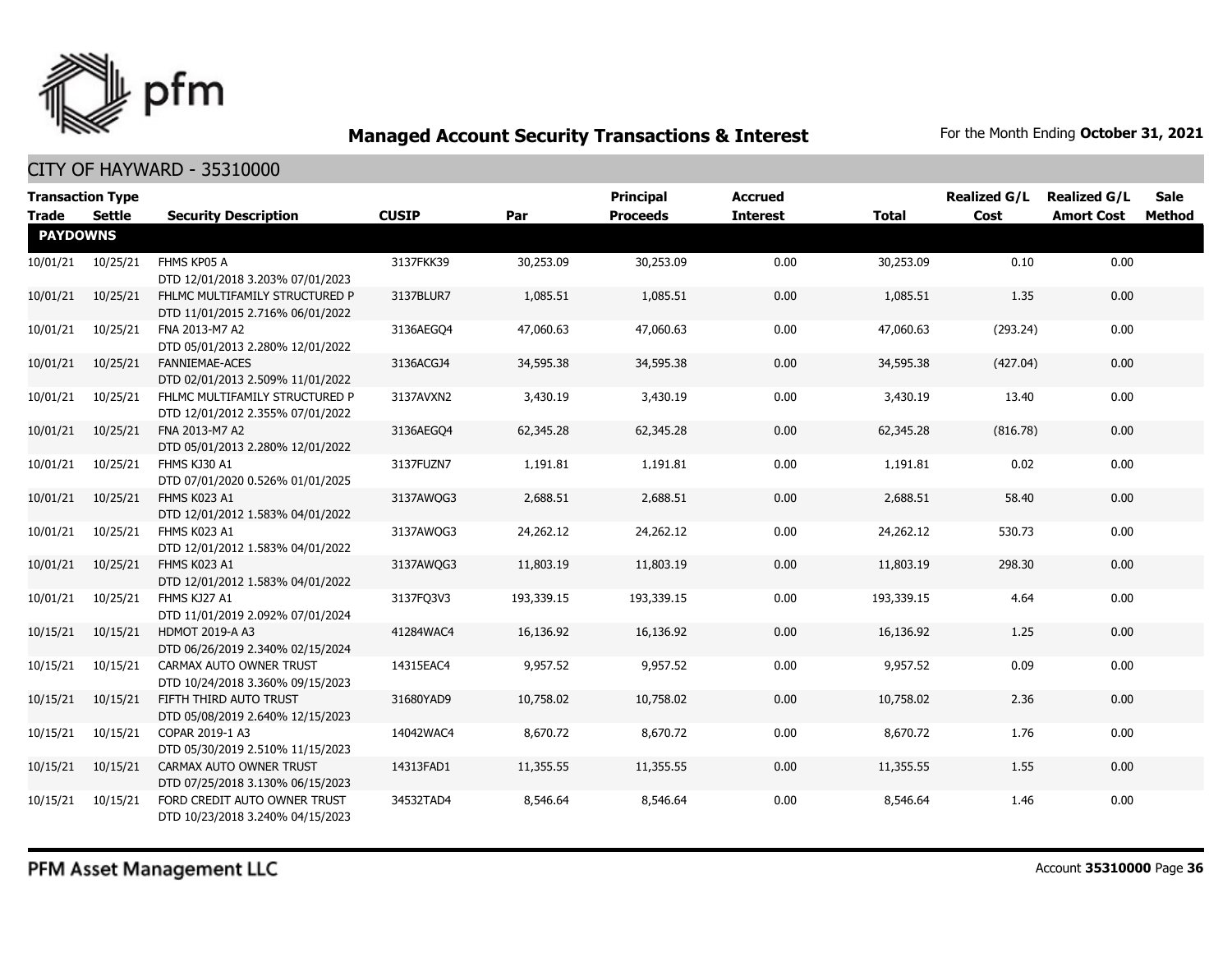

CITY OF HAYWARD - 35310000

| <b>Transaction Type</b>           |          |                                                                                |              |              | <b>Principal</b> | <b>Accrued</b>  |              | <b>Realized G/L</b> | <b>Realized G/L</b> | <b>Sale</b> |
|-----------------------------------|----------|--------------------------------------------------------------------------------|--------------|--------------|------------------|-----------------|--------------|---------------------|---------------------|-------------|
| <b>Trade</b>                      | Settle   | <b>Security Description</b>                                                    | <b>CUSIP</b> | Par          | <b>Proceeds</b>  | <b>Interest</b> | <b>Total</b> | Cost                | <b>Amort Cost</b>   | Method      |
| <b>PAYDOWNS</b>                   |          |                                                                                |              |              |                  |                 |              |                     |                     |             |
| 10/15/21                          | 10/15/21 | <b>HART 2018-B A3</b><br>DTD 12/12/2018 3.200% 12/15/2022                      | 44933AAC1    | 6,788.04     | 6,788.04         | 0.00            | 6,788.04     | 0.08                | 0.00                |             |
| 10/15/21                          | 10/15/21 | NAROT 2018-C A3<br>DTD 12/12/2018 3.220% 06/15/2023                            | 65478NAD7    | 8,831.70     | 8,831.70         | 0.00            | 8,831.70     | 1.69                | 0.00                |             |
| 10/15/21                          | 10/15/21 | <b>HDMOT 2020-A A3</b><br>DTD 01/29/2020 1.870% 10/15/2024                     | 41284UAD6    | 8,764.65     | 8,764.65         | 0.00            | 8,764.65     | 1.91                | 0.00                |             |
| 10/15/21                          | 10/15/21 | HYUNDAI AUTO RECEIVABLES TRUST<br>DTD 04/10/2019 2.660% 06/15/2023             | 44932NAD2    | 12,496.95    | 12,496.95        | 0.00            | 12,496.95    | 1.64                | 0.00                |             |
| 10/16/21                          | 10/16/21 | GMCAR 2019-2 A3<br>DTD 04/17/2019 2.650% 02/16/2024                            | 36257FAD2    | 13,751.82    | 13,751.82        | 0.00            | 13,751.82    | 1.12                | 0.00                |             |
| 10/18/21                          | 10/18/21 | <b>HAROT 2019-1 A3</b><br>DTD 02/27/2019 2.830% 03/20/2023                     | 43814WAC9    | 8,347.28     | 8,347.28         | 0.00            | 8,347.28     | 0.22                | 0.00                |             |
| 10/20/21                          | 10/20/21 | <b>VWALT 2019-A A3</b><br>DTD 10/04/2019 1.990% 11/21/2022                     | 92867XAD8    | 36,883.88    | 36,883.88        | 0.00            | 36,883.88    | 0.58                | 0.00                |             |
| <b>Transaction Type Sub-Total</b> |          |                                                                                | 968,115.75   | 968,115.75   | 0.00             | 968,115.75      | (7, 255.03)  | 0.00                |                     |             |
| <b>SELL</b>                       |          |                                                                                |              |              |                  |                 |              |                     |                     |             |
| 10/01/21                          | 10/06/21 | US TREASURY NOTES<br>DTD 08/31/2017 1.625% 08/31/2022                          | 9128282S8    | 125,000.00   | 126,723.63       | 202.00          | 126,925.63   | 1,972.65            | 1,796.65            | <b>FIFO</b> |
| 10/01/21                          | 10/06/21 | <b>US TREASURY NOTES</b><br>DTD 10/15/2019 1.375% 10/15/2022                   | 912828YK0    | 2,000,000.00 | 2,026,328.13     | 13,073.77       | 2,039,401.90 | 40,390.63           | 31,356.21           | <b>FIFO</b> |
| 10/01/21                          | 10/06/21 | <b>US TREASURY NOTES</b><br>DTD 07/31/2017 1.875% 07/31/2022                   | 9128282P4    | 1,600,000.00 | 1,623,375.00     | 5,461.96        | 1,628,836.96 | 17,937.50           | 21,933.39           | <b>FIFO</b> |
| 10/01/21                          | 10/06/21 | <b>FANNIE MAE NOTES</b><br>DTD 09/06/2019 1.375% 09/06/2022                    | 3135G0W33    | 1,250,000.00 | 1,264,850.00     | 1,432.29        | 1,266,282.29 | 19,200.00           | 16,179.61           | <b>FIFO</b> |
| 10/04/21                          | 10/06/21 | BRISTOL-MYERS SQUIBB CO<br>(CALLABLE) CORP<br>DTD 11/13/2020 0.537% 11/13/2023 | 110122DT2    | 350,000.00   | 350,070.00       | 746.58          | 350,816.58   | 70.00               | 70.00               | <b>FIFO</b> |
| 10/19/21                          | 10/21/21 | US TREASURY NOTES<br>DTD 10/15/2019 1.375% 10/15/2022                          | 912828YK0    | 125,000.00   | 126,582.03       | 28.33           | 126,610.36   | 2,460.94            | 1,883.68            | <b>FIFO</b> |
| 10/20/21                          | 10/27/21 | <b>US TREASURY NOTES</b><br>DTD 10/15/2019 1.375% 10/15/2022                   | 912828YK0    | 200,000.00   | 202,476.56       | 90.66           | 202,567.22   | 3,882.81            | 2,951.14            | <b>FIFO</b> |
| <b>Transaction Type Sub-Total</b> |          |                                                                                |              | 5,650,000.00 | 5,720,405.35     | 21,035.59       | 5,741,440.94 | 85,914.53           | 76,170.68           |             |